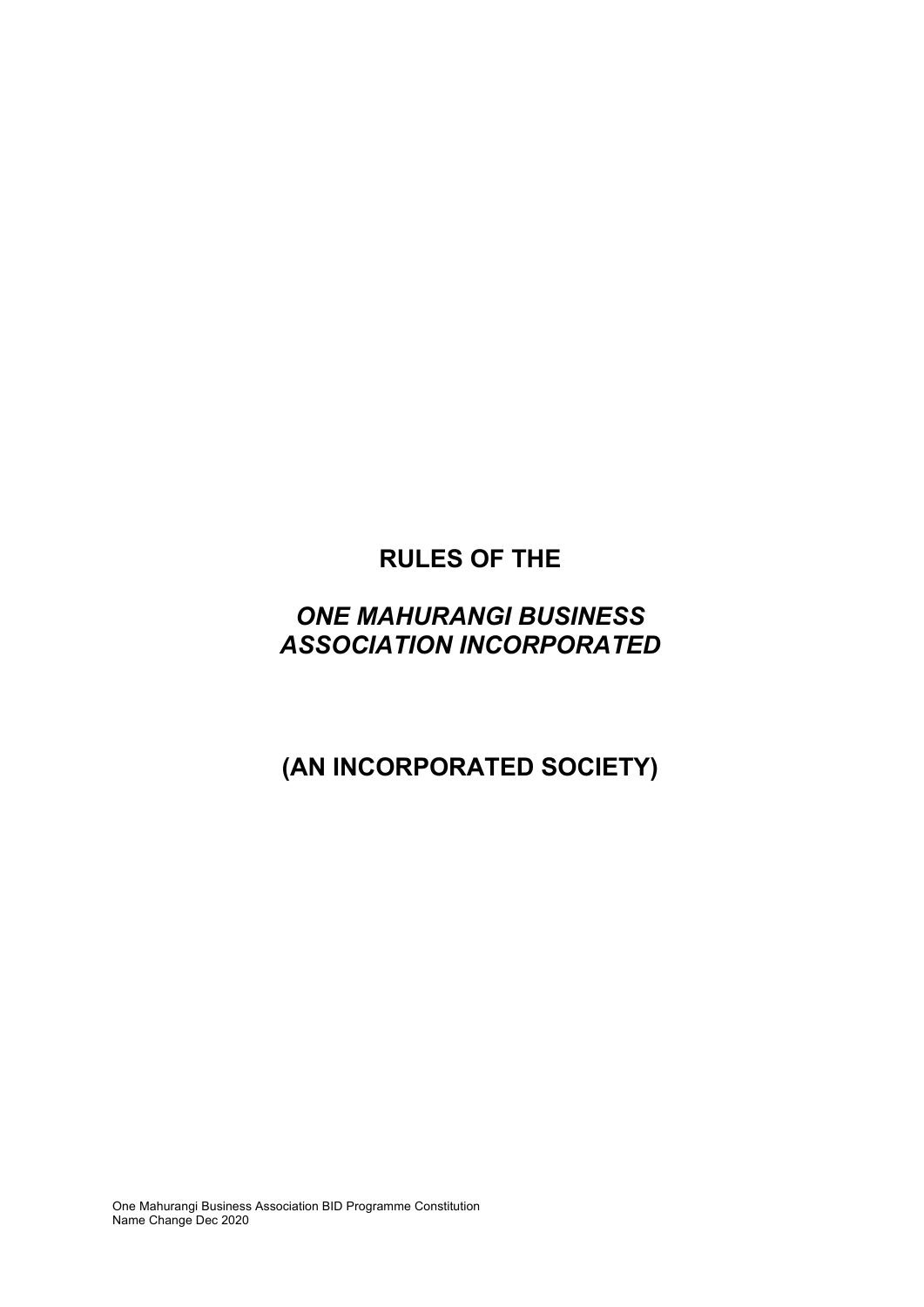# **TABLE OF CONTENTS**

| $\frac{1}{2}$<br>$\frac{2}{3}$<br>$\frac{4}{4}$<br>$\frac{5}{5}$<br>$\frac{6}{7}$<br>$\frac{7}{8}$<br>$\frac{8}{9}$<br>$\frac{9}{10}$<br>$\overline{11}$<br>12<br>$\overline{13}$<br>$\overline{14}$<br>$\overline{15}$<br>CHAIRPERSON, DEPUTY CHAIRPERSON, SECRETARY AND TREASURER 16<br>$\underline{16}$ .<br>17.<br>$\underline{18}$ .<br><u>19.</u><br>20.<br>21.<br>$\frac{22}{23}$<br>$\frac{23}{24}$<br>$\frac{24}{25}$<br>$\overline{26}$<br>27.<br><u>28.</u><br>29.<br>30.<br>31.<br>32.<br>PLANS AND REPORTS, INCLUDING FINANCIAL STATEMENTS  30<br>33.<br>34<br>35.<br>36.<br>37.<br><u>38.</u><br><u>39.</u><br>$\frac{40.41}{42.43}$ $\frac{42.31}{44.41}$ $\frac{46.471}{47.41}$<br><b>INITIAL MEMBERSHIP.</b> |  |  |
|-------------------------------------------------------------------------------------------------------------------------------------------------------------------------------------------------------------------------------------------------------------------------------------------------------------------------------------------------------------------------------------------------------------------------------------------------------------------------------------------------------------------------------------------------------------------------------------------------------------------------------------------------------------------------------------------------------------------------------|--|--|
|                                                                                                                                                                                                                                                                                                                                                                                                                                                                                                                                                                                                                                                                                                                               |  |  |
|                                                                                                                                                                                                                                                                                                                                                                                                                                                                                                                                                                                                                                                                                                                               |  |  |
|                                                                                                                                                                                                                                                                                                                                                                                                                                                                                                                                                                                                                                                                                                                               |  |  |
|                                                                                                                                                                                                                                                                                                                                                                                                                                                                                                                                                                                                                                                                                                                               |  |  |
|                                                                                                                                                                                                                                                                                                                                                                                                                                                                                                                                                                                                                                                                                                                               |  |  |
|                                                                                                                                                                                                                                                                                                                                                                                                                                                                                                                                                                                                                                                                                                                               |  |  |
|                                                                                                                                                                                                                                                                                                                                                                                                                                                                                                                                                                                                                                                                                                                               |  |  |
|                                                                                                                                                                                                                                                                                                                                                                                                                                                                                                                                                                                                                                                                                                                               |  |  |
|                                                                                                                                                                                                                                                                                                                                                                                                                                                                                                                                                                                                                                                                                                                               |  |  |
|                                                                                                                                                                                                                                                                                                                                                                                                                                                                                                                                                                                                                                                                                                                               |  |  |
|                                                                                                                                                                                                                                                                                                                                                                                                                                                                                                                                                                                                                                                                                                                               |  |  |
|                                                                                                                                                                                                                                                                                                                                                                                                                                                                                                                                                                                                                                                                                                                               |  |  |
|                                                                                                                                                                                                                                                                                                                                                                                                                                                                                                                                                                                                                                                                                                                               |  |  |
|                                                                                                                                                                                                                                                                                                                                                                                                                                                                                                                                                                                                                                                                                                                               |  |  |
|                                                                                                                                                                                                                                                                                                                                                                                                                                                                                                                                                                                                                                                                                                                               |  |  |
|                                                                                                                                                                                                                                                                                                                                                                                                                                                                                                                                                                                                                                                                                                                               |  |  |
|                                                                                                                                                                                                                                                                                                                                                                                                                                                                                                                                                                                                                                                                                                                               |  |  |
|                                                                                                                                                                                                                                                                                                                                                                                                                                                                                                                                                                                                                                                                                                                               |  |  |
|                                                                                                                                                                                                                                                                                                                                                                                                                                                                                                                                                                                                                                                                                                                               |  |  |
|                                                                                                                                                                                                                                                                                                                                                                                                                                                                                                                                                                                                                                                                                                                               |  |  |
|                                                                                                                                                                                                                                                                                                                                                                                                                                                                                                                                                                                                                                                                                                                               |  |  |
|                                                                                                                                                                                                                                                                                                                                                                                                                                                                                                                                                                                                                                                                                                                               |  |  |
|                                                                                                                                                                                                                                                                                                                                                                                                                                                                                                                                                                                                                                                                                                                               |  |  |
|                                                                                                                                                                                                                                                                                                                                                                                                                                                                                                                                                                                                                                                                                                                               |  |  |
|                                                                                                                                                                                                                                                                                                                                                                                                                                                                                                                                                                                                                                                                                                                               |  |  |
|                                                                                                                                                                                                                                                                                                                                                                                                                                                                                                                                                                                                                                                                                                                               |  |  |
|                                                                                                                                                                                                                                                                                                                                                                                                                                                                                                                                                                                                                                                                                                                               |  |  |
|                                                                                                                                                                                                                                                                                                                                                                                                                                                                                                                                                                                                                                                                                                                               |  |  |
|                                                                                                                                                                                                                                                                                                                                                                                                                                                                                                                                                                                                                                                                                                                               |  |  |
|                                                                                                                                                                                                                                                                                                                                                                                                                                                                                                                                                                                                                                                                                                                               |  |  |
|                                                                                                                                                                                                                                                                                                                                                                                                                                                                                                                                                                                                                                                                                                                               |  |  |
|                                                                                                                                                                                                                                                                                                                                                                                                                                                                                                                                                                                                                                                                                                                               |  |  |
|                                                                                                                                                                                                                                                                                                                                                                                                                                                                                                                                                                                                                                                                                                                               |  |  |
|                                                                                                                                                                                                                                                                                                                                                                                                                                                                                                                                                                                                                                                                                                                               |  |  |
|                                                                                                                                                                                                                                                                                                                                                                                                                                                                                                                                                                                                                                                                                                                               |  |  |
|                                                                                                                                                                                                                                                                                                                                                                                                                                                                                                                                                                                                                                                                                                                               |  |  |
|                                                                                                                                                                                                                                                                                                                                                                                                                                                                                                                                                                                                                                                                                                                               |  |  |
|                                                                                                                                                                                                                                                                                                                                                                                                                                                                                                                                                                                                                                                                                                                               |  |  |
|                                                                                                                                                                                                                                                                                                                                                                                                                                                                                                                                                                                                                                                                                                                               |  |  |
|                                                                                                                                                                                                                                                                                                                                                                                                                                                                                                                                                                                                                                                                                                                               |  |  |
|                                                                                                                                                                                                                                                                                                                                                                                                                                                                                                                                                                                                                                                                                                                               |  |  |
|                                                                                                                                                                                                                                                                                                                                                                                                                                                                                                                                                                                                                                                                                                                               |  |  |
|                                                                                                                                                                                                                                                                                                                                                                                                                                                                                                                                                                                                                                                                                                                               |  |  |
|                                                                                                                                                                                                                                                                                                                                                                                                                                                                                                                                                                                                                                                                                                                               |  |  |
|                                                                                                                                                                                                                                                                                                                                                                                                                                                                                                                                                                                                                                                                                                                               |  |  |
|                                                                                                                                                                                                                                                                                                                                                                                                                                                                                                                                                                                                                                                                                                                               |  |  |
| 48.                                                                                                                                                                                                                                                                                                                                                                                                                                                                                                                                                                                                                                                                                                                           |  |  |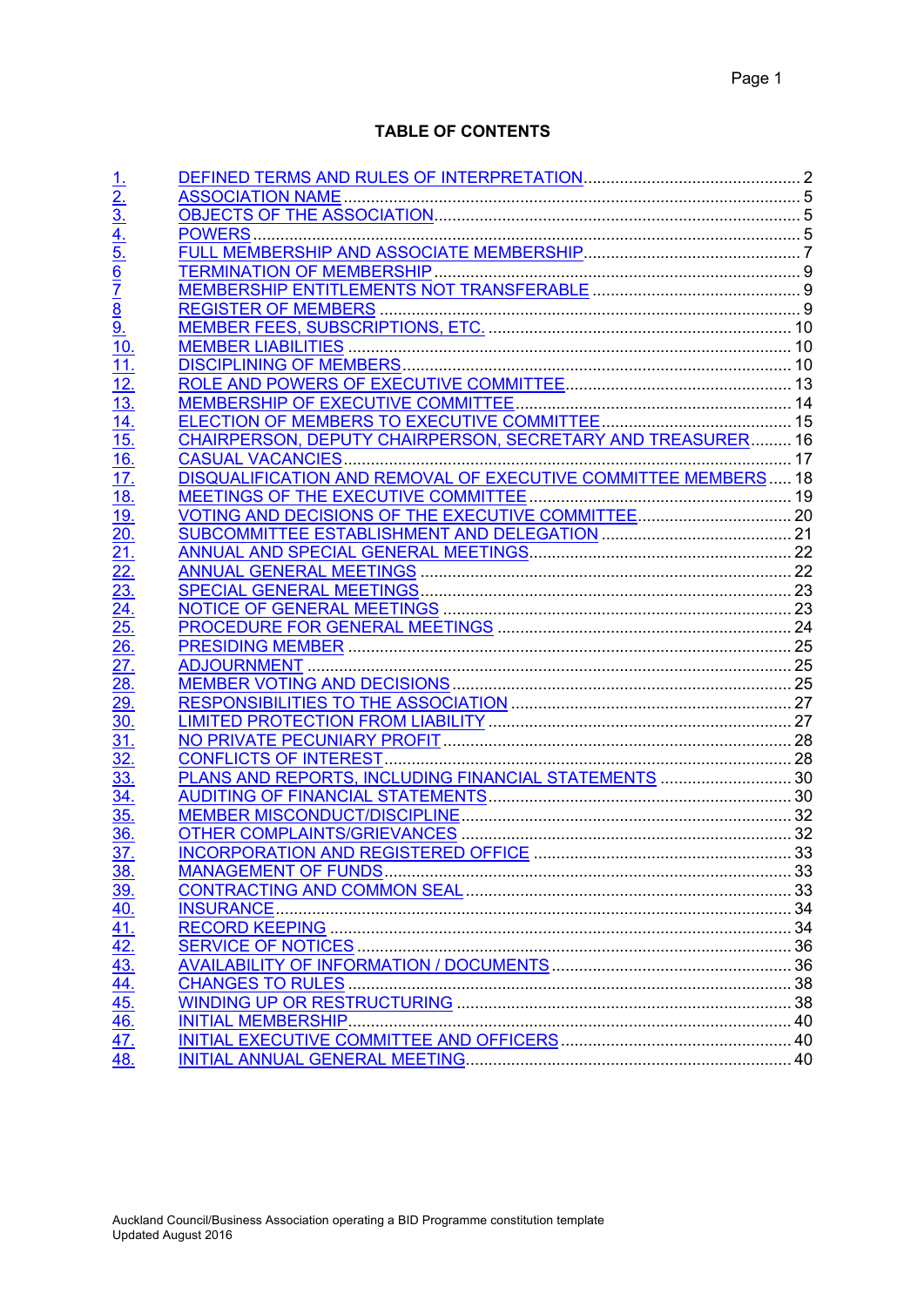#### **RULES OF THE ONE MAHURANGI BUSINESS ASSOCIATION INCORPORATED**

## **CHAPTER I - INTERPRETATION PROVISIONS**

#### **1. DEFINED TERMS AND RULES OF INTERPRETATION**

In these Rules, unless the context requires otherwise:

**1.1** the following terms have defined meanings:

"**Act**" means the Incorporated Societies Act 1908, as amended from time to time, or any corresponding replacement legislation;

"**Annual Financial Statements**" means the annual financial statements for the Association to be approved by the Members and filed with the Registrar of Incorporated Societies under the Act;

"**Annual General Meeting**" has the meaning given to it in Rule 21.1;

"**Associate Member**" means a member of the Association admitted pursuant to Rule 5;

"**Association**" means the **One Mahurangi Business Association Incorporated**;

"**Auditor**" means the auditor appointed in accordance with Rule 34;

"**BID Programme Funding**" means any funding received by the Association from the Council for the purposes of the BID Programme;

"**BID Programme**" means the economic development programme known as the "Business Improvement District" or "BID" programme implemented in relation to the **Warkworth** commercial district, involving the Council, the Association, the business community and other stakeholders, to organise, design, promote, improve and develop the **Warkworth** commercial district;

"**BID Targeted Rate**" means any rate set by the Council pursuant to section 16 of the Local Government (Rating) Act 2002 in order to provide, or contribute to, the BID Programme Funding;

"**BID Targeted Rating Area**" means the geographical area relating to the **Warkworth** commercial district that is subject to the BID Targeted Rate, as defined for the purposes of the Council's rating information database, or, if there is not yet any such area, the **Warkworth** commercial district;

"**Chairperson**" means the chairperson of the Association referred to in Rule 15;

"**Council**" means the Auckland Council;

**"Deputy Chairperson"** means the chairperson of the Association referred to in Rule 15;

"**Executive Committee**" means the committee of the Association referred to in Rule 13.1;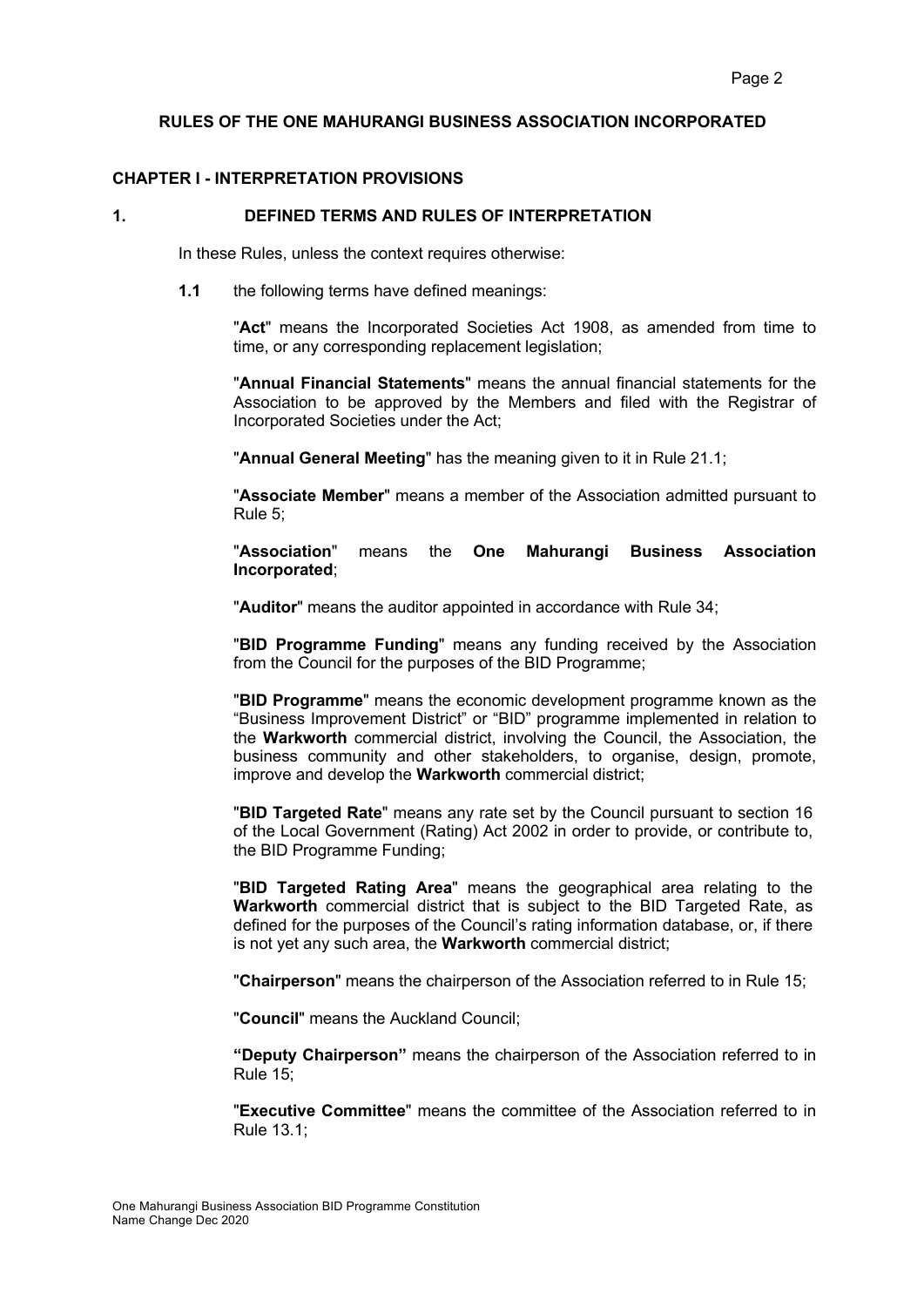**Financial Year** means the 12 month or other financial reporting period ending on 30 June each year, being the balance date for the Association for financial reporting purposes;

"**Full Member**" means a member of the Association in terms of Rule 5;

"**General Meetings**" means the Annual General Meetings and Special General Meetings of the Association;

"**Local Board**" means the local board of the Council within whose local board area the BID Programme operates;

**"Local Board Representative"** means the member of the Local Board who is appointed by the Local Board to represent it in matters relating to the BID Programme, and includes any other member of the Local Board who is authorised by the Local Board to act in place of that appointee if that appointee is absent or unavailable;

"**Members**" means the members of the Association from time to time, including Associate Members and Full Members, and includes, as the context requires, the individuals for the time being representing any Members which are not individuals, as referred to in Rule 5.10;

"**Officers**" means the Chairperson, Deputy Chairperson, Secretary, Treasurer and any other officer as referred to in Rule 15;

"**Rules**" means the rules of the Association as set out in this document and, as the context requires, includes any subsequent change to the rules;

"**Secretary**" means the Secretary of the Association referred to in Rule 15;

"**Special General Meeting**" has the meaning set out in Rule 21.1;

"**Special Resolution**" means a resolution of the Association passed at a General Meeting, in respect of which the Members have been given not less than 21 days' written notice ahead of the meeting;

"**Special Subscription**" has the meaning set out Rule 9.1;

"**Treasurer**" means the Treasurer of the Association referred to in Rule 15;

- **1.2** references to persons include references to individuals, companies, corporations, partnerships, firms, joint ventures, associations, trusts, and other organisations and entities; and
- **1.3** references to any legislation or to any provision of any legislation include that legislation or provision as from time to time amended or re-enacted and any corresponding replacement legislation or legislative provision, and any statutory instrument, regulation, rule or order issued under that legislation or provision (as from time to time amended or re-enacted) or under any such corresponding replacement legislation or legislative provision;
- **1.4** the terms include and including (or any equivalent term) are to be treated as being followed by the words without limitation;
- **1.5** singular words include the plural and vice versa; and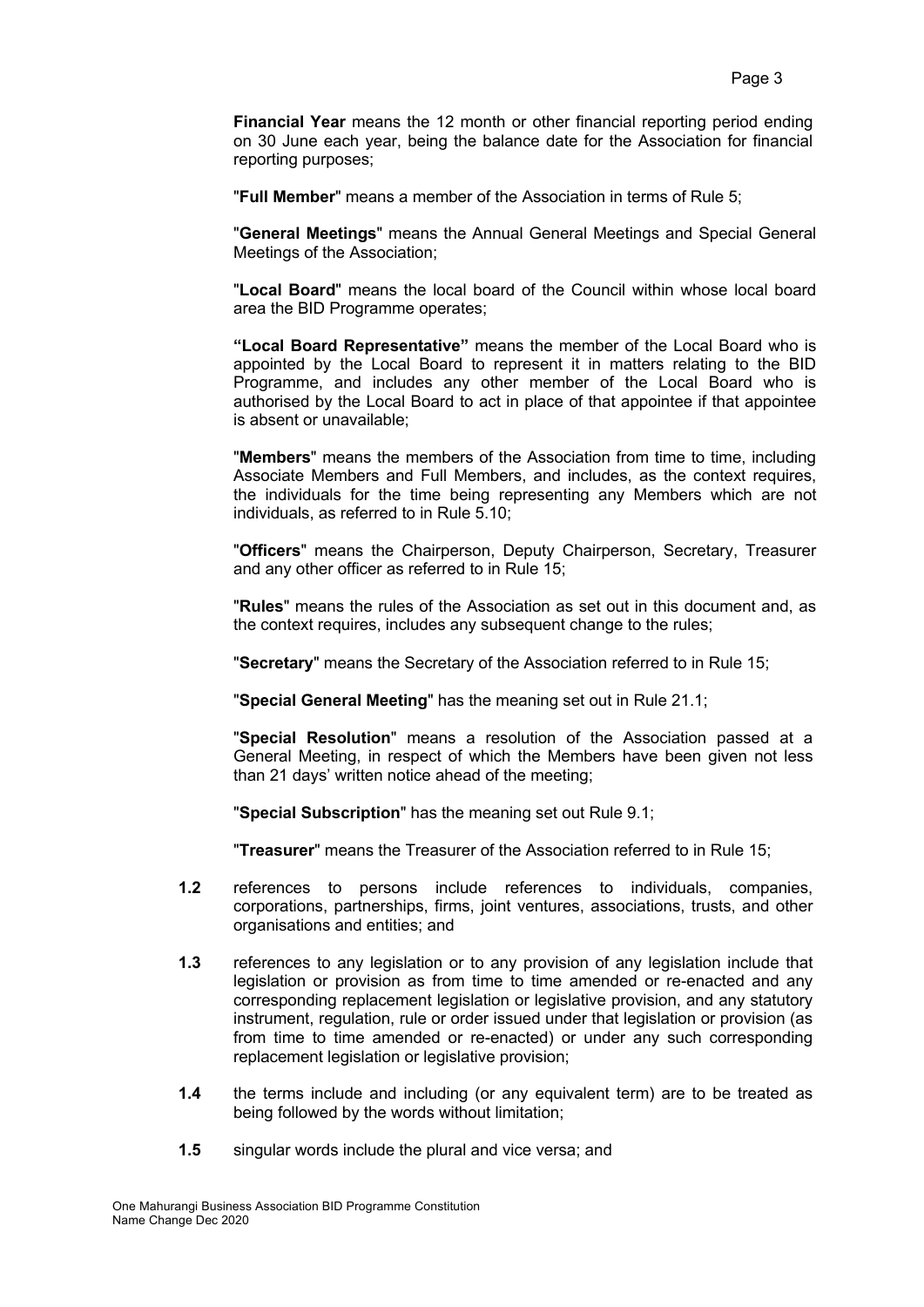**1.6** chapter and other headings are for ease of reference only and do not form part of the context or affect the interpretation of these Rules.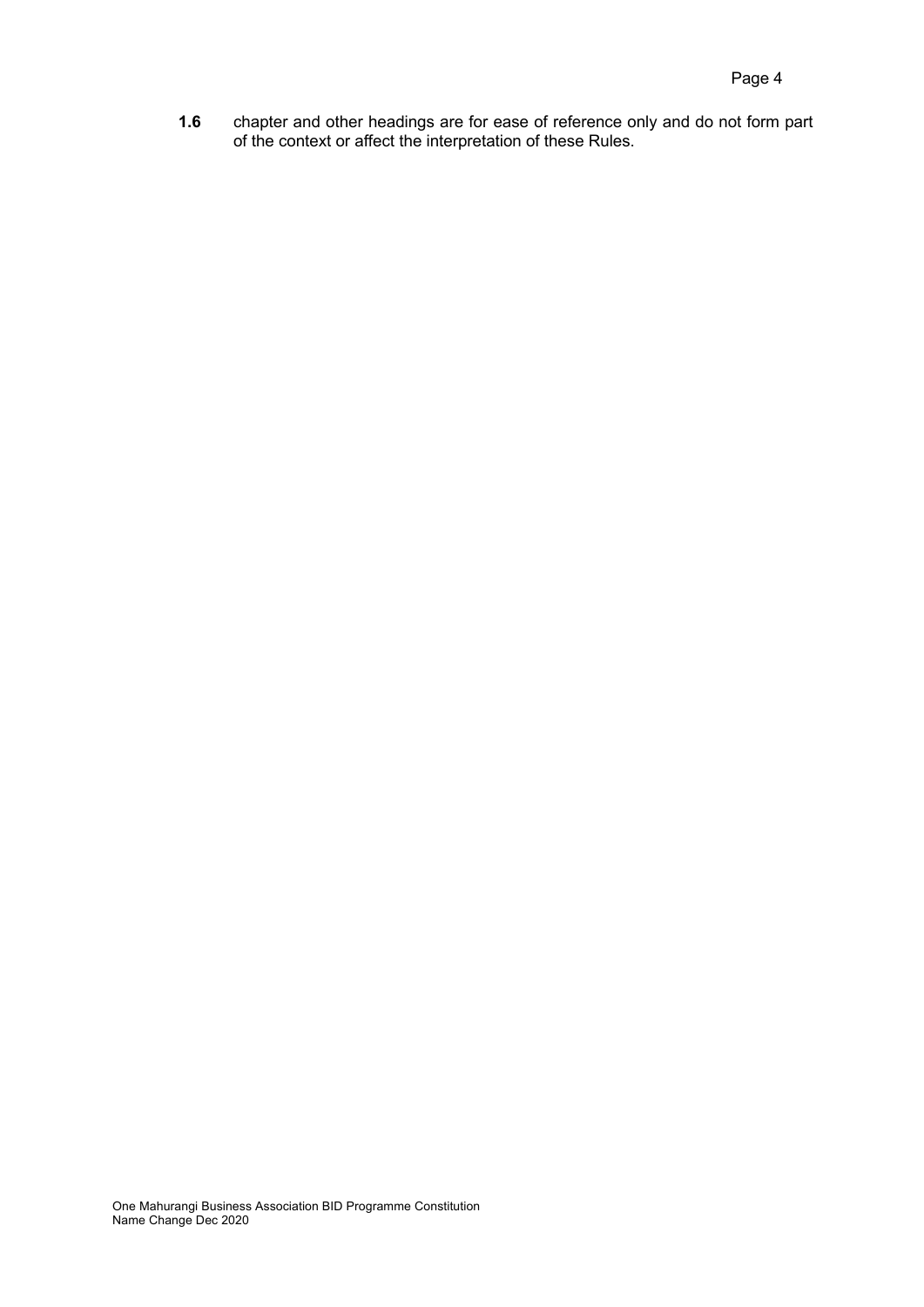# **CHAPTER II – NAME, OBJECTS AND POWERS OF THE ASSOCIATION**

## **2. ASSOCIATION NAME**

The name of the Association is the **One Mahurangi Business Association Incorporated.** 

# **3. OBJECTS OF THE ASSOCIATION**

The objects of the Association are as follows:

- **3.1** To assist and guide the development and advancement of the commercial interests of business people and businesses in Warkworth through a coordinated, structured and measurable communications, marketing and economic development programme.
- **3.2** To foster and promote generally the welfare of the business community of Warkworth and, in particular, to provide a forum for networking and collaboration of members, and sharing of information.
- **3.3** To improve the environment of Warkworth so as to attract and retain business in order to drive employment and economic growth.
- **3.4** To capitalise on the unique assets and profile of Warkworth and to use that as a means of establishing an identity and positioning for the area.
- **3.5** To make arrangements with and/or advocate to the Government, local authorities and/or other persons for the improvement of amenity, streetscapes, utilities, transport, services or other infrastructure, and for lighting, surfacing, security and cleaning to the benefit of Warkworth.
- **3.6** In furtherance of the objects set out above, to administer the BID Programme Funding.
- **3.7** To do things that attain or advance, or are incidental or conducive to the attainment or advancement of, the objects set out above, expressly including any act for the benefit of the wider Mahurangi region that the Association considers may benefit Warkworth.

The objects of the Association do not include, and the Association must not be carried on for, pecuniary or financial gain to its Members or any other persons in contravention of the Act or any other applicable legislation.

## **4. POWERS**

In order to attain or advance the objects set out in Rule 3, and subject to the Act, these Rules and any other applicable law, the Association has full capacity to carry on or undertake any activity, do any act, or enter into any transaction, and for that purpose has full rights, powers and privileges. The Association's powers include the following:

- **4.1** To purchase, take on, lease, exchange, hire, or otherwise acquire, and to sell, mortgage, dispose of or otherwise deal with any real or personal property and any other rights or privileges.
- **4.2** Subject to Rule 31, to use the funds of the Association as the Association may consider necessary or proper to: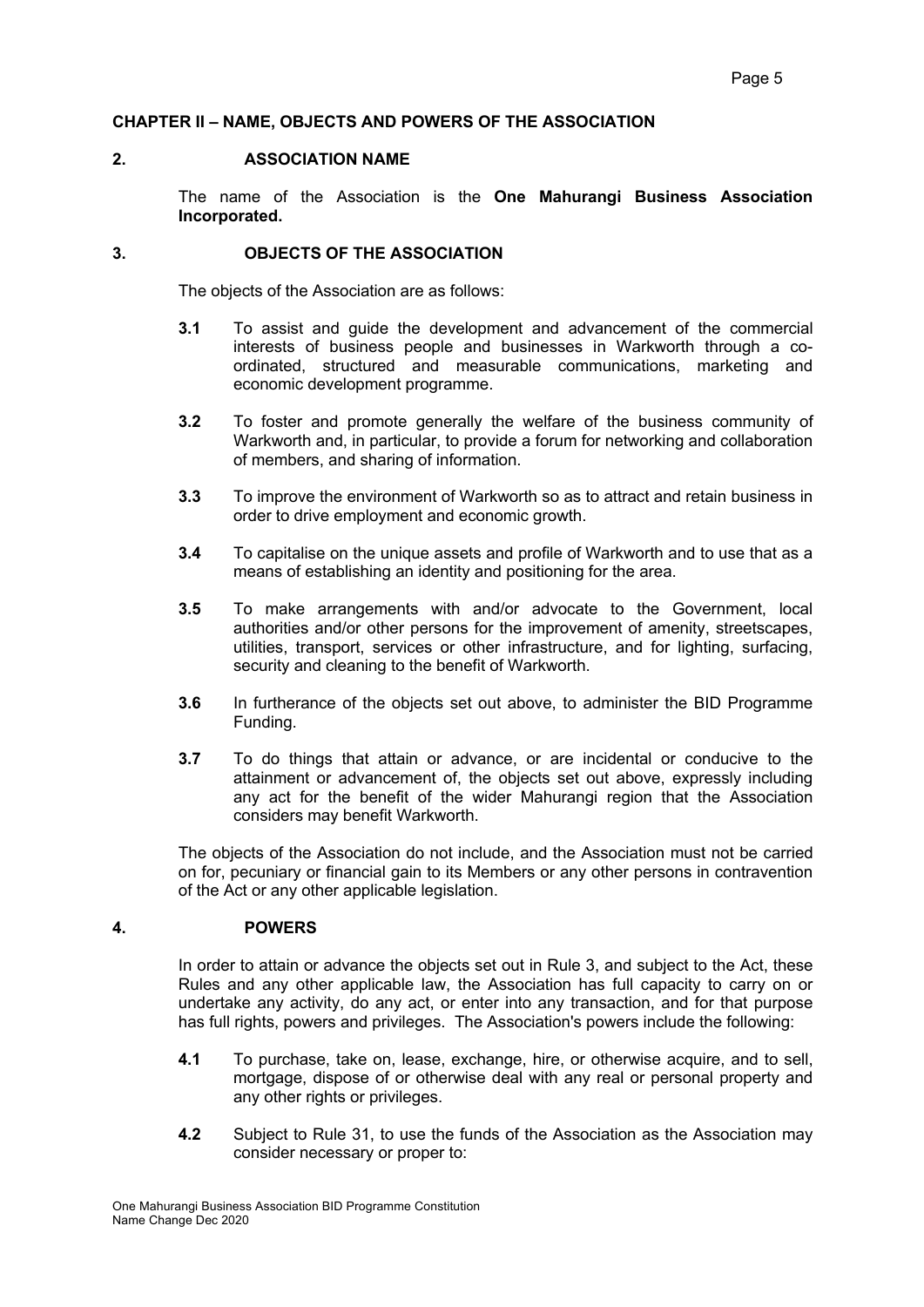- **4.2.1** pay the costs and expenses of the Association, including the employment of solicitors, agents, officers and servants as necessary or expedient; and
- **4.2.2** otherwise further the objects of the Association;
- **4.3** To engage in prosecuting, defending or otherwise taking any legal action or legal proceedings and for that purpose, to expend such moneys and employ such solicitors, counsel and other advisors as the Association may think fit.
- **4.4** To apply for and acquire any licences or permits deemed necessary or expedient by the Association.
- **4.5** To open and operate bank accounts of whatever nature or description subject to such conditions as the Association thinks fit.
- **4.6** To assist any charity or charitable purpose by such financial or other means as the Association thinks fit.
- **4.7** To borrow or raise money by any means and upon such conditions as the Association thinks fit.
- **4.8** To employ management and other staff or personnel, and engage contractors, for such purposes and for such periods and subject to such conditions as the Association thinks fit.
- **4.9** To establish an Executive Committee with the functions and powers set out in these Rules.
- **4.10** To adopt any bylaws, regulations, rules or policies (however described) in relation to the Association's operations, provided that such bylaws, regulations, rules or policies (however described) must be consistent with these Rules and must be made available to all Members.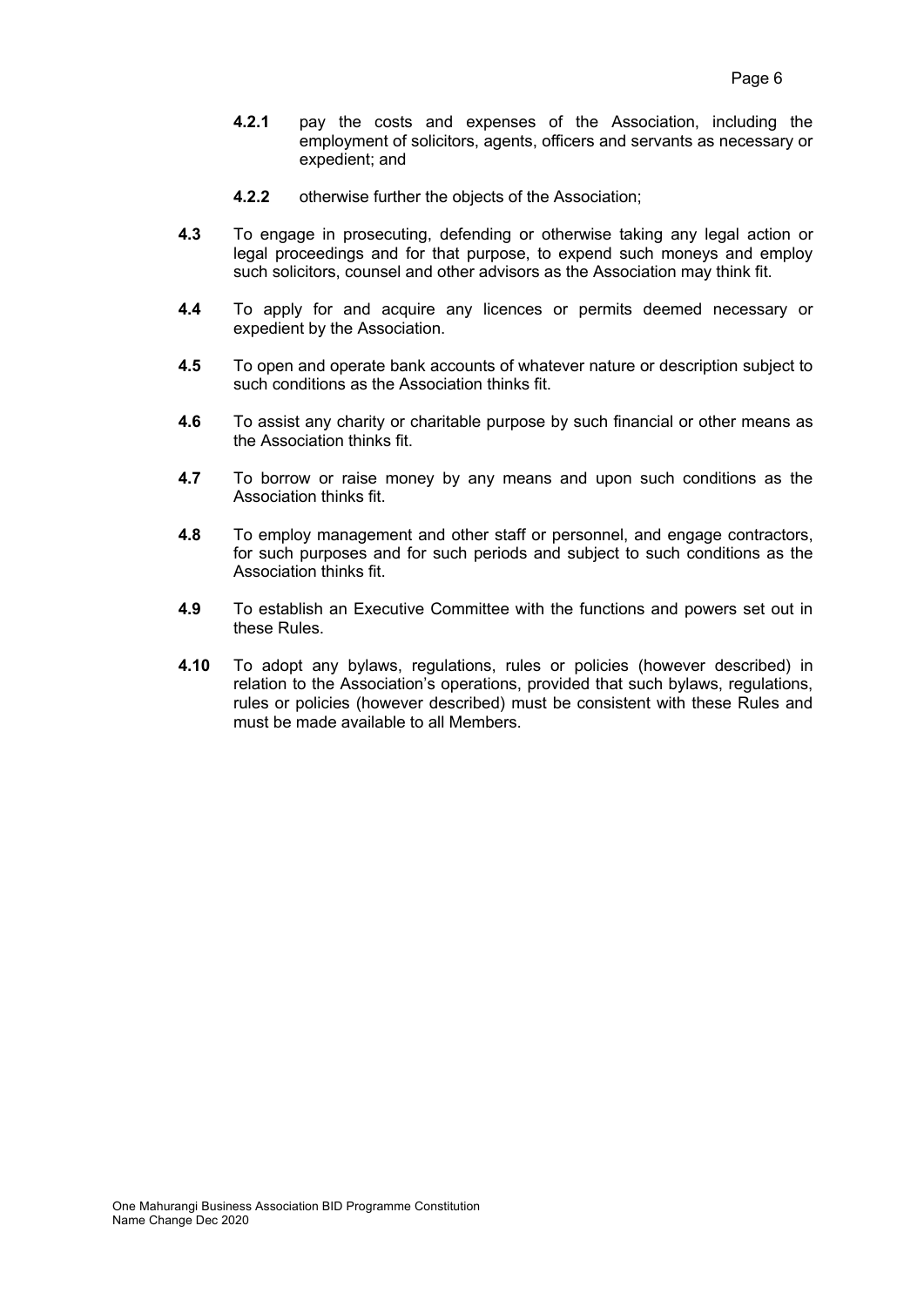#### **CHAPTER III –MEMBERSHIP OF THE ASSOCIATION**

#### **5. FULL MEMBERSHIP AND ASSOCIATE MEMBERSHIP**

- **5.1** There shall be Full Members of the Association, and there may also be Associate Members of the Association, as set out in this Rule 5. For the purpose of maintaining its incorporation, the Association shall endeavour to ensure that its membership remains at or above any minimum number imposed under the Act or any other applicable legislation.
- **5.2** A person shall be entitled to be a Full Member of the Association if the person:
	- **5.2.1** owns one or more commercially rated properties within the BID Targeted Rating Area; or
	- **5.2.2** trades within one or more commercially rated properties within the BID Targeted Rating Area:
	- **5.2.3** and the person has not previously been expelled from the Association, unless the Executive Committee has resolved to readmit that person under Rule 11.6.
- **5.3** For the avoidance of doubt, a person may be a Full Member only once at the same time, even though that person may be entitled under Rule 5.2 to be a Full Member in respect of more than one commercially rated property within the BID Targeted Rate Area or on more than one ground.
- **5.4** A Full Member shall be entitled to:
	- **5.4.1** attend and vote at all General Meetings;
	- **5.4.2** attend all meetings of the Executive Committee (but not vote);
	- **5.4.3** stand for election to the Executive Committee;
	- **5.4.4** receive regular communications about BID Programme activities; and
	- **5.4.5** receive notification of upcoming General Meetings and meetings of the Executive Committee and the agendas for such meetings.
- **5.5** In order to become a Full Member, a person entitled to be a Full Member of the Association who wishes to exercise that entitlement must:
	- **5.5.1** submit to the Secretary an application for membership, including any evidence that may reasonably be required by the Association, as part of the application or subsequently, to determine that the person is entitled to be a Full Member under Rule 5.2; and
	- **5.5.2** provide to the Secretary, when becoming a Full Member and from time to time, their current details, including their name, occupation, business and contact information and any other information necessary or expedient for the Association's operations and affairs or that must be included in the Association's register of Members under the Act, these Rules, and any other applicable legislation;

and, once the required application, evidence, and current details have been provided to the Association, the person will become a Full Member and the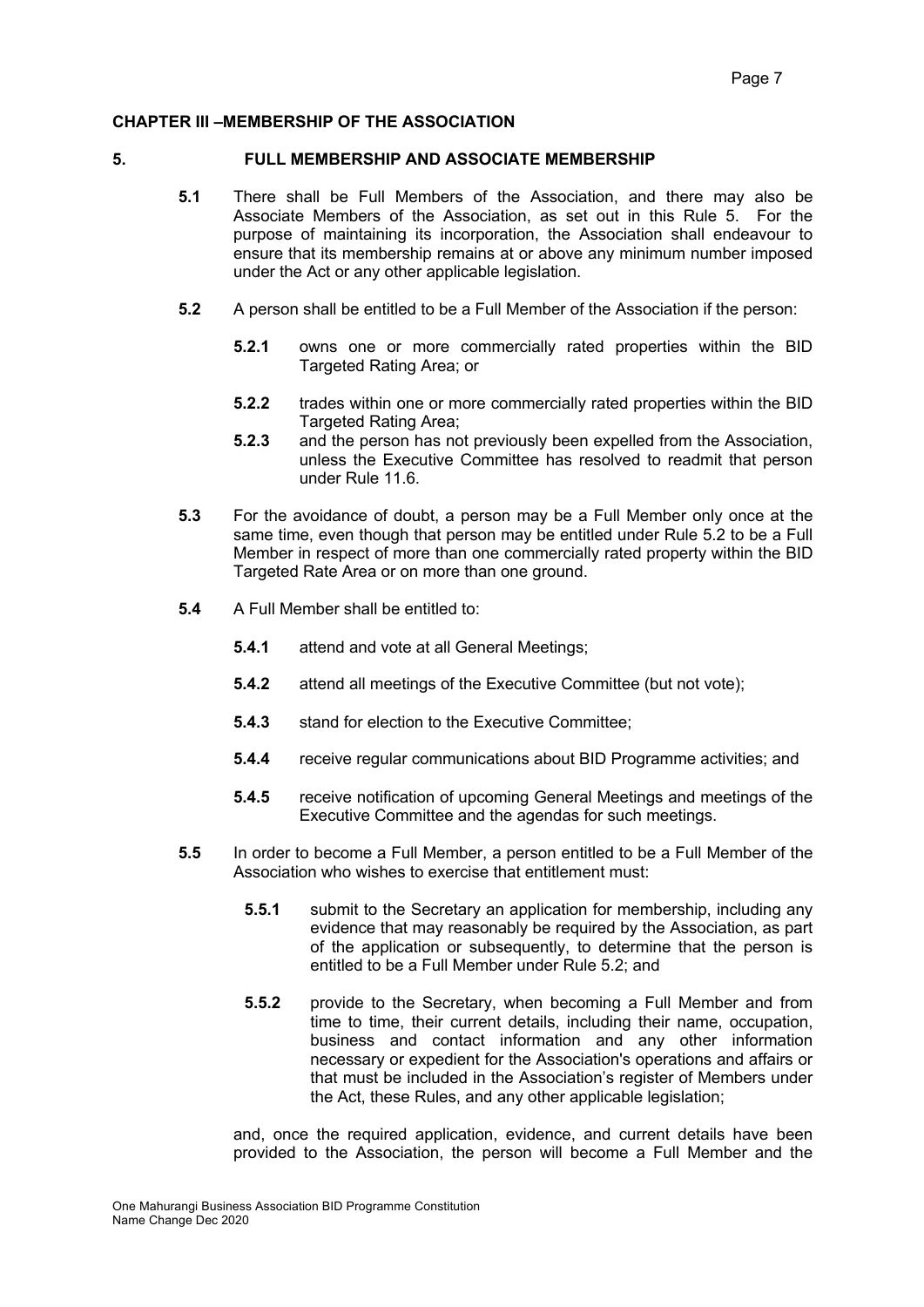Secretary will add the person to the register of Members and notify the person that they have been accepted as a Full Member.

- **5.6** Any person who ceases to be entitled to be a Full Member of the Association under Rule 5.2 shall immediately provide notice of that fact, and the date their entitlement ceased, to the Secretary.
- **5.7** There may be Associate Members of the Association. A person who does not qualify to be a Full Member under Rule 5.2 (for example, a business that operates near but outside the BID Targeted Rating Area, or a person who operates a business from a residential property within or near the BID Targeted Rating Area, or a non-business organisation or entity operating in the area) may submit to the Secretary an application to become an Associate Member of the Association. The Secretary shall advise the Executive Committee of the application and the Executive Committee shall determine at its next scheduled Executive Committee meeting whether or not the applicant shall be admitted as an Associate Member, taking into account the objects of the Association set out in Rule 3.

 An Associate Member shall have the same entitlements as a Full Member except that:

- **5.7.1** No more than four Associate Members may be elected or appointed by the Executive Committee to the Executive Committee,
- **5.7.2** An Associate Member may not vote or form part of a quorum in the context of a vote that relates to the BID Progamme, BID Programme Funding, BID Targeted Rate or BID Targeted Rating Area, unless an Associate Member:
	- **5.7.2.1** owns one or more commercially rated properties within an area to which it is proposed the BID Targeted Rating Area be extended; or
	- **5.7.2.2** trades within one or more commercially rated properties within an area to which it is proposed the BID Targeted Rating Area be extended.
- **5.8** For the avoidance of doubt, in relation to membership of the Association:
	- **5.8.2** Persons who may be eligible to be Full Members or may be accepted as Associate Members include both individuals and other organisations and entities.
	- **5.8.3** In the case of a trust, the person or persons acting in their capacity as trustee or trustees of the trust from time to time shall be treated as a distinct person for membership purposes.
	- **5.8.4** Each Member which is not an individual shall designate an individual representative to act on behalf of the Member on all matters relating to the Association (being an individual who would not be disqualified from becoming or remaining a Member under Rule 6), and shall notify the Secretary of that representative's name and contact information. Any such Member may change their representative at any time, but no such change is effective until notice of the change from the Member,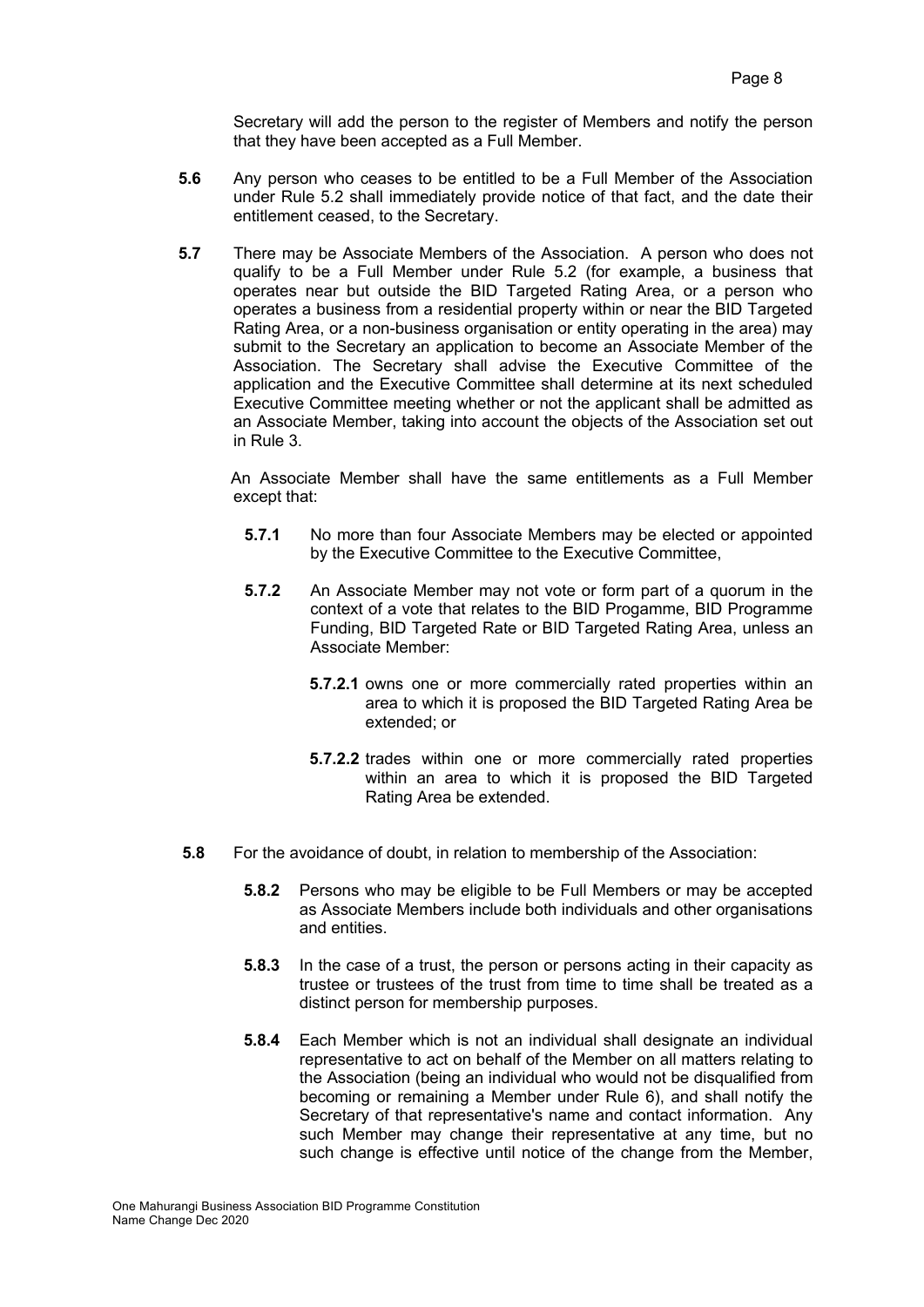including the name and contact information of the new representative, is received by the Secretary.

**5.9** In becoming a Member of the Association, or acting as the representative of any Member which is not an individual, a person agrees to abide by these Rules and any bylaws, regulations, rules or policies (however described) adopted in accordance with these Rules.

## **6 TERMINATION OF MEMBERSHIP**

A person is not permitted to become, or to remain, a Member if the person:

- **6.1** is an individual who dies, or becomes bankrupt, or is subject to an order made under the Protection of Personal and Property Rights Act 1988, or is mentally disordered person within the meaning of the Mental Health (Compulsory Assessment and Treatment) Act 1992, in which case membership will cease immediately upon the occurrence of the relevant event;
- **6.2** is a company or other organisation or entity which is wound up (by way of liquidation, dissolution or otherwise), or put into liquidation or receivership, or is subject to statutory management under the Corporations (Investigation and Management) Act 1989, in which case membership will cease immediately upon the occurrence of the relevant event; or
- **6.3** resigns that membership by notice in writing to the Association, in which case membership will cease at the time specified in the notice (or if no time is specified, immediately upon the Association's receipt of the notice); or
- **6.4** is expelled from the Association in accordance with Rule 11 and has not been readmitted, in which case membership will cease upon completion of the process set out in Rule 11; or
- **6.5** ceases to be entitled to be a Full Member in terms of Rule 5.2, and has not been admitted as an Associate Member, in which case membership will cease immediately upon cessation of entitlement to be a Full Member.

#### **7 MEMBERSHIP ENTITLEMENTS NOT TRANSFERABLE**

Any right, privilege or obligation which a person has by reason of being a Member of the Association:

- **7.1** is not capable of being transferred or transmitted to another person; and
- **7.2** ceases upon termination of the person's membership.

## **8 REGISTER OF MEMBERS**

- **8.1** The Association shall establish and maintain a register of Members which shall be the responsibility of the Secretary and shall include:
	- **8.1.1** The name, occupation/business and contact details (including, without limitation, address, telephone/mobile and email details) of each person who is a Member of the Association;
	- **8.1.2** whether that person is a Full Member or an Associate Member;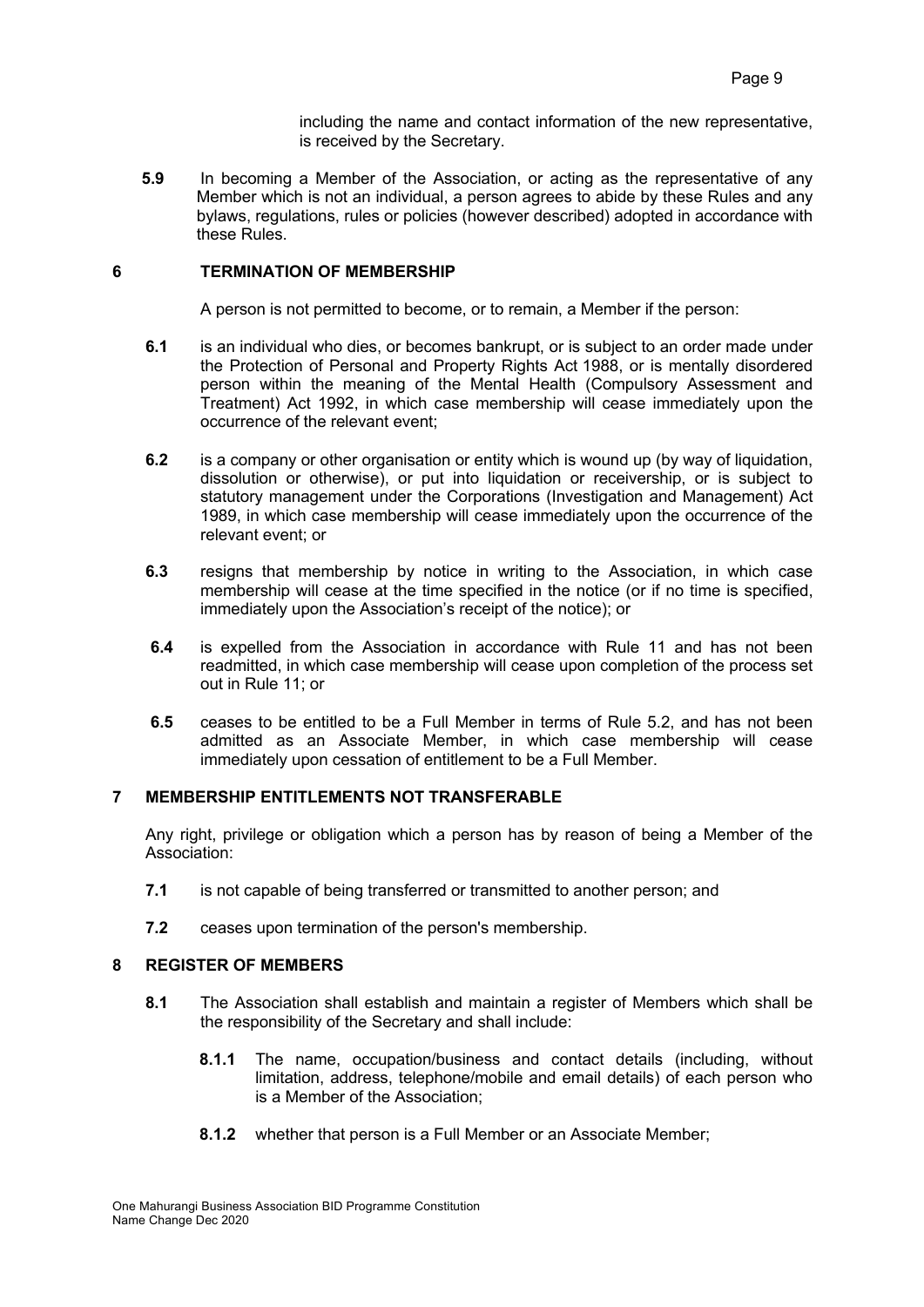- **8.1.3** the date of commencement of membership, including the date of any change of category of membership;
- **8.1.4** in the case of Members which are not individuals, the name and contact details of that Member's individual representative as referred to Rule 5.10; and
- **8.1.5** any other information required to be included in the register of Members under the Act or any other applicable legislation.
- **8.2** Each Member shall notify the Secretary as soon as reasonably practicable if there is any change to any of the information in the register of Members relating to that Member.
- **8.3** The current register of Members shall be kept at the principal place of administration of the Association and must be made available to the Members.

#### **9. MEMBER FEES, SUBSCRIPTIONS, ETC.**

- **9.1** An Associate Member shall, in each year, pay a Special Subscription of such amount as is determined by the Executive Committee from time to time provided the total of all fees, subscriptions or charges paid by that Associate Member does not exceed the sum of \$500 plus GST.
- **9.2** The Association may levy from its Full Members in each year any fee, subscription or charge considered by the Executive Committee to be necessary or expedient to carry out the Association's objects, which may be in several parts or categories, provided the total of all fees, subscriptions or charges paid by a Full Member does not exceed the sum of \$500 plus GST per each commercially rated property owned or tenanted by the Full Member within the BID Targeted Rating Area.
- **9.3** The Executive Committee must take into account any BID Programme Funding (and Members' contributions to that funding) and other funding available to the Association before deciding to levy, and setting the amount of any such fee, subscription or charge.
- **9.4** Any person ceasing to be a Member of the Association pursuant to Rule 6 shall not be entitled to any refund of any fee, subscription or charge levied by the Association and paid by that person prior to the cessation of their membership and such person shall remain liable to pay to the Association any fee, subscription or charge payable by that person prior to the cessation of their membership, despite ceasing to be a Member.

# **10. MEMBER LIABILITIES**

The liability of a Member of the Association to contribute towards the payment of the debts and liabilities of the Association or the costs, charges and expenses of the winding up of the Association is limited to the amount, if any, unpaid by the Member in respect of membership of the Association as required by Rule 9. A Member will not otherwise have any liability in respect of any contract or other obligation, or any debt or liability, of the Association, except as provided under the Act or any other applicable law.

# **11. DISCIPLINING OF MEMBERS**

**11.1** The Executive Committee shall have the power to regulate the conduct of Members, investigate the conduct of Members and take disciplinary action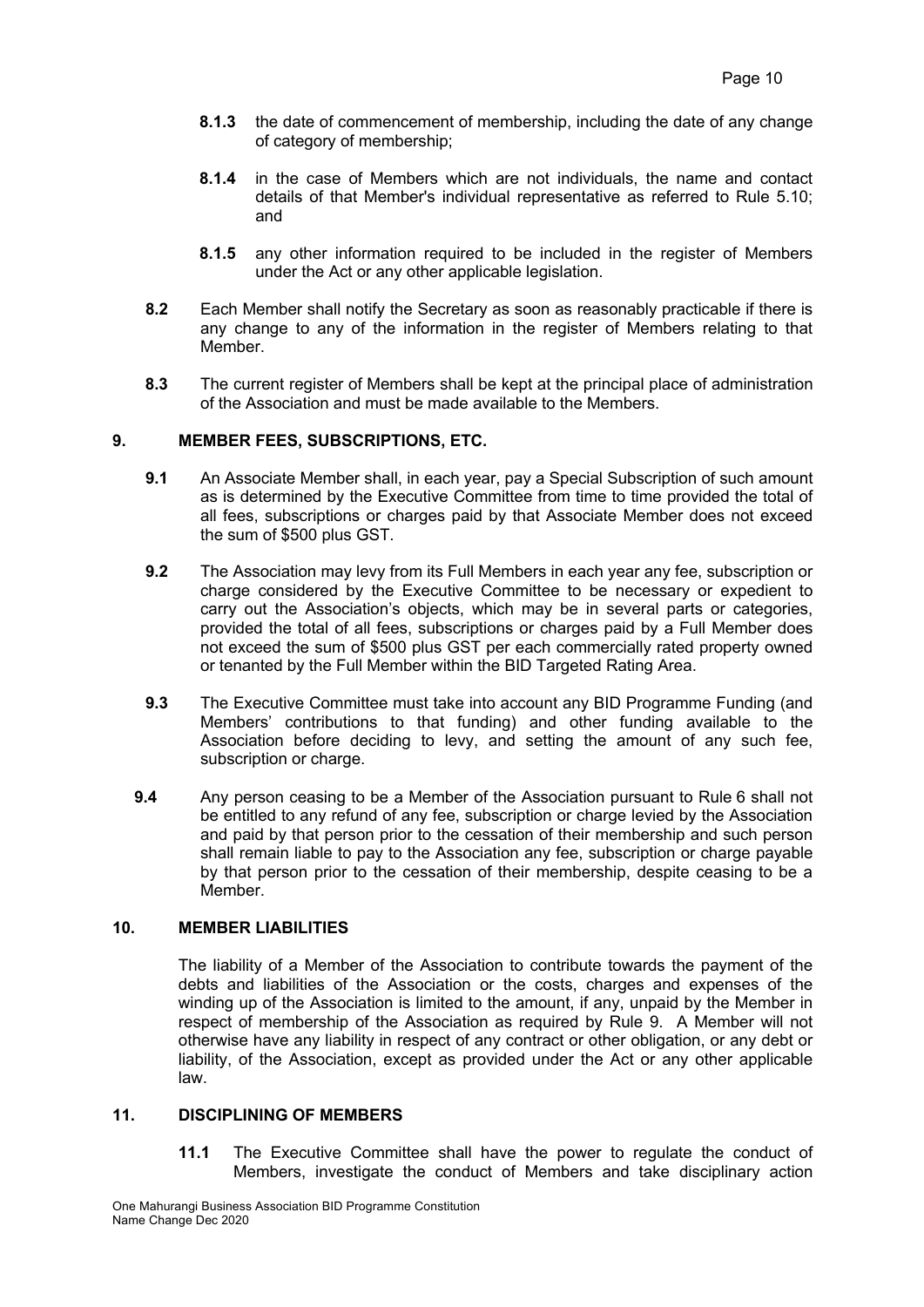against Members in accordance with this Rule 11, and for this purpose the Executive Committee may receive and investigate complaints in relation to Members' conduct or investigate such conduct on its own initiative.

- **11.2** Where, following the receipt and investigation of a complaint regarding a Member or its own investigation, the Executive Committee is reasonably of the opinion that a Member of the Association:
	- **11.2.1** has persistently refused or neglected to comply with a provision or provisions of these Rules; or
	- **11.2.2** has persistently and wilfully acted in a manner prejudicial to the interests of the Association; or
	- **11.2.3** has failed to pay any Special Subscription or other fee, subscription or charge payable under Rule 9, or otherwise failed to make any payment due under these Rules, and such failure continues for a period of three calendar months after the relevant payment is due; or
	- **11.2.4** has done or is doing anything which, in the opinion of the Executive Committee, in its absolute discretion, is likely to seriously harm the reputation of the Association or detract from the objects of the Association;

the Executive Committee may resolve:

- **11.2.5** in the case of non-payment as set out in Rule 11.2.3, to remove the Member's entitlement to vote at any General Meeting until such time as payment is made in full; or
- **11.2.6** in any of the cases set out in Rules 11.2.1 to 11.2.4, to expel the Member of the Association, or to suspend the Member from membership of the Association for a specified period.
- **11.3** A resolution of the Executive Committee under Rule 11.2 is of no effect unless the Executive Committee confirms the resolution at a meeting of the Executive Committee held not earlier than 14 days and not later than 28 days after service on the Member of a notice under Rule 11.4.
- **11.4** Where the Executive Committee passes a resolution under Rule 11.2, the Secretary shall, as soon as practicable, cause a notice in writing to be served on the Member:
	- **11.4.1** setting out the resolution of the Executive Committee and the grounds on which it is based;
	- **11.4.2** stating that the Member may address the Executive Committee at a meeting of the Executive Committee to be held not earlier than 14 days and not later than 28 days after service of the notice;
	- **11.4.3** stating the date, place and time of that meeting; and
	- **11.4.4** informing the Member that the Member may:
		- (a) attend and speak at that meeting, and bring a supporting person to the meeting; and/or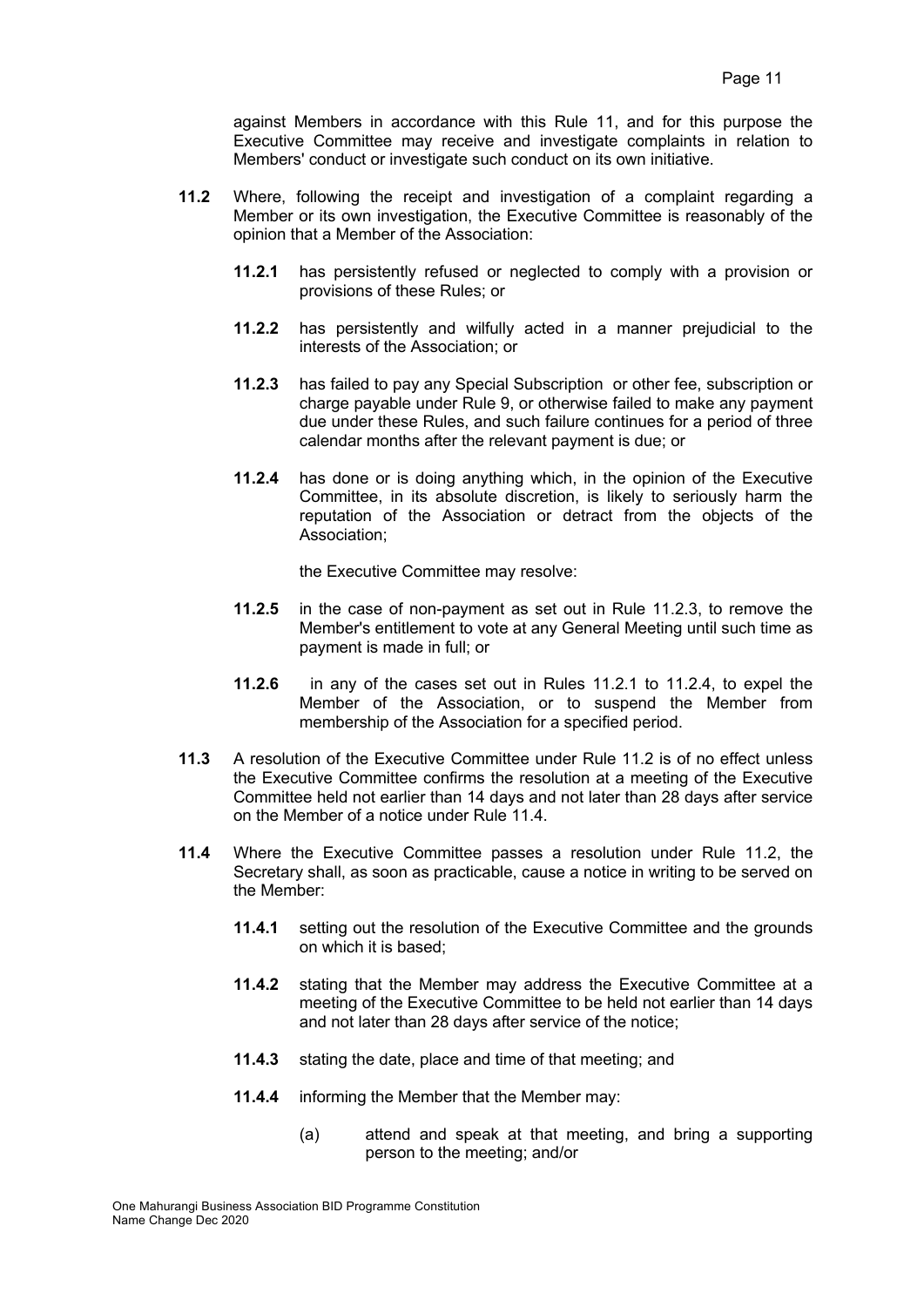- (b) submit to the Executive Committee at or prior to the date of that meeting written representations relating to the resolution and the grounds on which it is barred.
- **11.5** At a meeting of the Executive Committee held in accordance with Rules 11.3 and 11.4, the Executive Committee shall:
	- **11.5.1** allow the Member to bring a supporting person;
	- **11.5.2** give the Member an opportunity to make oral representations;
	- **11.5.3** give due consideration to any written representations submitted to the Executive Committee by the Member at or prior to the meeting; and
	- **11.5.4** by resolution determine whether to confirm, revoke or modify the resolution passed under Rule 11.2.
- **11.6** The Executive Committee may, in its absolute discretion, resolve to readmit as a Member of the Association any person who has been previously expelled from the Association and is otherwise entitled to be a Full Member or an Associate Member, as the case may be, of the Association.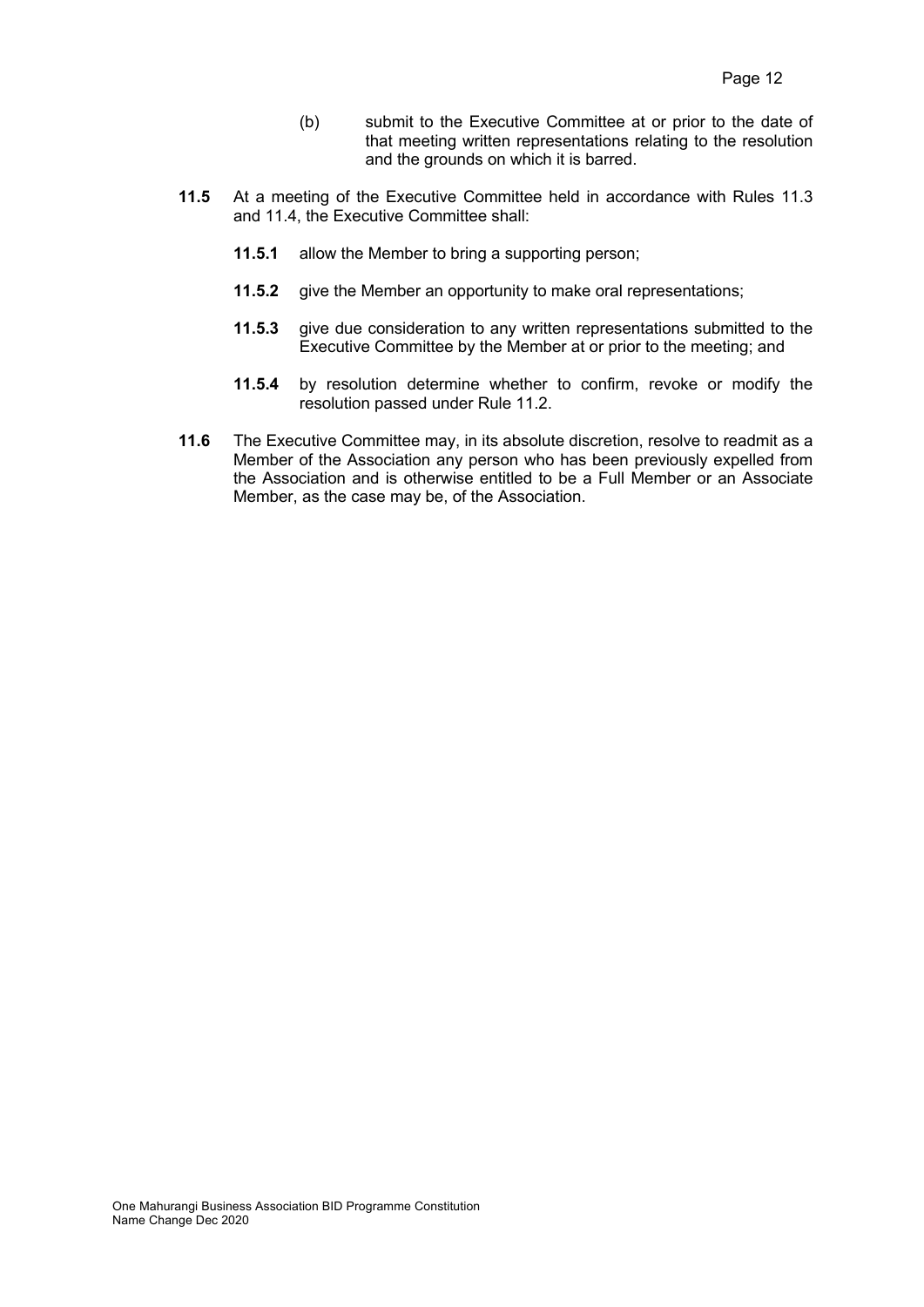#### **CHAPTER IV – EXECUTIVE COMMITTEE AND SUB-COMMITTEES**

#### **12. ROLE AND POWERS OF EXECUTIVE COMMITTEE**

- **12.1** The role of the Executive Committee, and its members, is to govern the Association and in doing so to act in the best interests of the Association in terms of the advancement or attainment of its objects set out in Rule 3 and in compliance with these Rules and any other applicable law. The operations and affairs of the Association are to be managed by, or under the direction or supervision of, the Executive Committee.
- **12.2** Subject to the Act, these Rules and any other applicable law, the Executive Committee has all of the powers necessary for undertaking its role set out in Rule 12.1 and the Executive Committee:
	- **12.2.1** may exercise on behalf of the Association any and all of the powers of Association, in order to attain or advance all or any of the objects of the Association;
	- **12.2.2** may establish any sub-committee or sub-committees in relation to any aspect of the operations and affairs of the Association;
	- **12.2.3** may fix the amount of any Special Subscription payable by Associate Members, and if considered appropriate any other fee, subscription or charge to be paid by Members;
	- **12.2.4** has power to perform all such acts and do all such things as appear to the Executive Committee to be necessary or desirable for the proper governance, management and administration of the operations and affairs of the Association;
	- **12.2.5** shall be responsible for engaging and managing any staff of the Association;
	- **12.2.6** shall be responsible for co-ordinating with the Council any ballot required by the Council in relation to the BID Targeted Rating Area;
	- **12.2.7** shall carry out matters relating to the BID Programme on behalf of the Association, which includes:
		- (a) identifying strategic opportunities;
		- (b) establishing a programme of activities, projects and priorities to further the BID Programme;
		- (c) allocating the BID Programme Funding;
		- (d) overseeing the spending of approved budgets;
		- (e) monitoring work progress against approved budgets and performance measures;
		- (f) reporting to the Local Board or to the Governing Body of the Council as required; and
		- (g) any other matters relating to the BID Programme;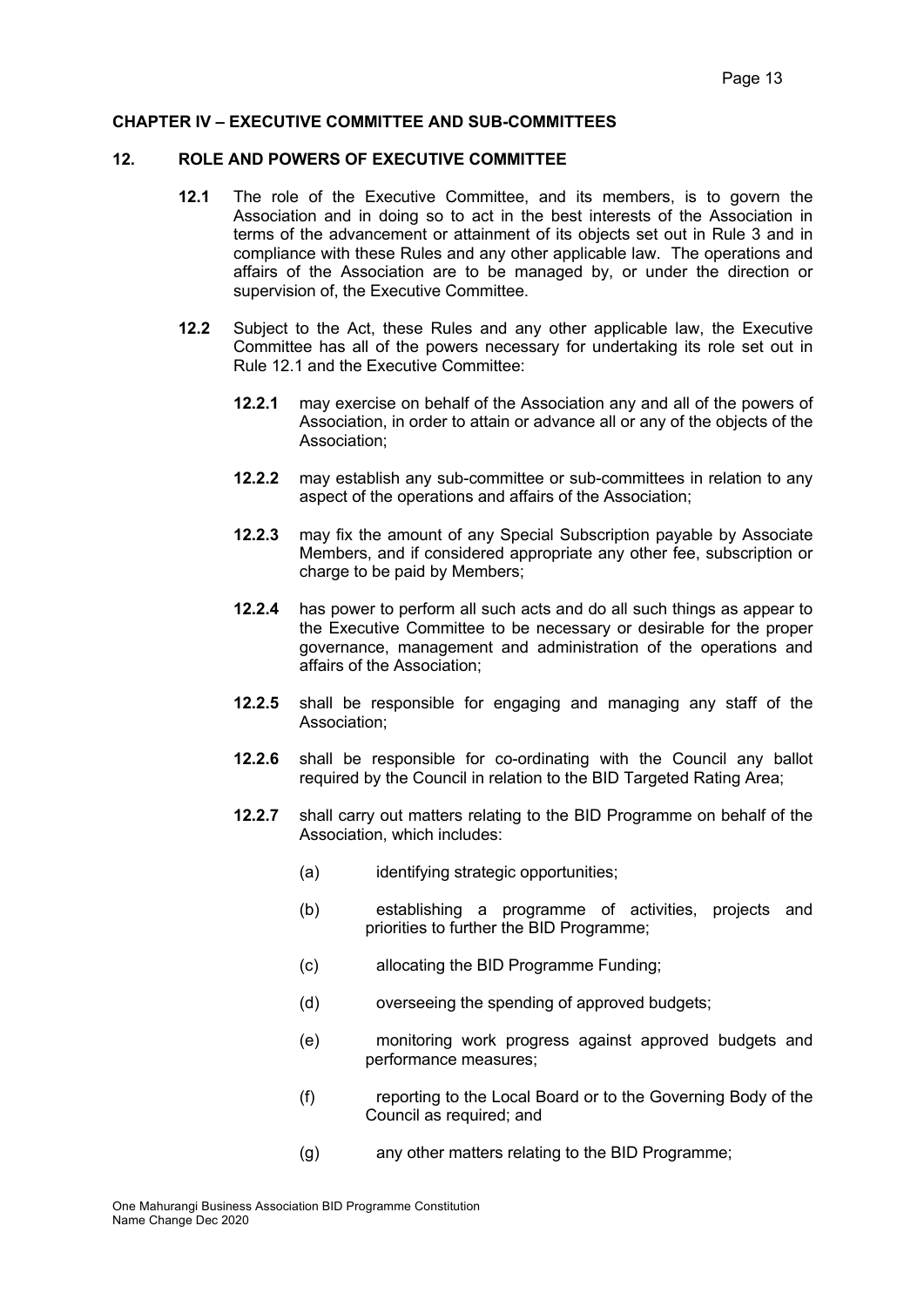- **12.2.8** shall be responsible for arranging the preparation of strategic and annual plans, budgets, and annual reports and financial statements, for the Association;
- **12.2.9** shall be responsible for accounting for the BID Programme Funding; and
- **12.2.10** shall be responsible for ensuring that the Association complies with the Act, these Rules and all other applicable laws and regulations.
- **12.3** In carrying out the role and exercising the powers set out in this Rule 12, the Executive Committee, and its members, must take into account, and engage with, the various types and categories of businesses located within the BID Targeted Rating Area.

#### **13. MEMBERSHIP OF EXECUTIVE COMMITTEE**

- **13.1** The Executive Committee may number up to fifteen and shall consist of:
	- **13.1.1** at least six Full Members of the Association; and
	- **13.1.2** comprise at least one Member from each of the following within the BID Targeted Rating Area;
		-
		- (a) a Landlord,<br>(b) a Retail zor a Retail zoned business operator,
		- (c) a Commercial or Industrial zoned business operator and
		- (d) a Professional Services business operator (e.g. and without limitation; lawyers, accountants, real estate, medical)
	- **13.1.3** no more than one non-voting members.
- **13.2** Subject to Rule 13.1, the voting members of the Executive Committee shall be:
	- **13.2.1** Members of the Association elected by the Association pursuant to Rule 14; and
	- **13.2.2** If Members elected pursuant to Rule 14 do not fill the maximum number of voting positions, any person appointed by the Executive Committee under Rule 13.3 to be a voting member of the Executive Committee.
- **13.3** Subject to Rules 13.1 and 13.2:
	- **13.3.1** the Executive Committee may from time to time appoint any person who it considers appropriate, and who need not be a Full Member and may be the Local Board Representative, to be a voting or non-voting member of the Executive Committee, and may at any time remove, or change the voting status of, any such appointee; and
	- **13.3.2** in making any appointment under this Rule 13.3, the Executive Committee shall give consideration to achieving a selection of representation across the various types and categories of businesses located within the BID Targeted Rating Area.
- **13.4** Each member of the Executive Committee elected pursuant to Rule 14 shall, subject to these Rules, hold office until the conclusion of the next Annual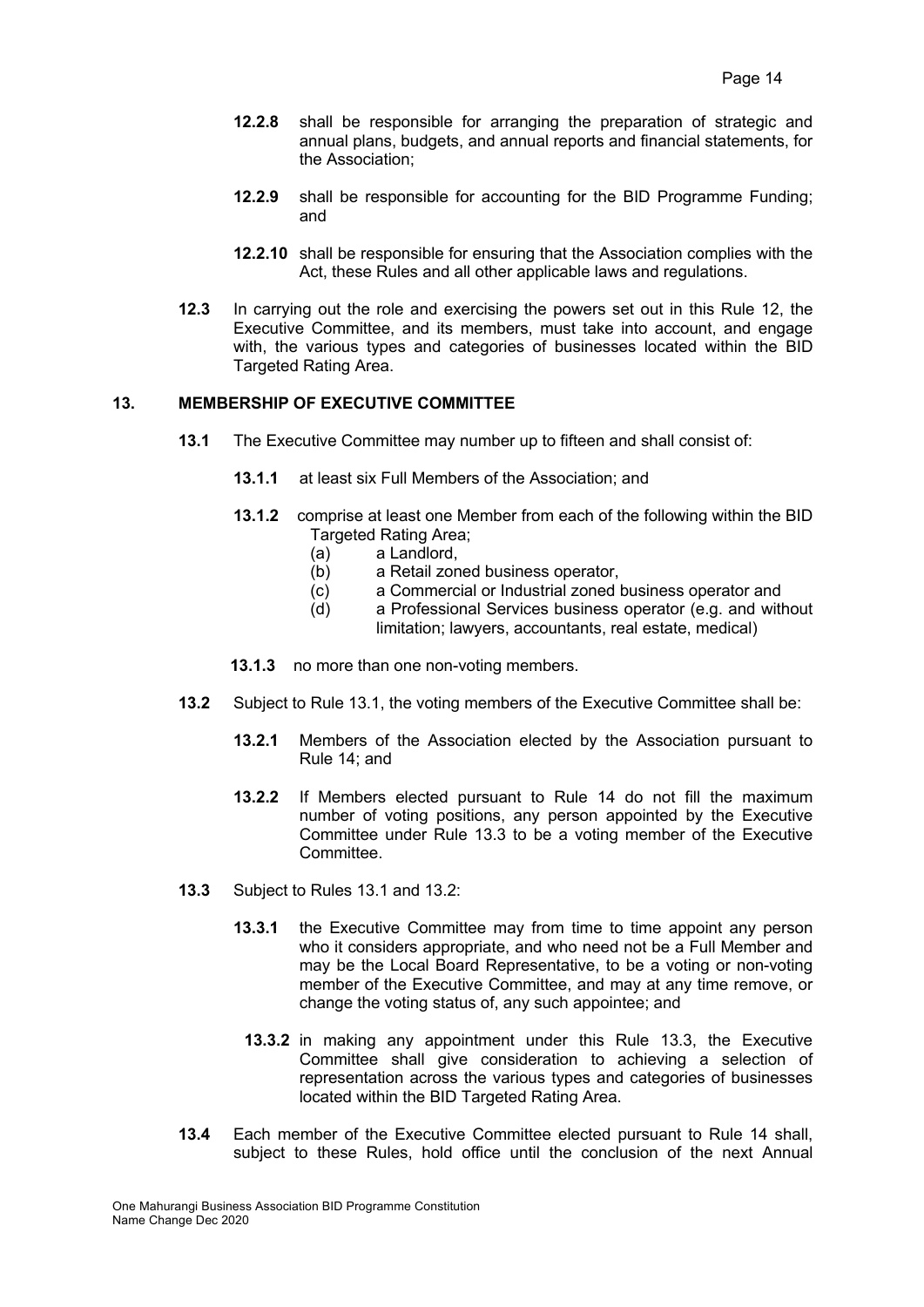General Meeting following the date of the member's election, but shall be eligible for re-election.

- **13.5** Each member of the Executive Committee appointed under Rule 13.3 shall, subject to these Rules, hold office until the earlier of the conclusion of the next Annual General Meeting following the date of appointment or their removal by the Executive Committee, but is eligible for election pursuant to Rule 14 (if a Full Member) or reappointment under Rule 13.3.
- **13.6** In the event of a casual vacancy occurring in the membership of the Executive Committee, if the casual vacancy causes the Executive Committee to have less than six Full Members the casual vacancy must be filled, and in other cases the casual vacancy may be filled, by the Executive Committee appointing a Full Member (or, if permitted, any other person) as a replacement member of the Executive Committee.
- **13.7** A person appointed to fill a casual vacancy under Rule 13.6 shall hold office subject to these Rules until the earlier of the conclusion of the next Annual General Meeting following the date of appointment or their removal by the Executive Committee, but is eligible for election pursuant to Rule 14 (if a Full Member) or appointment under Rule 13.3.

# **14. ELECTION OF MEMBERS TO EXECUTIVE COMMITTEE**

- **14.1** The election of Members (in the case of any non-individual Member, an individual representative of that Member) as members of the Executive Committee shall be conducted at each Annual General Meeting.
- **14.2** Nominations of candidates for election as members of the Executive Committee:
	- **14.2.1** shall be made in writing, signed by two Members and accompanied by the written consent of the candidate (which may be endorsed on the form of the nomination); and
	- **14.2.2** shall be delivered to the Secretary of the Association not less than 2 working days before the date fixed for the holding of the Annual General Meeting at which the election is to take place.
- **14.3** If the number of nominations received prior to the Annual General Meeting is equal to the maximum number of member positions on the Executive Committee, and the requirements of Rule 13.1 are satisfied, the persons nominated shall be deemed to be elected.
- **14.4** If the number of nominations received prior to the Annual General Meeting is less than the maximum number of member positions on the Executive Committee and are not inconsistent with the requirements of Rule 13.1:
	- **14.4.1** the candidates nominated shall be deemed to be elected; and
	- **14.4.2** further nominations, supported by two Full Members, shall be received at the Annual General Meeting, and if the number of nominations received is equal to or less than the number of remaining member positions and the requirements of Rule 13.1 are satisfied, the candidates nominated shall be deemed to be elected.
- **14.5** If the number of nominations received prior to the Annual General Meeting exceeds the maximum number of member positions on the Executive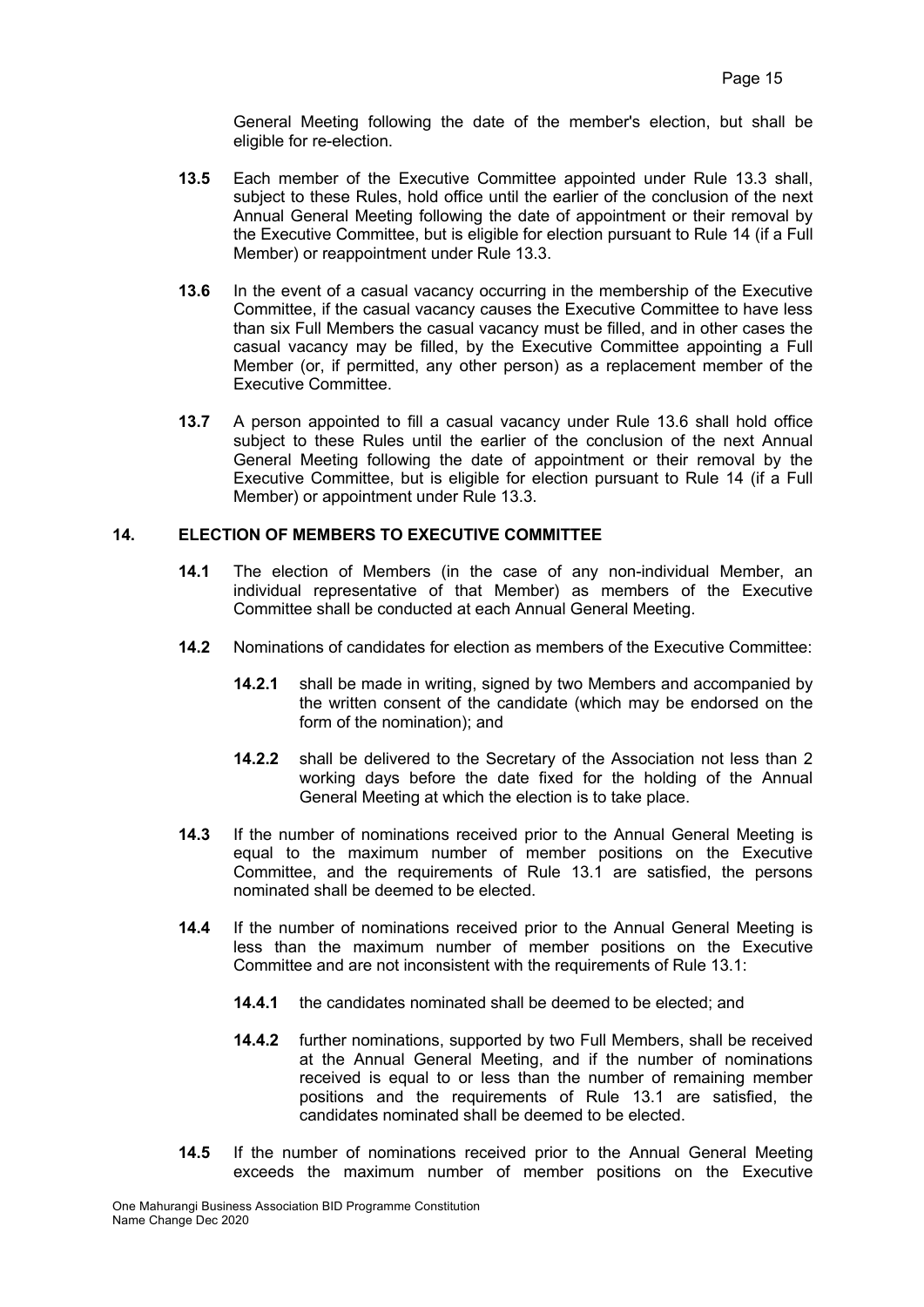Committee, or if the number of nominations received at the Annual General Meeting under Rule 14.4.2 exceeds the number of remaining member positions to be filled, a poll shall be held to elect the members, or the remaining members, as the case may be, ensuring the requirements of Rule 13.1 are satisfied.

- **14.6** Any such poll shall be conducted at the Annual General Meeting in such usual and proper manner as the Executive Committee may direct.
- **14.7** In the event of an equality of votes between two or more candidates for the last remaining member position or positions, an exhaustive poll will be held to determine the person elected.
- **14.8** All provisions in this Rule 14 are subject to Rule 13.1.

# **15. CHAIRPERSON, DEPUTY CHAIRPERSON, SECRETARY AND TREASURER**

- **15.1** The Executive Committee must, during their first meeting following the Annual General Meeting, appoint from its members a Chairperson, Deputy Chairperson, Secretary and Treasurer.
- **15.2** The election or appointment of the Chairperson, Deputy Chairperson, Secretary and Treasurer shall be conducted by such standard voting method (for example, show of hands or poll) as is appropriate.
- **15.3** The Chairperson, Deputy Chairperson, Secretary and Treasurer must each be a member of the Executive Committee, and a member of the Executive Committee cannot hold more than one of those positions at the same time. In addition, if the Local Board Representative is a member of the Executive Committee, he or she may not:
	- **15.3.1** be the Chairperson, Deputy Chairperson, Secretary or Treasurer; or
	- **15.3.2** vote on the election of the Chairperson, Deputy Chairperson, Secretary or Treasurer.
	- **15.4** The role of the Chairperson shall include:
		- **15.4.1** overseeing the affairs of the Association and the Executive Committee;
		- **15.4.2** providing leadership to the Association and the Executive Committee;
		- **15.4.3** presiding over General Meetings and Executive Committee meetings and signing off the minutes of meetings (if present at such meetings); and
		- **15.4.4** fulfilling any other responsibilities under these Rules or the Act or other applicable legislation, or conferred upon the Chairperson by the Association or the Executive Committee from time to time.

15.5 The role of the Deputy Chairperson shall include all roles of the Chairperson in the absence or incapacity of the Chairperson or as delegated to the Deputy Chairperson by the Chairperson.

**15.6** The role of the Secretary shall include: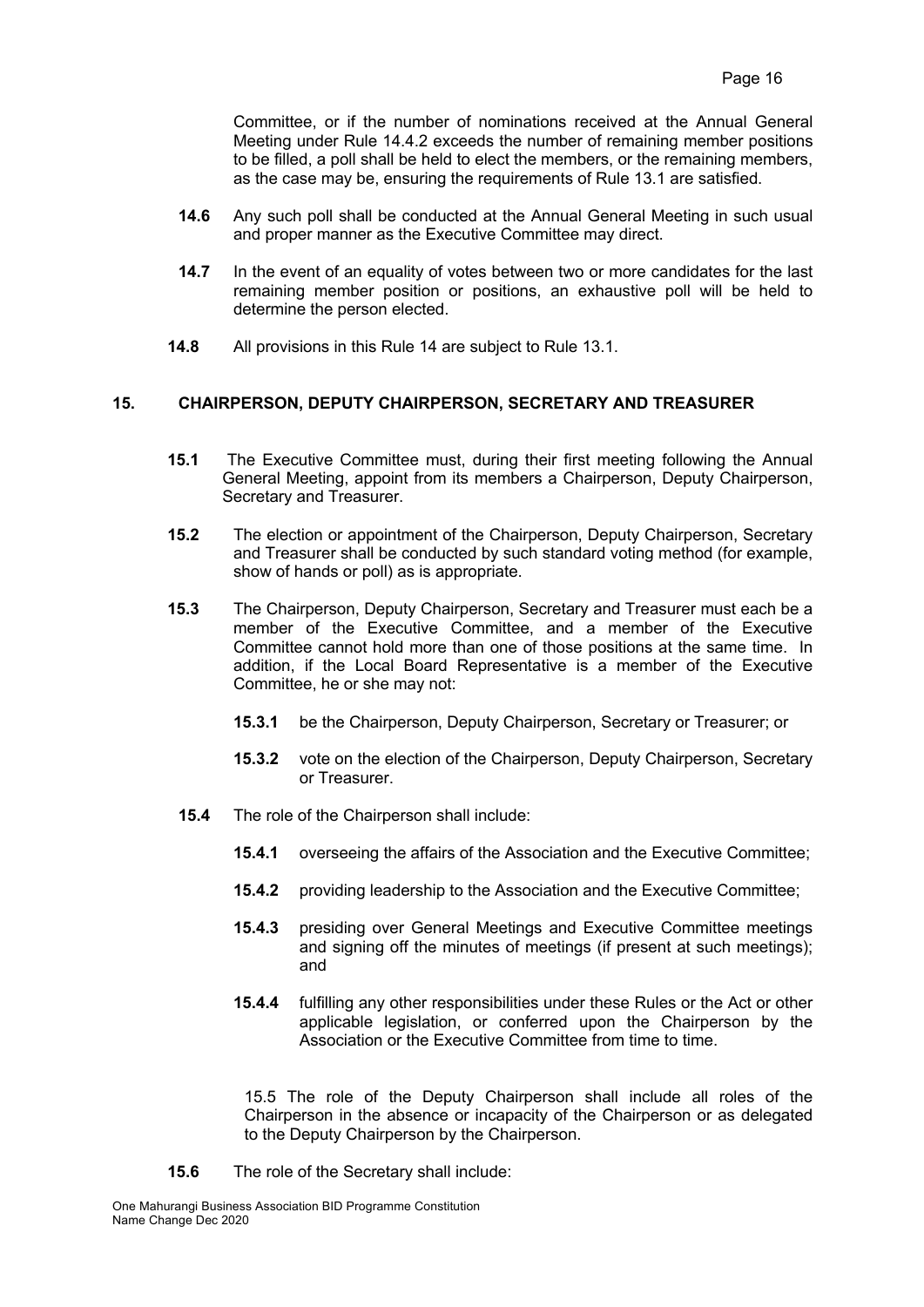- **15.6.1** acting as the statutory or contact officer for the Association, and maintaining the Association's registry and other records under the Act and any other applicable legislation;
- **15.6.2** receiving and issuing, or overseeing the receipt and issue of, notices and other such correspondence for the Association;
- **15.6.3** ensuring that the register of Members is properly maintained;
- **15.6.4** ensuring that minutes of General Meetings and Executive Committee meetings, records of elections and appointments of Executive Committee members and Officers, and other internal records of the Association are kept and maintained; and
- **15.6.5** fulfilling any other responsibilities, under the Act, these Rules, or under any applicable legislation under these Rules or the Act or other applicable legislation, or conferred upon the Secretary by the Association or Executive Committee from time to time.

If at any time there is no Secretary, the Executive Committee shall be responsible for the Secretary's role and shall ensure that a Secretary is elected or appointed as soon as reasonably practicable.

- **15.7** The role of the Treasurer shall include:
	- **15.7.1** ensuring that all money due to the Association is received and all payments authorised by the Association are made;
	- **15.7.2** ensuring that correct books and accounts and other financial records are kept and maintained showing the financial affairs of the Association, including full details of all receipts and expenditure connected with the activities of the Association; and
	- **15.7.3** fulfilling any other responsibilities under these Rules or the Act or other applicable legislation, or conferred upon the Treasurer by the Association or Executive Committee from time to time.

If at any time there is no Treasurer, the Executive Committee shall be responsible for the Treasurer's role and shall ensure that a Treasurer is elected or appointed as soon as reasonably practicable.

- **15.8** Notwithstanding anything in this Rule 15, if permitted by law and approved by the Association at an Annual General Meeting, in the event that no member of the Executive Committee is qualified, or wishes, to act as Secretary or Treasurer, the Executive Committee may engage a professionally qualified person (not necessarily a member of the Association) to carry out the role of Secretary or Treasurer.
- **15.9** The Association or Executive Committee may elect or appoint a member of the Executive Committee to any other role, as determined by the Association or Executive Committee, as an officer of the Association (for example, a Deputy Chairperson to act in place of the Chairperson if the Chairperson is unavailable to undertake his or her role).

#### **16. CASUAL VACANCIES**

One Mahurangi Business Association BID Programme Constitution Name Change Dec 2020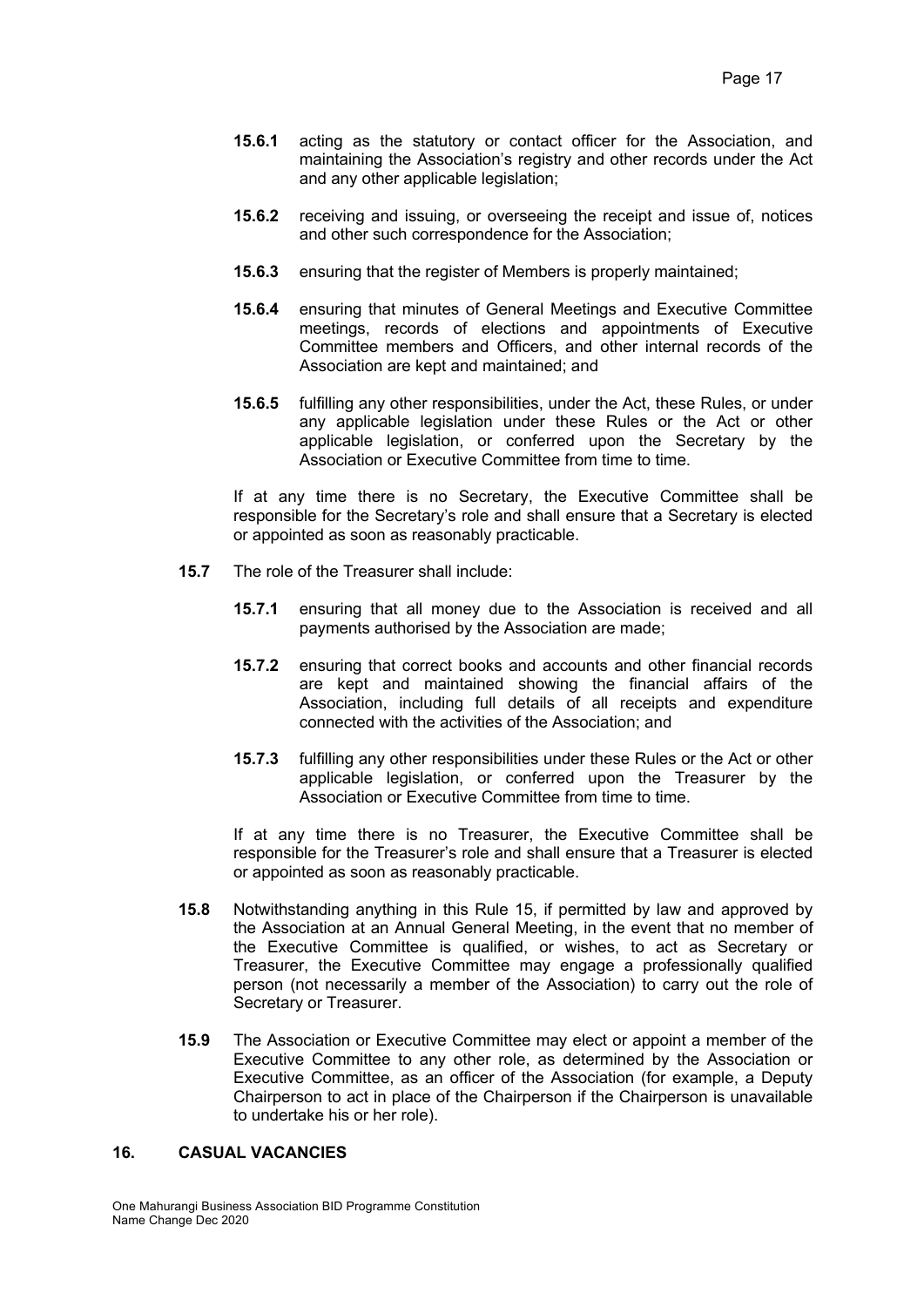- **16.1** For the purposes of these Rules, a casual vacancy in the office of a member of the Executive Committee occurs (unless stated otherwise, immediately upon the occurrence of the relevant event), if:
	- **16.1.1** the individual dies;
	- **16.1.2** the individual, or the non-individual for whom the individual is the representative, ceases to be a Member of the Association;
	- **16.1.3** the individual was elected or appointed on the basis of his or her position as representative of a non-individual Member and ceases to be that Member's representative;
	- **16.1.4** the individual resigns from office by notice in writing given to the Secretary, in which case the individual will cease to hold office at the time specified in the notice (or if no time is specified, immediately upon the Secretary's receipt of the notice);
	- **16.1.5** the individual becomes disqualified under Rule 17;
	- **16.1.6** the individual is removed from office at a General Meeting under Rule 17; or
	- **16.1.7** the individual fails to attend three General Meetings or Executive Committee meetings in succession without apologies being tendered and accepted by resolution of the Executive Committee, or without having been granted leave of absence by resolution of the Executive Committee.

## **17. DISQUALIFICATION AND REMOVAL OF EXECUTIVE COMMITTEE MEMBERS**

- **17.1** An individual is not permitted to be elected or appointed, or to continue to hold office, as a member of the Executive Committee if the individual:
	- **17.1.1** is, or becomes, an undischarged bankrupt;
	- **17.1.2** is, or becomes, prohibited from being a director or promoter of, or from being concerned or taking part in the management of, a company under any of the Companies Act 1993, the Financial Markets Conduct Act 2013, or the Takeovers Act 1993;
	- **17.1.3** has been, or is, convicted of, and sentenced within the last seven years for, any crime involving dishonesty (within the meaning of section 2(1) of the Crimes Act 1961), or any offence under section 143B of the Tax Administration Act 1994, or any offence in a country other than New Zealand that is substantially similar to those offences, or any money laundering offence or offence relating to the financing of terrorism whether in New Zealand or elsewhere;
	- **17.1.4** is, or becomes, subject to an order under section 108 of the Credit Contracts and Consumer Finance Act 2003, or a confiscation order under the Proceeds of Crimes Act 1991;
	- **17.1.5** is, or becomes, subject to an order made under the Protection of Personal and Property Rights Act 1988 or a mentally disordered person within the meaning of the Mental Health (Compulsory Assessment and Treatment) Act 1992; or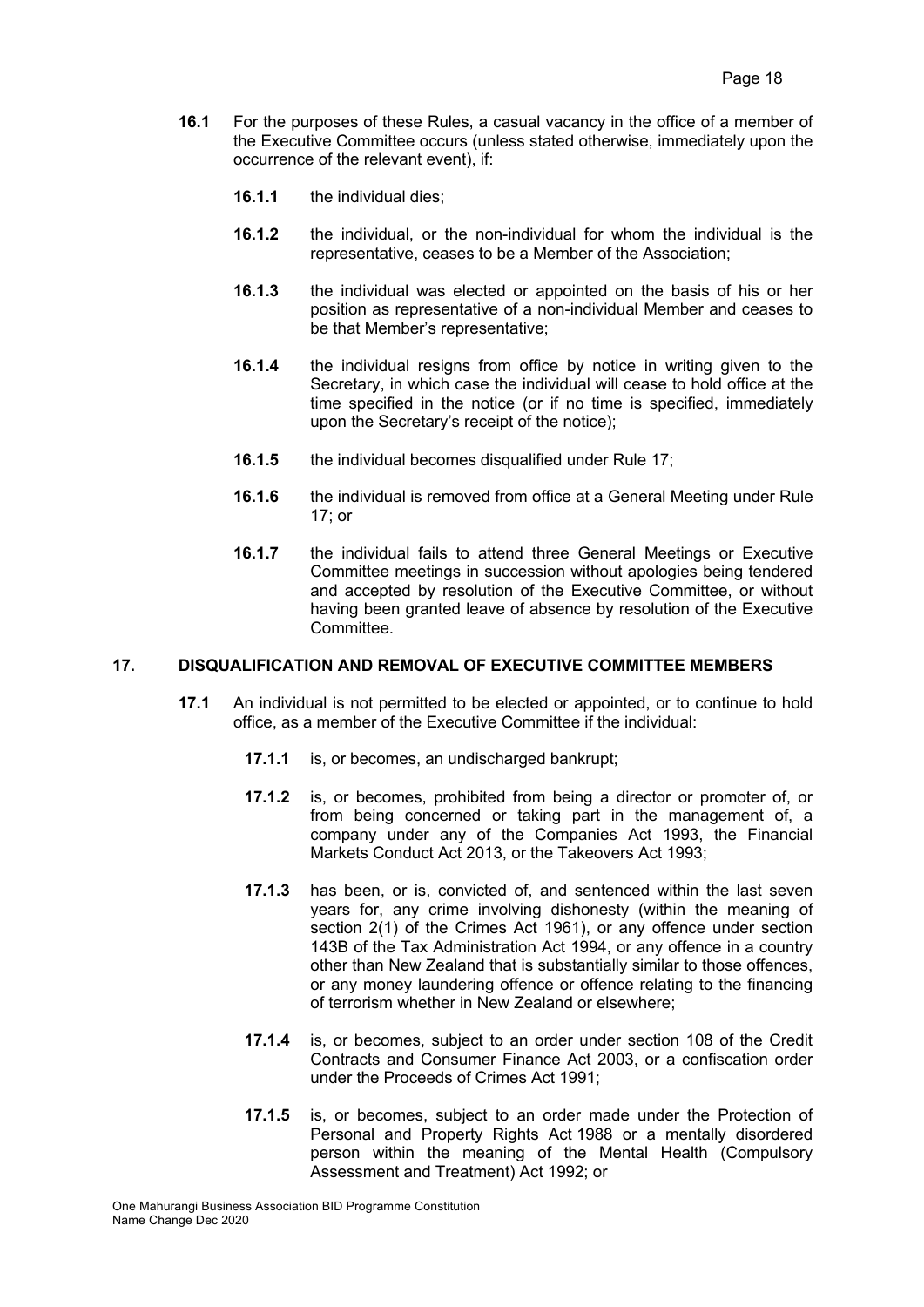- **17.1.6** is, or becomes, disqualified from acting as an officer of an incorporated society under the Act or any other applicable legislation, or as an officer of a charitable entity under section 31(4)(b) of the Charities Act 2005.
- **17.2** The Association may, by resolution passed at a General Meeting, remove and replace any member of the Executive Committee from office before the expiration of the member's term of office, provided that the proposed resolution must be notified to the relevant member of the Executive Committee at the time the General Meeting is called.
- **17.3** A member of the Executive Committee to whom a proposed resolution referred to in Rule 17.2 relates may:
	- **17.3.1** make representations in writing (not exceeding a reasonable length) to the Secretary or Chairperson; and
	- **17.3.2** request that the representations be notified to the Members of the Association;

and the Secretary or Chairperson may send a copy of the representations to the Members of the Association. If they are not so sent, the member is entitled to require that the representations be read out at the General Meeting at which the resolution is considered.

## **18. MEETINGS OF THE EXECUTIVE COMMITTEE**

- **18.1** The Executive Committee shall endeavour to meet monthly but in all events shall meet not less than six times in each period of 12 months, and at such time and place as shall be decided by the Executive Committee and notified to members by the Secretary.
- **18.2** Additional meetings of the Executive Committee may be convened by the Chairperson or by any two members of the Executive Committee at any time.
- **18.3** Meetings may be held by way of a quorum of members of the Executive Committee:
	- **18.3.1** meeting in person, at the date, time and place appointed for the meeting; and/or
	- **18.3.2** connecting with other members by means of audio, or audio and visual, communication (enabling all those participating in the meeting to be able to simultaneously hear each other throughout the meeting) at the date and time appointed for the meeting (and references to members attending or being present at a meeting are to be interpreted accordingly);

provided that if it is proposed that a meeting be held without any provision for meeting in person, the technology used to facilitate participation by members must be technology that all members can reasonably be expected to be able to access and use.

**18.4** Oral or written notice (including by way of email) of a meeting of the Executive Committee and the agenda for the meeting shall be given by the Secretary to each member of the Executive Committee at least 10 days (or such other period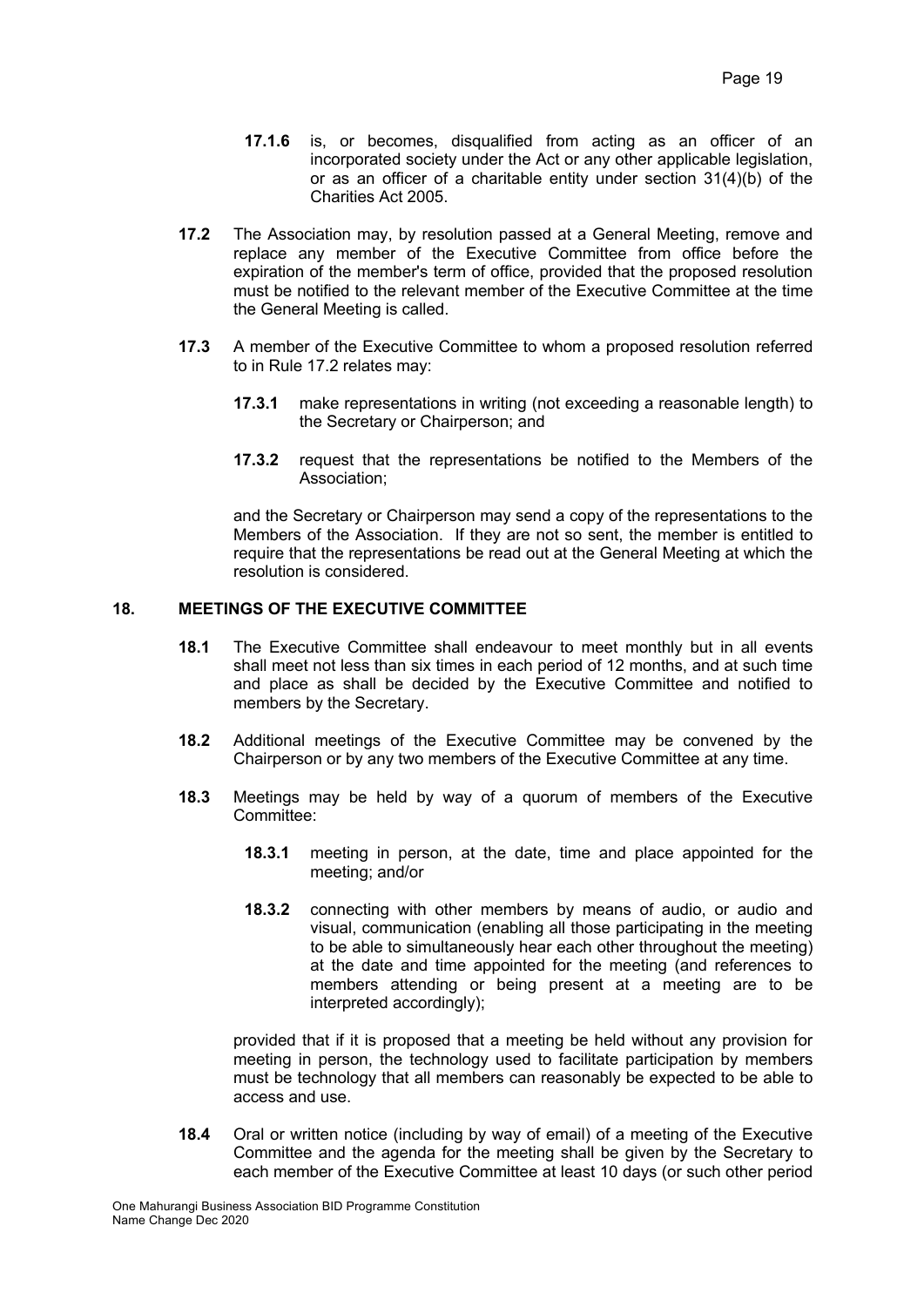as may be unanimously agreed upon by the members of the Executive Committee) before the date appointed for the meeting. Any irregularity in the notice of any meeting is waived if all members entitled to receive notice of the meeting attend the meeting without protest or agree to the waiver.

- **18.5** For the purpose of Executive Committee meetings, a quorum shall be established if the number of members of the Executive Committee attending and entitled to vote is five or more of the total number of voting members of the Executive Committee for the time being.
- **18.6** No meeting of the Executive Committee will commence, and no business shall be transacted by the Executive Committee once a meeting has commenced, unless a quorum is present. In order to commence a meeting, a quorum must be present within half an hour of the time appointed for the meeting. If a quorum is not present by that time, the meeting stands adjourned to the same place and at the same hour of the same day in the following week.
- **18.7** If at the adjourned meeting, a quorum is not present within half an hour of the time appointed for the meeting, then any three voting members present shall constitute a quorum.
- **18.8** At a meeting of the Executive Committee the Chairperson or, in the Chairperson's absence, any member of the Executive Committee present at the meeting appointed by the Chairperson, or otherwise by the Executive Committee, to stand in place of the Chairperson, shall preside.
- **18.9** Voting on resolutions at meetings of the Executive Committee shall be conducted in accordance with Rule 19 and full and accurate minutes must be kept by the Secretary of such meetings, including all resolutions voted on, with such minutes to be approved by the Executive Committee and signed by the Chairperson (or presiding member) as a true and correct record at the next Executive Committee meeting.

## **19. VOTING AND DECISIONS OF THE EXECUTIVE COMMITTEE**

- **19.1** For the purpose of decisions of the Executive Committee at meetings, subject to Rules 32, the voting rights of members of the Executive Committee shall be as follows:
	- **19.1.1** each Member shall be entitled to one vote; and
	- **19.1.2** subject to Rule 15.3, each person appointed under Rule 13.3 as a voting member shall be entitled to one vote.
- **19.2** Matters arising at a meeting of the Executive Committee shall be determined by way of resolution passed:
	- **19.2.1** unanimously by the voting members present at the meeting and entitled to vote on the matter, in the event that such members number three or fewer; or
	- **19.2.2** by a number of voting members that exceeds 50% of the total number of such members present at the meeting and entitled to vote on the matter.
- **19.3** The Chairperson of the meeting is entitled to exercise a second or casting vote, but only to preserve the status quo.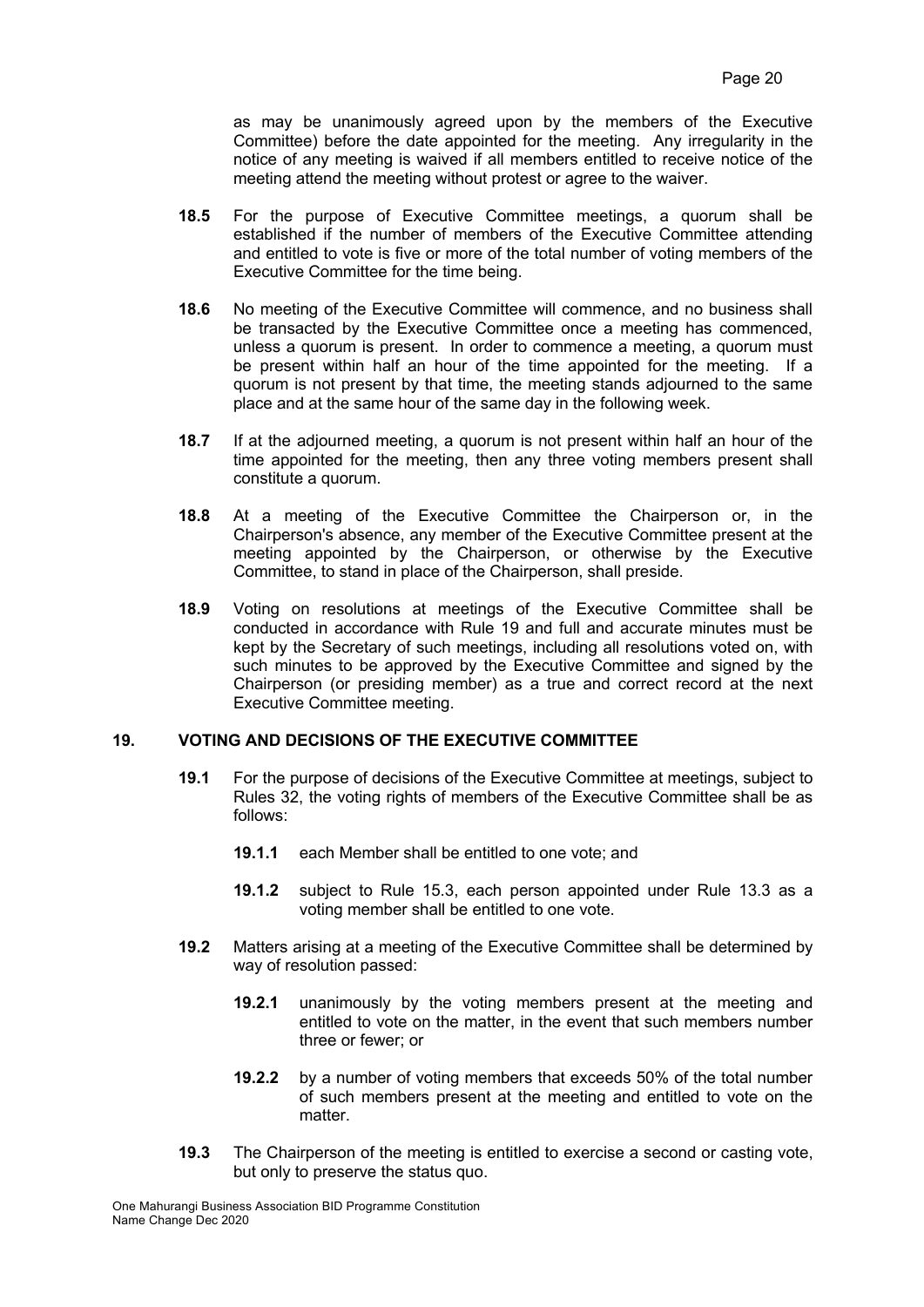- **19.4** In lieu of making decisions at meetings, unless these Rules provide otherwise, matters may be determined by the Executive Committee by circulating a written resolution or resolutions to all members of the Executive Committee for approval, provided that any such resolution or resolution will only be passed if it is signed or assented to in writing by all of the voting members of the Executive Committee for the time being. The resolution or resolutions may consist of one or more documents in like form (including letters, facsimiles, email or other similar means of communication) each signed or assented to by one or more voting members.
- **19.5** For the avoidance of doubt, subject to this Rule 19 the Executive Committee may act notwithstanding any vacancy on the Executive Committee, and any act or thing done or suffered, or purporting to have been done or suffered by the Executive Committee is valid and effectual notwithstanding any defect that may afterwards be discovered in the appointment or qualification of any member of that committee.

## **20. SUBCOMMITTEE ESTABLISHMENT AND DELEGATION**

- **20.1** The Executive Committee may from time to time establish (and disestablish), set terms of reference for, and delegate functions and powers and/or give directions to, any subcommittee as the Executive Committee thinks fit, and any such committee may include Executive Committee members, Members of the Association or other persons, provided that if any committee is not limited to Executive Committee members such members must constitute a majority of the subcommittee and/or have approval or veto rights in relation to the subcommittee's decisions.
- **20.2** Any function or power which has been delegated to a subcommittee under this Rule may be exercised by that committee in accordance with the terms of the delegation, while the delegation remains unrevoked.
- **20.3** Notwithstanding any delegation under this Rule, the Executive Committee may continue to exercise any function or power that has been delegated.
- **20.4** Any act or thing done or suffered by a subcommittee acting in the exercise of a delegation under this Rule has the same force and effect as it would have if it had been done or suffered by the Executive Committee.
- **20.5** The Executive Committee may, in writing, revoke wholly or in part any delegation under this Rule.
- **20.6** Subject to the terms of reference and delegation set by the Executive Committee, a sub-committee may meet and deal with matters within its terms of reference and delegation as it thinks proper and for this purpose, unless the Executive Committee directs otherwise, the provisions of these Rules relating to Executive Committee meetings, voting and resolutions will apply, with all necessary modifications, to the sub-committee.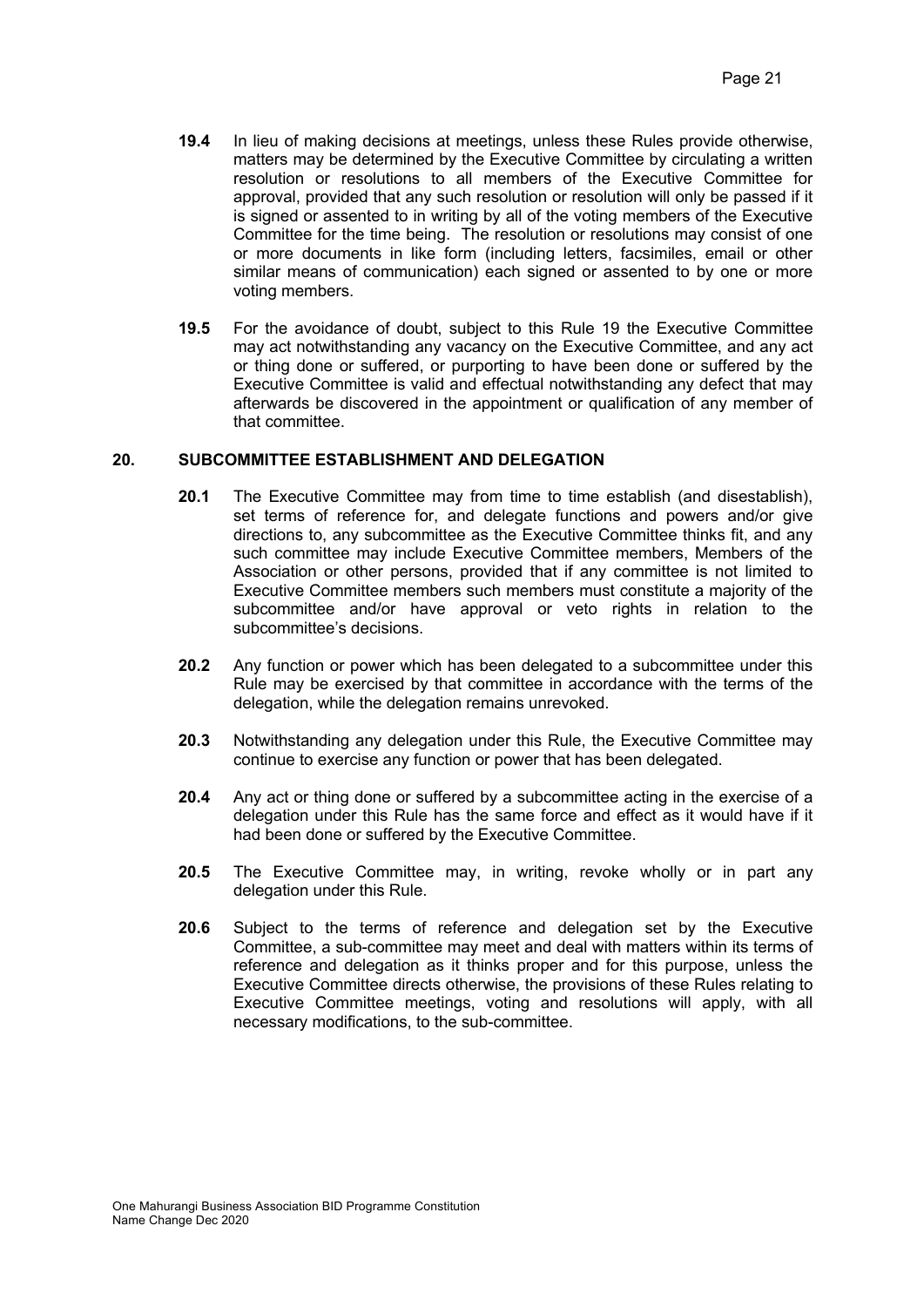### **CHAPTER V - GENERAL MEETINGS OF THE ASSOCIATION**

#### **21. ANNUAL AND SPECIAL GENERAL MEETINGS**

- **21.1** The Association shall at least once in each calendar year, within the period of four months after the end of each Financial Year, convene an Annual General Meeting of its Members, and in addition to such meetings, other meetings of the Association's Members, referred to as Special General Meetings, may be held from time to time.
- **21.2** General Meetings shall be held by way of a quorum of Members meeting in person, at the date, time and place appointed for the General Meeting, provided that if the Executive Committee thinks fit additional participation by Members unable to attend in person may be facilitated by means of audio, or audio and visual, communication enabling all those participating in the meeting to be able to simultaneously hear each other throughout the meeting (in which case, unless stated otherwise, references to Members attending or being present at the General Meeting are to be interpreted accordingly).
- **21.3** A decision on any matter by the Association's Members, and in particular its Full Members, is to be made by way of resolution passed at a General Meeting.

#### **22. ANNUAL GENERAL MEETINGS**

- **22.1** Each Annual General Meeting of the Association shall, subject to any applicable legislation and Rule 21.1, be convened on such date and at such place and time as the Executive Committee thinks fit.
- **22.2** In addition to any other business which may be transacted at an Annual General Meeting, the business of an Annual General Meeting shall be:
	- **22.2.1** to confirm the Minutes of the last preceding Annual General Meeting and of any Special General Meeting held since that Annual General Meeting;
	- **22.2.2** to receive from the Executive Committee a report or reports on the activities of the Association during the preceding Financial Year;
	- **22.2.3** to receive and approve the Annual Financial Statements for the preceding Financial Year;
	- **22.2.4** to receive and approve the proposed budget for the current Financial Year, provided that any increase in expenditure by more than 10% or \$10,000 (whichever is greater) over the previous vear's budget must be approved by Special Resolution;
	- **22.2.5** to elect members of the Executive Committee and, if applicable, the Chairperson, Secretary and Treasurer;
	- **22.2.6** to appoint an Auditor for the current Financial Year; and
	- **22.2.7** to deal with any general business.
- **22.3** An Annual General Meeting shall be specified as such in the notice convening the meeting.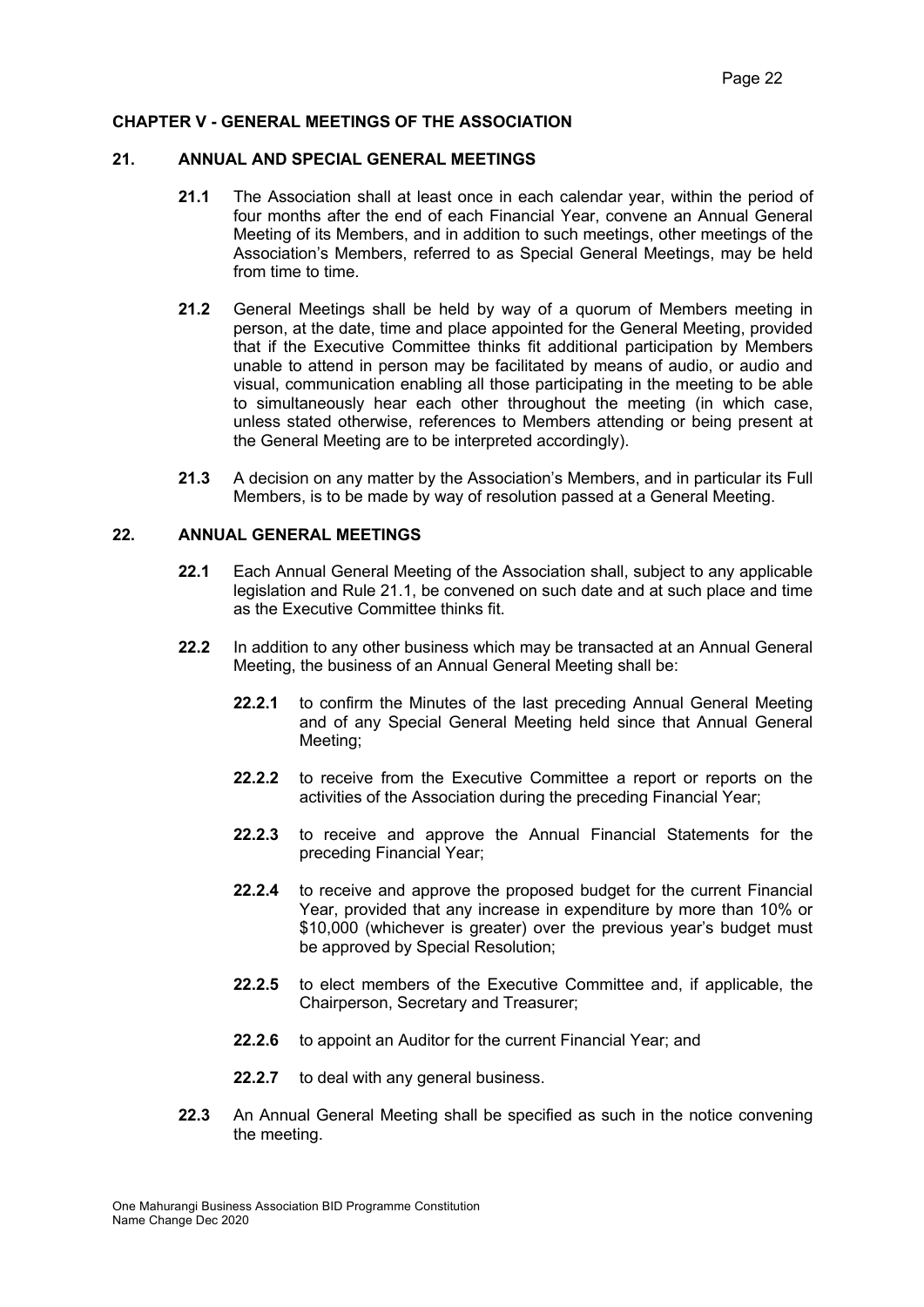#### **23. SPECIAL GENERAL MEETINGS**

- **23.1** The Executive Committee may, whenever it thinks fit, convene a Special General Meeting of the Association.
- **23.2** The Executive Committee shall, on the requisition in writing of not less than five percent of the total number of Full Members, convene a special meeting of the Association.
- **23.3** A requisition of Members for a Special General Meeting:
	- **23.3.1** shall state the purpose or purposes of the meeting;
	- **23.3.2** shall be signed by the Members making the requisition;
	- **23.3.3** shall be submitted to the Secretary;
	- **23.3.4** may consist of several documents in a similar form, each signed by one or more of the Members making the requisition.
- **23.4** If, having received a requisition of Members that complies with Rules 23.2 and 23.3, the Executive Committee fails to notify, within 14 days after the date of receipt of the requisition, a Special General Meeting to be held within two months after that date, any one or more of the Members who made the requisition may convene a Special General Meeting to be held not later than two months after that date.
- **23.5** A Special General Meeting convened by a Member or Members as referred to in Rule 23.4 shall be deemed to have been convened by the Executive Committee.
- **23.6** The business to be conducted at a Special General Meeting shall be limited to the business for which the Special General Meeting in question was convened, as set out in the agenda included with the notice of the meeting.

# **24. NOTICE OF GENERAL MEETINGS**

- **24.1** Notice of a General Meeting is to be sent, and the Secretary must ensure that such notice is sent, to each Member:
	- **24.1.1** in the case of an Annual General Meeting or where the nature of any business proposed to be dealt with at a General Meeting requires a Special Resolution, at least 21 days before the date fixed for holding the General Meeting; and
	- **24.1.2** in any other case, at least 14 days before the date fixed for holding the General Meeting.
- **24.2** Subject to the further requirements set out in Rules 24.3, notice of any General Meeting must be sent by prepaid post or by email to each Member at the Member's physical and/or email address recorded in the register of Members and must specify the place, date and time of the meeting (and if applicable, any additional details in relation to Members participating in the meeting) and an agenda setting out the nature of the business proposed to be transacted at the meeting.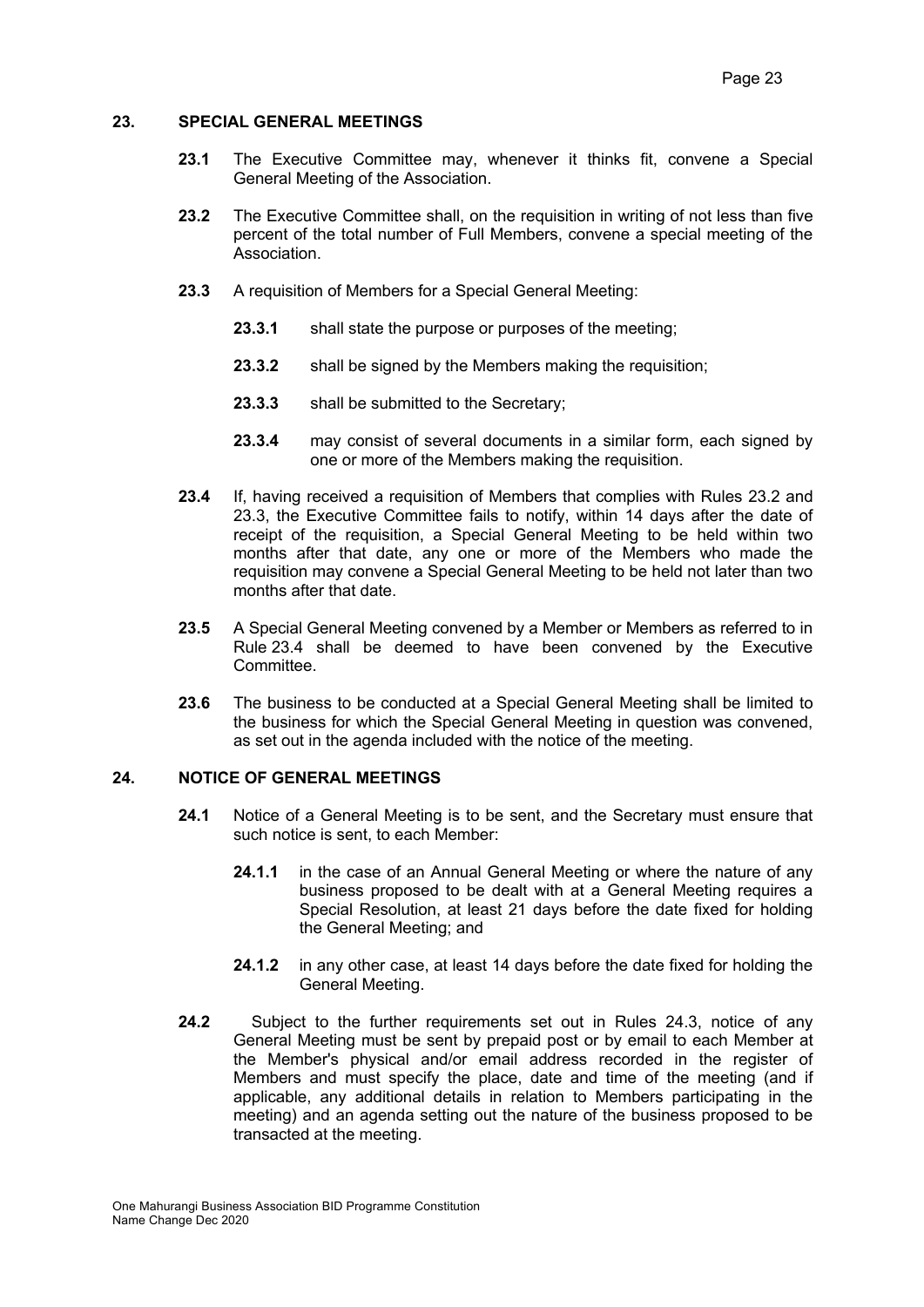- **24.3** Where the nature of the business proposed to be dealt with at a General Meeting requires a Special Resolution of the Association, in addition to meeting the requirements under Rule 24.2, notice of the meeting must:
	- **24.3.1** specify the intention to pass a Special Resolution and identify the subject matter of that resolution; and
	- **24.3.2** in any case where a proposed Special Resolution is to approve a budget for a Financial Year which is an increase by more than 10% or \$10,000 (whichever is greater) over the previous year's budget, draw particular attention to the matter and clearly distinguish it from any other notice being given at the same time. As a minimum, this shall involve the notice being given in a separate document which does not contain any communication about any other matter and which is headed: "**IMPORTANT NOTICE TO MEMBERS**: NOTICE OF INTENDED SPECIAL RESOLUTION TO INCREASE BUDGET BY MORE THAN 10% OR \$10,000."
- **24.4** No business other than that specified in the notice convening a General Meeting shall be transacted at the meeting, except in the case of an Annual General Meeting where general business may be transacted.
- **24.5** A Member desiring to bring any business before a General Meeting may give notice in writing of that business to the Secretary who shall include that business in the next notice calling a General Meeting given after receipt of the notice from the Member.

# **25. PROCEDURE FOR GENERAL MEETINGS**

- **25.1** No General Meeting will commence, and no business shall be transacted by the Association once such a meeting has commenced, subject at all time to Rule 28, unless a quorum is present.
- **25.2** For the purpose of General Meetings, a quorum shall be established if at least six Full Members present (inclusive of Executive Committee members who are Full Members).
- **25.3** If, within half an hour after the appointed time for the commencement of a General Meeting, a quorum is not present, then the meeting shall stand adjourned to the same day in the following week at the time and at the same place (unless another place is specified at the time of the adjournment by the person presiding at the meeting or communicated by written notice to Members given before the day to which the meeting is adjourned).
- **25.4** If at the adjourned meeting a quorum is not present within half an hour after the time appointed for the commencement of the meeting, the Full Members present shall constitute a quorum.
- **25.5** Voting on resolutions at meetings of the Executive Committee shall be conducted in accordance with Rule 28 and full and accurate minutes must be kept by the Secretary of such meetings, including all resolutions voted on, with such minutes to be approved by the Association and signed by the Chairperson (or presiding member) as a true and correct record at the next General Meeting or, in the case of Annual General Meeting minutes, at the next Annual General Meeting.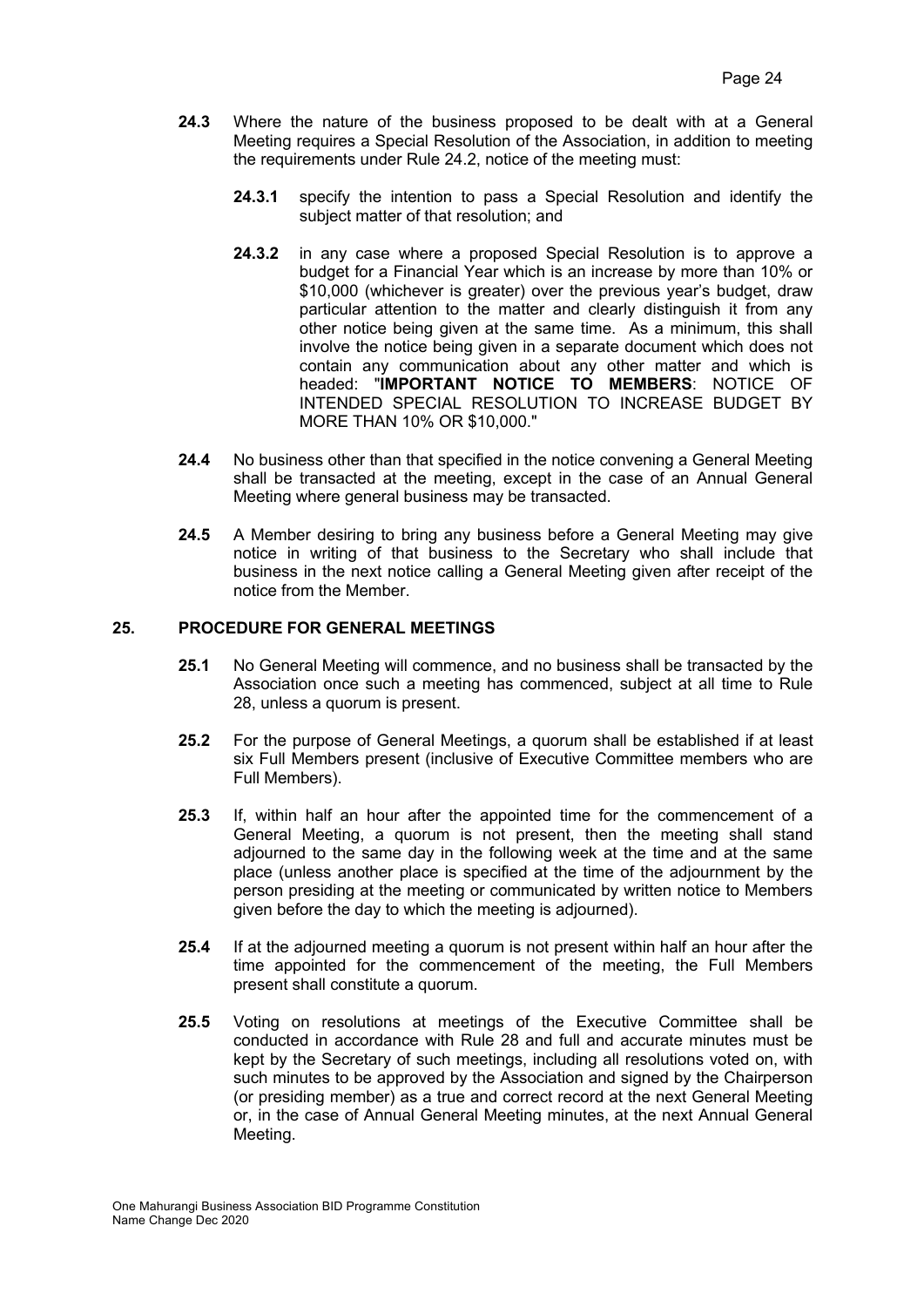### **26. PRESIDING MEMBER**

- **26.1** Subject to Rule 26.2, the Chairperson shall preside at each General Meeting of the Association.
- **26.2** If the Chairperson is absent from a General Meeting, or unable or unwilling to act, any Deputy Chairperson (if previously elected or appointed) or otherwise one of the Members present and elected at the meeting shall preside at the meeting and shall be deemed to be the Chairperson at that meeting.

## **27. ADJOURNMENT**

- **27.1** The Chairperson of a General Meeting at which a quorum is present may, with the consent of the majority of Full Members present at the meeting, adjourn the meeting from time to time and place to place. No business shall be transacted at an adjourned meeting other than business left unfinished at the meeting at which the adjournment took place.
- **27.2** Where a General Meeting is adjourned for 14 days or more, the Secretary shall give written or oral notice of the adjourned meeting to each Member of the Association as soon as reasonably practicable and in any event before the date of the meeting. The notice shall state the place, date and time of the meeting and the nature of the business to be transacted at the meeting.
- **27.3** Except as provided in Rule 27.2, notice of an adjournment of a General Meeting or of the business to be transacted at an adjourned meeting is not required to be given.

### **28. MEMBER VOTING AND DECISIONS**

- **28.1** In relation to any matter arising for resolution at a General Meeting, each member attending the meeting has one vote only.
- **28.2** All votes shall be cast:
	- **28.2.1** personally by each Member attending the meeting (that is, by the individual Member or, if the Member is not an individual, the Member's representative) or
	- **28.2.2** by Proxy by a Member unable to attend the meeting provided that a proxy vote form records the Members name, is signed by the voting Member, appoints the Chairperson as the Proxy, clearly sets out the manner in which the member wishes to vote on any one resolution and is presented to the Chairperson two working days prior to the meeting at which a vote to which the proxy form relates is to be held. The Chairperson will present the Proxy at the time of an vote to which it relates and for avoidance of doubt a party voting by Proxy will be deemed to be in attendance at a meeting, to have voted and to comprise an attendee for the purposes of a quorum.
- **28.3** Unless required otherwise under the Act, or any other applicable law;
	- **28.3.1** matters arising at any General Meeting that will alter, rescind, add to or replace Rule 9.1 or Rule 9.2 in this Constitution or will change the BID Targeted Rate being based upon a flat rate of \$500 plus GST per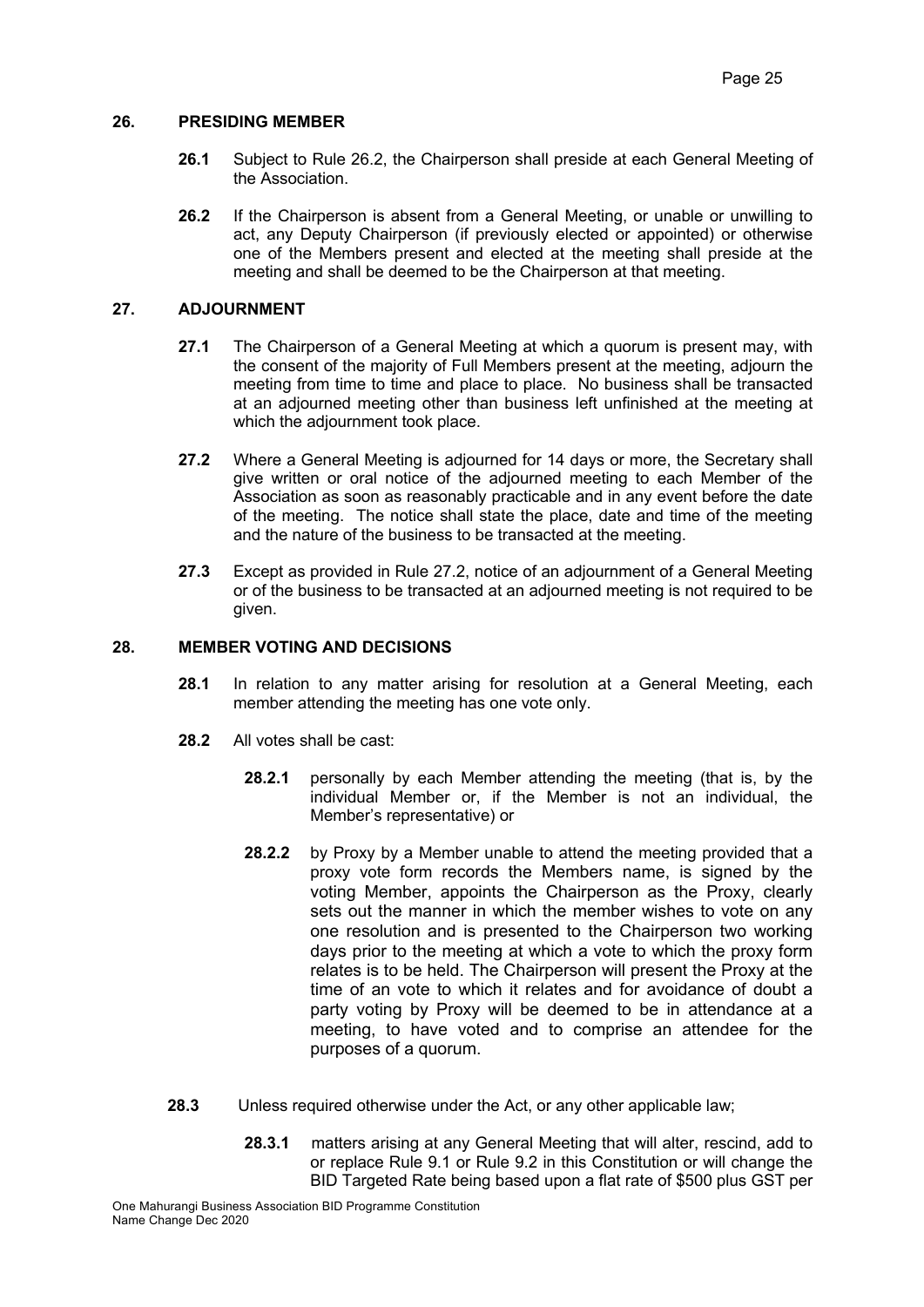commercially rated property within the BID Targeted Rate Area, shall be determined by resolution passed by a number of Full Member votes (Associate Members excluded) that exceeds 50% of the total number of Full Members eligible to cast a vote on the matter, whether or not present at the General Meeting, it being acknowledged that the number of Members required to vote to pass such a resolution exceeds a quorum as described in rule 25 for a General Meeting.

- **28.3.2** all other matters arising at a General Meeting shall be determined by resolution passed by a number of Members votes that exceeds 50% of the total number of Member votes cast on the matter at the meeting, the quorum requirements in Rule 25 being applicable.
- **28.4** In the case of an equal number of votes on any matter arising for resolution at a General Meeting, the Chairperson of the meeting is entitled to exercise a second or casting vote, but only to defeat the question and preserve the status quo.
	- **28.5** Subject to Rule 28.6, a resolution on any matter arising at a General Meeting of the Association shall be determined on a show of hands and, unless a poll is demanded before or on the declaration of a show of hands, a declaration by the Chairperson (for example, that a resolution has, on a show of hands, been carried or carried unanimously or carried by a particular majority or lost) or an entry to that effect has been entered in the Minute Book of the Association shall constitute evidence of the outcome of the resolution without proof of the number or proportion of votes recorded in favour of or against that resolution.
	- **28.6** In relation to a resolution on any matter arising at a General Meeting, a poll may be demanded by the Chairperson or by not less than eight Full Members present at the meeting. Where a poll is demanded on any matter at a General Meeting, the poll shall be taken:
		- **28.6.1** immediately in the case of a poll which relates to the election of the Chairperson of the meeting or the question of adjournment of the meeting; or
		- **28.6.2** in any other case, in such manner and at such time before the closing of the meeting as the Chairperson directs.
		- **28.7** Notwithstanding any other Rule in this Constitution where a vote that relates to the BID Progamme, BID Programme Funding, BID Targeted Rate or BID Targeted Rating Area has been approved by a General Meeting and is to progress to a ballot required by Council by affected via Election Services Limited, or other independent party engaged for this purpose, Proxy Votes will not be permitted.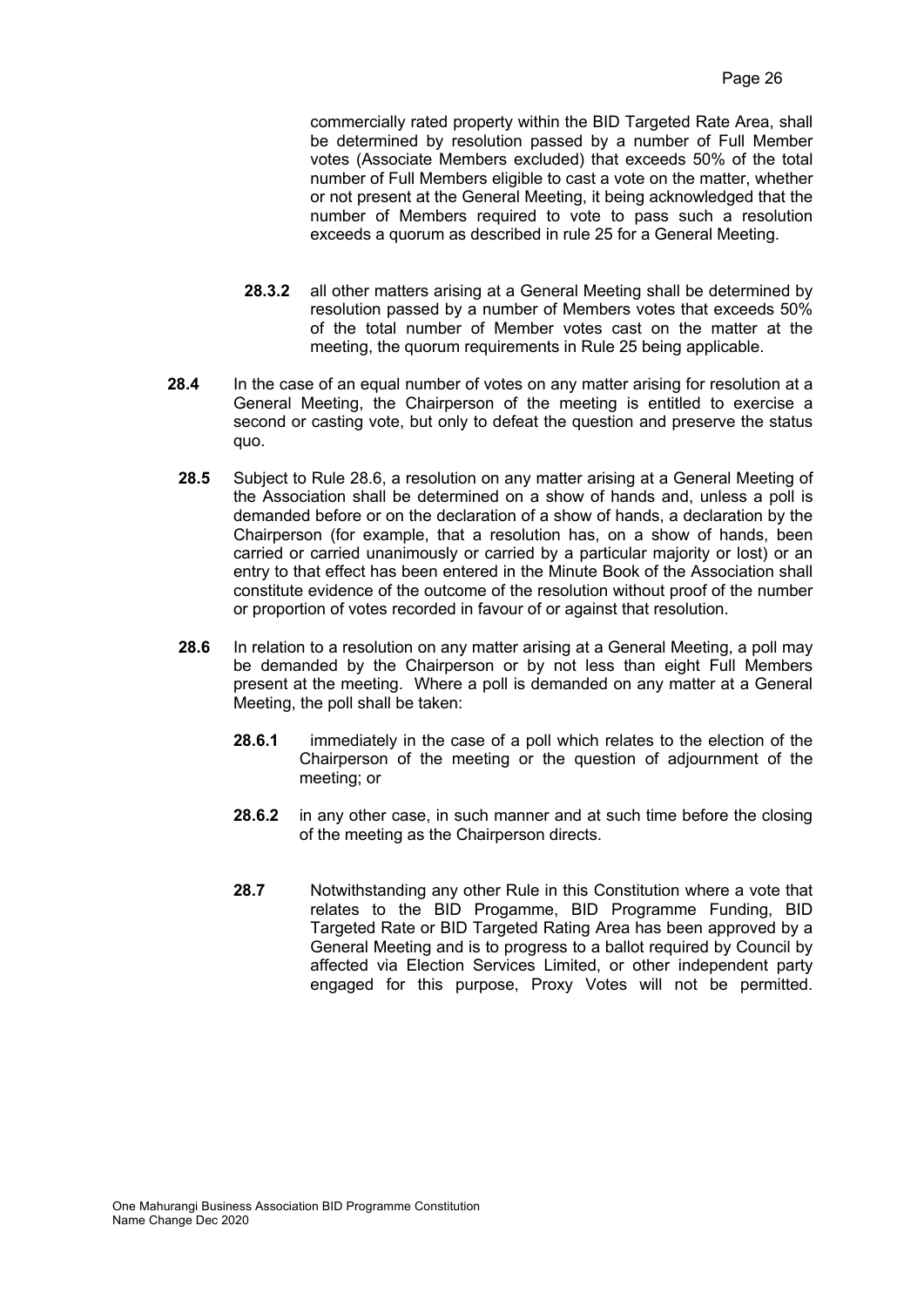#### **CHAPTER VI – RESPONSIBILITIES AND PROTECTION OF EXECUTIVE COMMITTEE MEMBERS AND OTHERS**

#### **29. RESPONSIBILITIES TO THE ASSOCIATION**

In undertaking their respective roles with the Association, members of the Executive Committee, and officers and other personnel of the Association, must at all times:

- **29.1** act in good faith in the best interests of the Association, in terms of the advancement or attainment of its objects;
- **29.2** comply with these Rules, and with the Act and any other applicable law; and
- **29.3** exercise the care, diligence and skill that a reasonable and prudent person would exercise in handling the affairs of others, and not permit the operations and affairs of the Association to be carried on recklessly or imprudently.

#### **30. LIMITED PROTECTION FROM LIABILITY**

- **30.1** No current or former member of the Executive Committee or officer or other personnel of the Association will be liable for any loss suffered or incurred by the Association arising from any act or omission of the person, unless the loss is attributable to:
	- **30.1.1** criminal activity, fraud, dishonesty or bad faith on the part of the person; or
	- **30.1.2** any wilful conduct of the person known by the person to be a breach of that person's obligations to the Association, or any obligation in connection with their role with the Association.
- **30.2** Current and former members of the Executive Committee and officers and other personnel of the Association are entitled to be indemnified by the Association, out of the property and funds of the Association, against all actions, proceedings, claims, damages, losses, demands, calls, liabilities, costs (including legal cost) and expenses (together called "Liabilities") suffered or incurred by that person in carrying out their role with the Association, except to the extent that any such Liability is attributable to:
	- **30.2.1** criminal activity, fraud, dishonesty or bad faith on the part of the person; or
	- **30.2.2** any wilful conduct of the person known by the person to be a breach of that person's obligations to the Association, or any obligation in connection with their role with the Association.
- **30.3** If and to the extent permitted by law, the Association may arrange insurance for the benefit of current and former members of the Executive Committee and officers and other personnel of the Association in relation to any liabilities covered by the limitation of liability and indemnification provided under this Rule 30 and meet the cost of such insurance out of the Association's property and funds.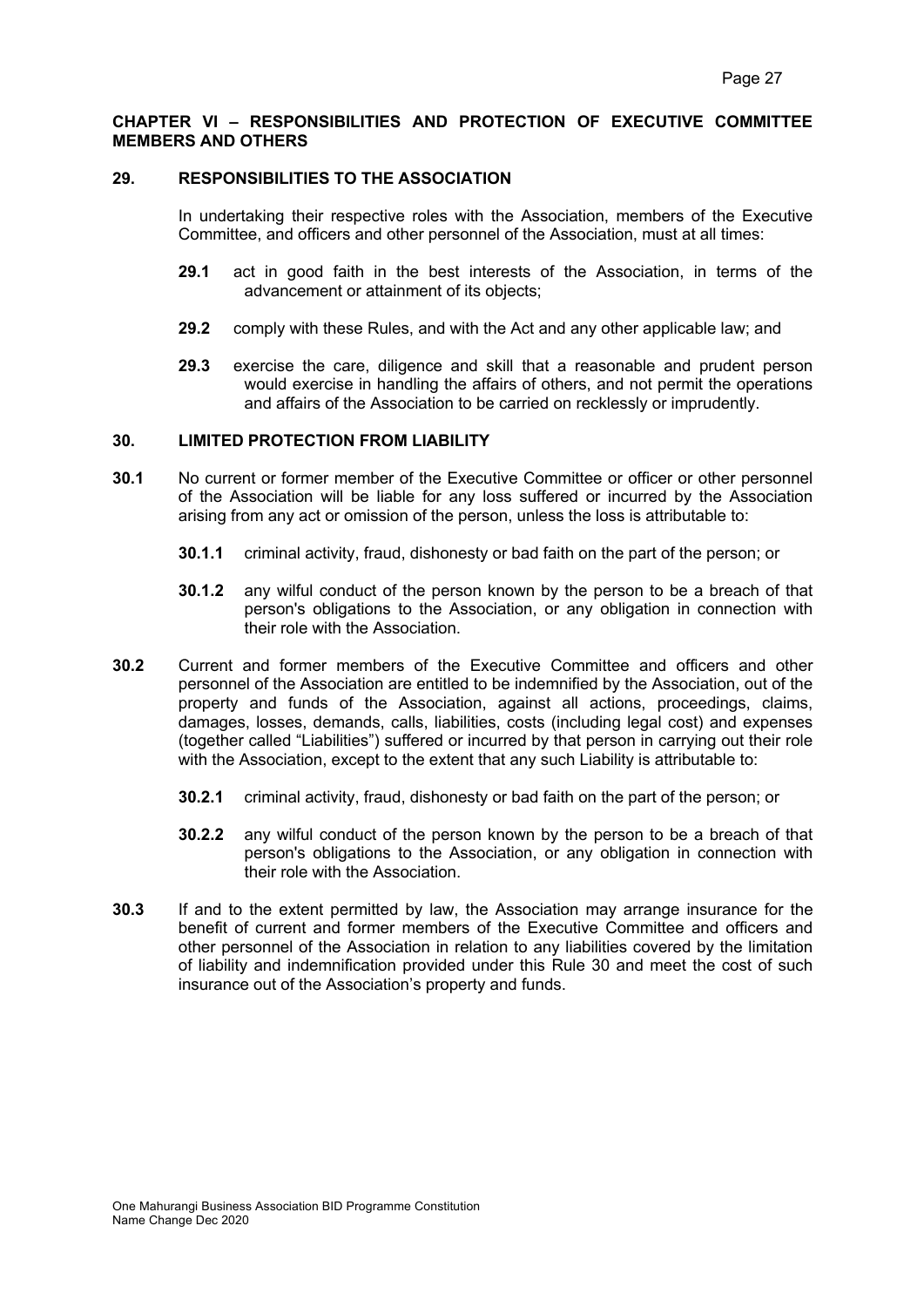#### **CHAPTER VII - NO PRIVATE PECUNIARY PROFIT AND MANAGING CONFLICTS**

#### **31. NO PRIVATE PECUNIARY PROFIT**

- **31.1** The property and funds of the Association are irrevocably dedicated to objects of the Association as set out in Rule 3, unless and until the Association is wound up or restructuring occurs in accordance with Rule 45.
- **31.2** The Association's property and funds shall not be applied or distributed for the private pecuniary profit of any person, including any Member, any Executive Committee member or any officer or personnel of the Association. For the avoidance of doubt, this shall not preclude:
	- **31.2.1** any benefit to Members or any other person from the Association's operations that is incidental or ancillary to, or an inevitable concomitant of, the advancement or attainment of the Association's objects as set out in Rule 3;
	- **31.2.2** reimbursement of any expenses properly incurred by any Member or Executive Committee member, or any officer or other personnel of the Association, acting for or on behalf of the Association;
	- **31.2.3** payment of reasonable remuneration (at not more than an arm's length rate) to any officer or other personnel of the Association (whether or not such person is a Member or Executive Committee member) in return for services rendered to the Association;
	- **31.2.4** payment of usual professional, business or trade charges (set at not more than an arm's length rate) for services rendered, time expended and acts done by any officer or other personnel of the Association (whether or not such person is a Member or Executive Committee member), or by any firm or entity of which such person is a member, employee or associate, in connection with the affairs of the Association; and
	- **31.2.5** retention by any officer or other personnel of the Association (whether or not such person is a Member or Executive Committee member) of any reasonable remuneration payable to that person by any company or undertaking with which the Association may be concerned or involved for which that person has acted in any capacity whatever, notwithstanding that the person's connection with that company or undertaking is in any way attributable to their connection with the Association.

# **32. CONFLICTS OF INTEREST**

- **32.1** The Association may enter into a transaction in respect of which any Member (including any representative of a non-individual Member), Executive Committee member, officer or other personnel of the Association is interested, provided that if any such Member, Executive Committee member, officer or other personnel is interested in any transaction that will or may be entered into by the Association:
	- **32.1.1** the interested person must, immediately upon becoming aware that he or she is Interested in the transaction, notify the Secretary of:
		- (a) the fact of his or her interest in the transaction; and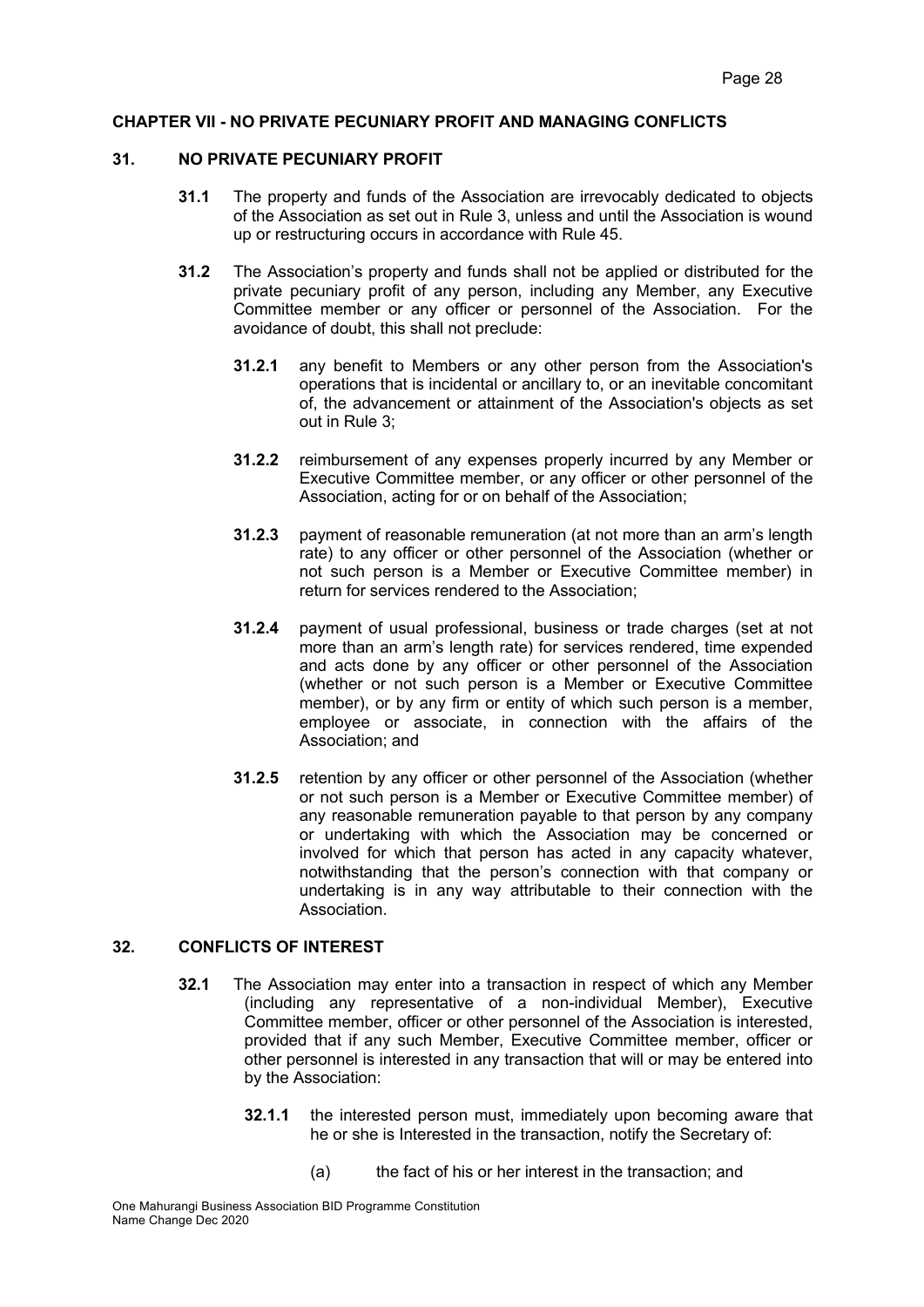- (b) the nature of his or her interest and either the monetary value of the interest (if the monetary value of the interest is able to be quantified) or the extent of the interest (if the monetary value of the interest is not able to be quantified);
- **32.1.2** the Secretary must ensure that the Association keeps a record of the interest disclosed by the interested person; and
- **32.1.3** the interested person:
	- (a) must not be involved in deliberations on any matter relating to the transaction, and for the purpose of any meeting will not be counted for the purpose of establishing a quorum and will not be entitled to vote on a resolution on any matter relating to the transaction;
	- (b) subject to paragraph (a), may attend any meeting that is not limited to dealing with matters relating to the transaction, and may be included among the attendees at the meeting for the purpose of establishing a quorum to commence the meeting and to deal with other matters at the meeting; and
	- (c) must not sign any contract or other document relating to the transaction, or attend to any other material matter in relation to the transaction.
- **32.2** For the purpose of Rule 32.1, a person is interested in any transaction if the person:
	- **32.2.1** is a party to, or will or may derive a material financial benefit from, the transaction; or
	- **32.2.2** has a material financial interest in another party to the transaction, or is a director or officer (or holds any other similar position) in respect of another party to the transaction or any other person who will or may derive a material financial benefit from the transaction (unless that other party or person is owned or controlled by the Association), or is the parent, child, spouse, civil union partner, or de facto partner of another party to, or a person who will or may derive a material financial benefit from, the transaction; or
	- **32.2.3** otherwise has, directly or indirectly, any material interest in the transaction;

but does not include any interest that is the same as that of other Members on account of their membership, or any interest that is so remote or insignificant that it cannot reasonably be regarded as likely to influence the person in carrying out their responsibilities.

**32.3** The Association shall establish and maintain an interest's register, which shall be the responsibility of the Secretary and in which shall be include a dated record of interests disclosed in accordance with Rule 32.1.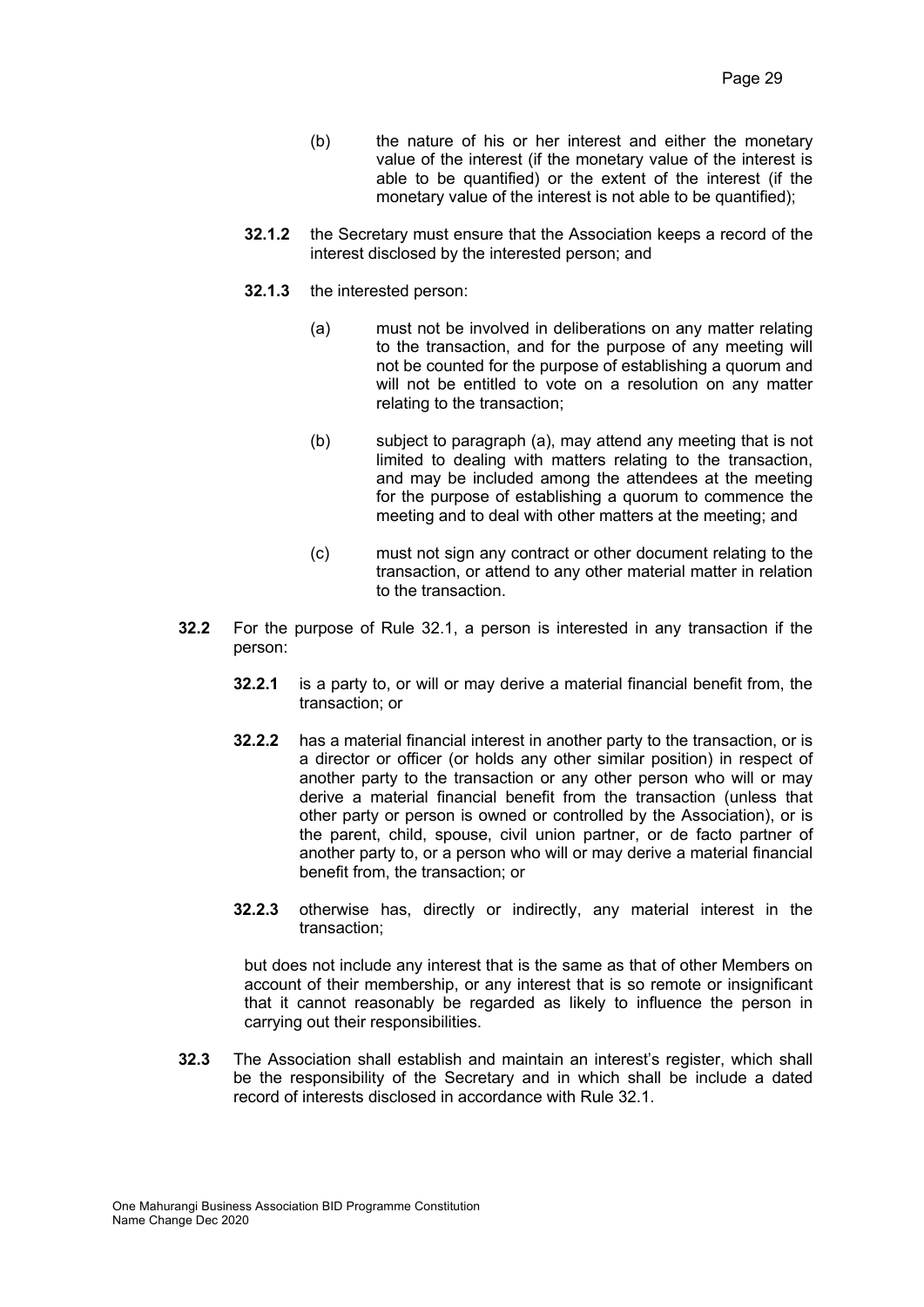#### **CHAPTER VIII – PLANNING, REPORTING AND ACCOUNTABILITY**

#### **33. PLANS AND REPORTS, INCLUDING FINANCIAL STATEMENTS**

- **33.1** For the purpose of planning the Association's operations and affairs, the Executive Committee shall ensure that the Association has:
	- **33.1.1** for each Financial Year, a detailed annual plan regarding the operations and affairs of the Association for the Financial Year and an annual budget showing expected income and expenditure of the Association for the Financial Year; and
	- **33.1.2** a strategic plan covering three to five Financial Years, which must be reviewed and revised (or replaced) at least once every three Financial Years.
- **33.2** For the purpose of measuring performance and reporting to Members and other stakeholders regarding the Association's operations and affairs, including its financial performance, the Executive Committee shall ensure that the Association has, for each Financial Year:
	- **33.2.1** an annual report reviewing the Association's operation and affairs, including its financial performance, for the relevant Financial Year; and
	- **33.2.2** audited Annual Financial Statements for the Financial Year;

and the annual report and audited Annual Financial Statements shall be finalised for presentation to the Members at the Annual General Meeting following the end of the relevant Financial Year.

**33.3** The Association's annual plans and budgets, strategic plans, annual reports and audited Annual Financial Statements shall be made available to all Members, and to the Council, including the Local Board.

## **34. AUDITING OF FINANCIAL STATEMENTS**

- **34.1** An Auditor shall be appointed by the Association on an annual basis, at an Annual General Meeting, to audit the Association's Annual Financial Statements.
- **34.2** If any casual vacancy occurs in the office of any Auditor appointed by the Association at an Annual General Meeting the Executive Committee shall appoint an Auditor to carry on the duties of the Auditor until the next Annual General Meeting.
- **34.3** No person who is a Member or an Executive Committee member, or any other officer or personnel of the Association, may be appointed as Auditor.
- **34.4** Every Auditor shall be supplied with a copy of the accounts, statements and other information of the Association, as required for the Auditor to carry out the audit of the Association's Annual Financial Statements. It shall be the Auditor's role to thoroughly examine the accounts, statements, and such other information as is requested.
- **34.5** The Auditor shall be a member of Chartered Accountants Australia and New Zealand (or any equivalent or successor organisation) and conduct the audit in terms of any applicable requirements or guidelines of that organisation.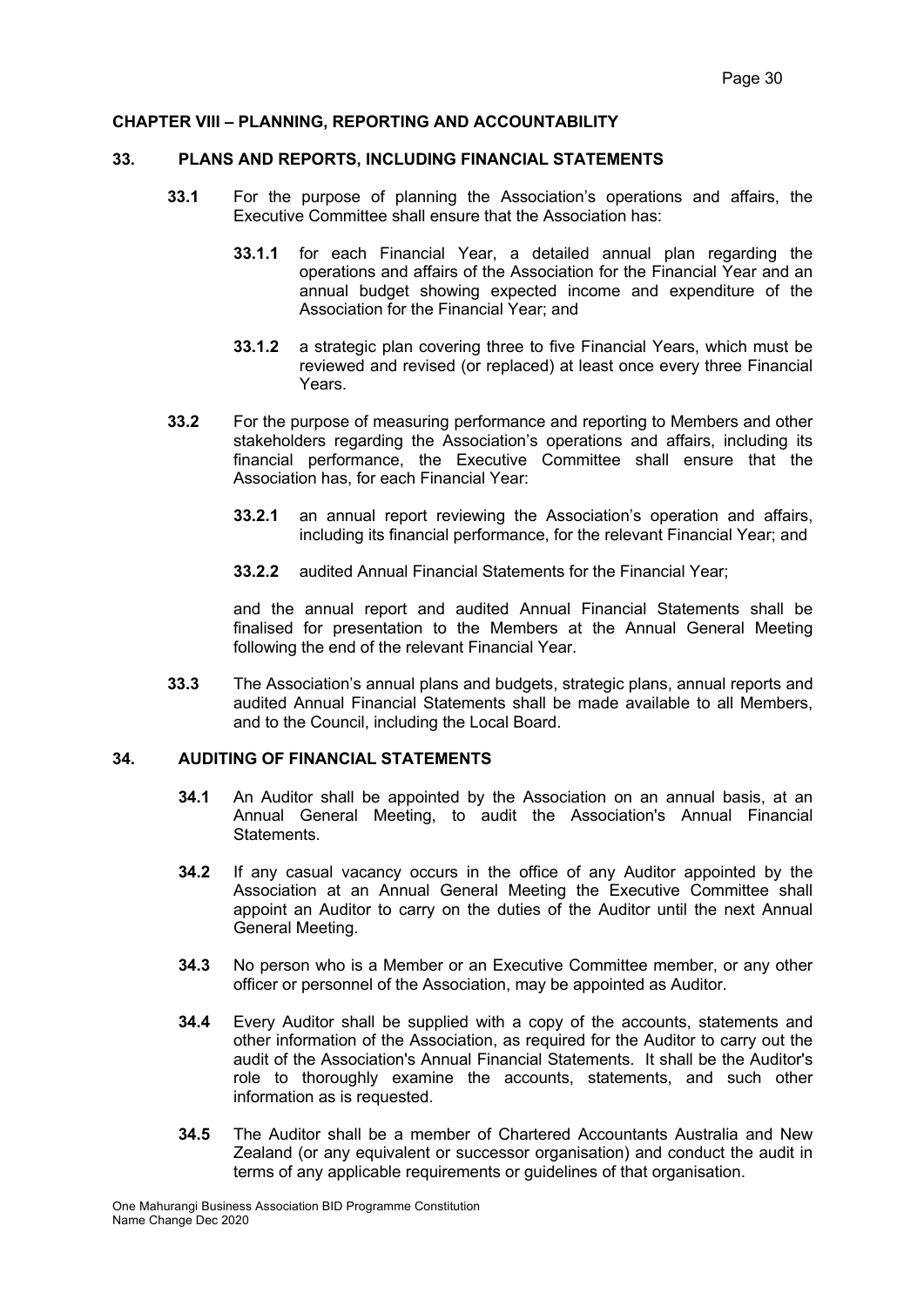- **34.6** The Executive Committee shall ensure that the Auditor provides the Association with an audit report regarding the Association's Annual Financial Statements. In that report, the Auditor shall state whether, in his or her opinion, the Annual Financial Statements are full and fair and contain the particulars required by these Rules and any other applicable law, and whether the statements have been properly drawn up so as to exhibit a true and correct view of the Association's financial affairs.
- **34.7** The Auditor's audit report shall be made available to all Members, and to the Council, including the Local Board.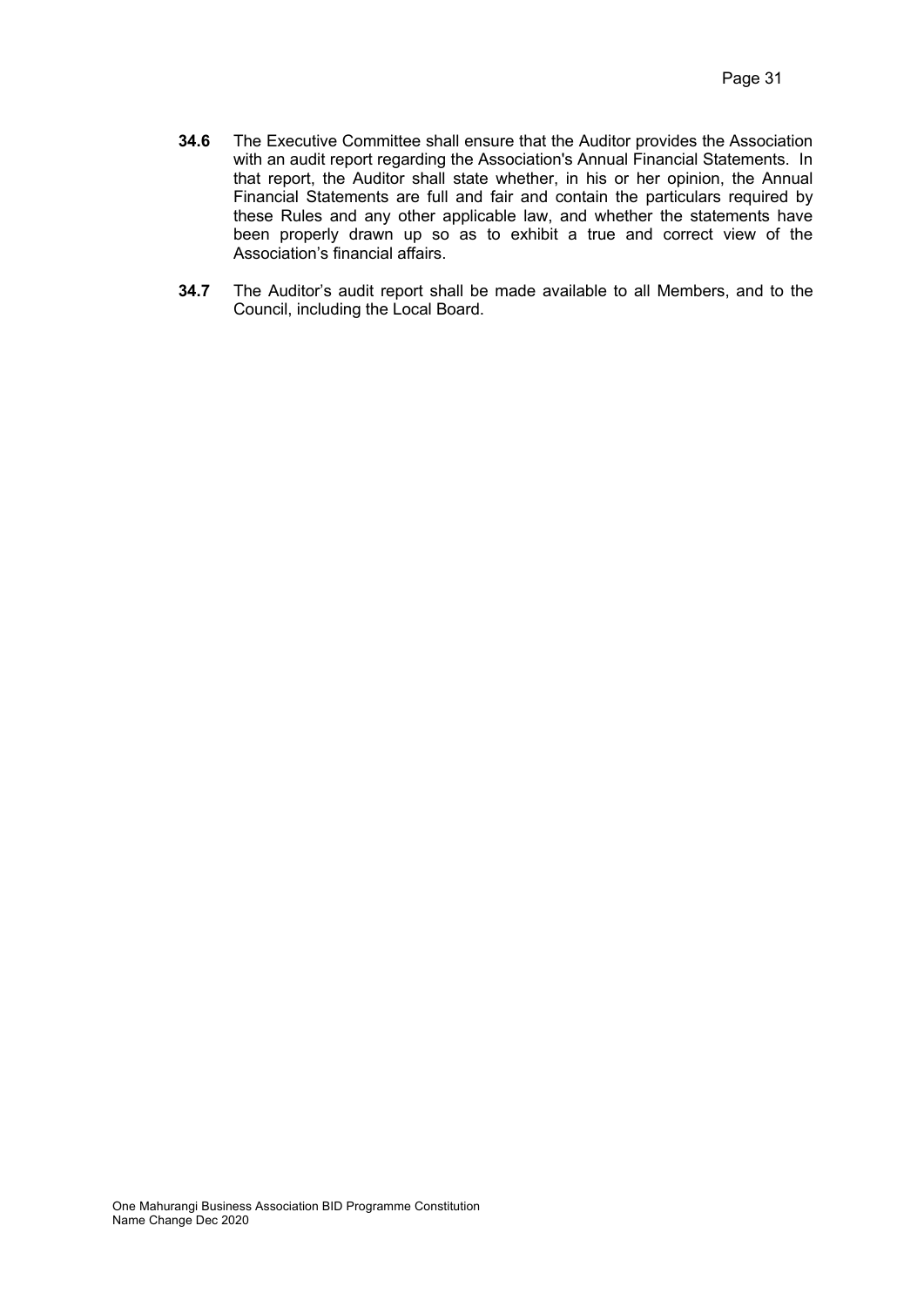#### **CHAPTER IX – RESOLUTION OF COMPLAINTS/GRIEVANCES**

#### **35. MEMBER MISCONDUCT/DISCIPLINE**

Any complaint or matter relating to the conduct of any Member (including any representative of any Member which is not an individual) shall be handled in accordance with Rule 11.

#### **36. OTHER COMPLAINTS/GRIEVANCES**

- **36.1** Subject to Rule 36.2, in relation to any other complaint or grievance in relation to the Association's operations, including any complaint or grievance raised by any Member in relation to the conduct of the Association, the Executive Committee or any of its members, or any officer or personnel of the Association:
	- **36.1.1** any complaint or grievance relating to the conduct of the Executive Committee or any majority of its members must be referred by the Executive Committee to an appropriately qualified external person appointed by the Executive Committee for investigation and determination; and
	- **36.1.2** any other complaint or grievance must be dealt with in a fair, efficient and effective manner, for which purpose the relevant matter shall be investigated and determined by the Executive Committee, or by a subcommittee or an appropriately qualified external person appointed by the Executive Committee to investigate and report, or to investigate and make a decision or recommendation, on the matter.
- **36.2** A complaint or grievance need not be investigated any further or determined if the external person appointed under Rule 36.1.1 or the Executive Committee or other relevant person under Rule 36.1.2, as the case may be, determines that the complaint or grievance is trivial, or is without any foundation or evidential support, or does not disclose any material misconduct or any material damage to the complainant or to any person's rights or interests in respect of the Association's operations, or has already been investigated and dealt with by or on behalf of the Association.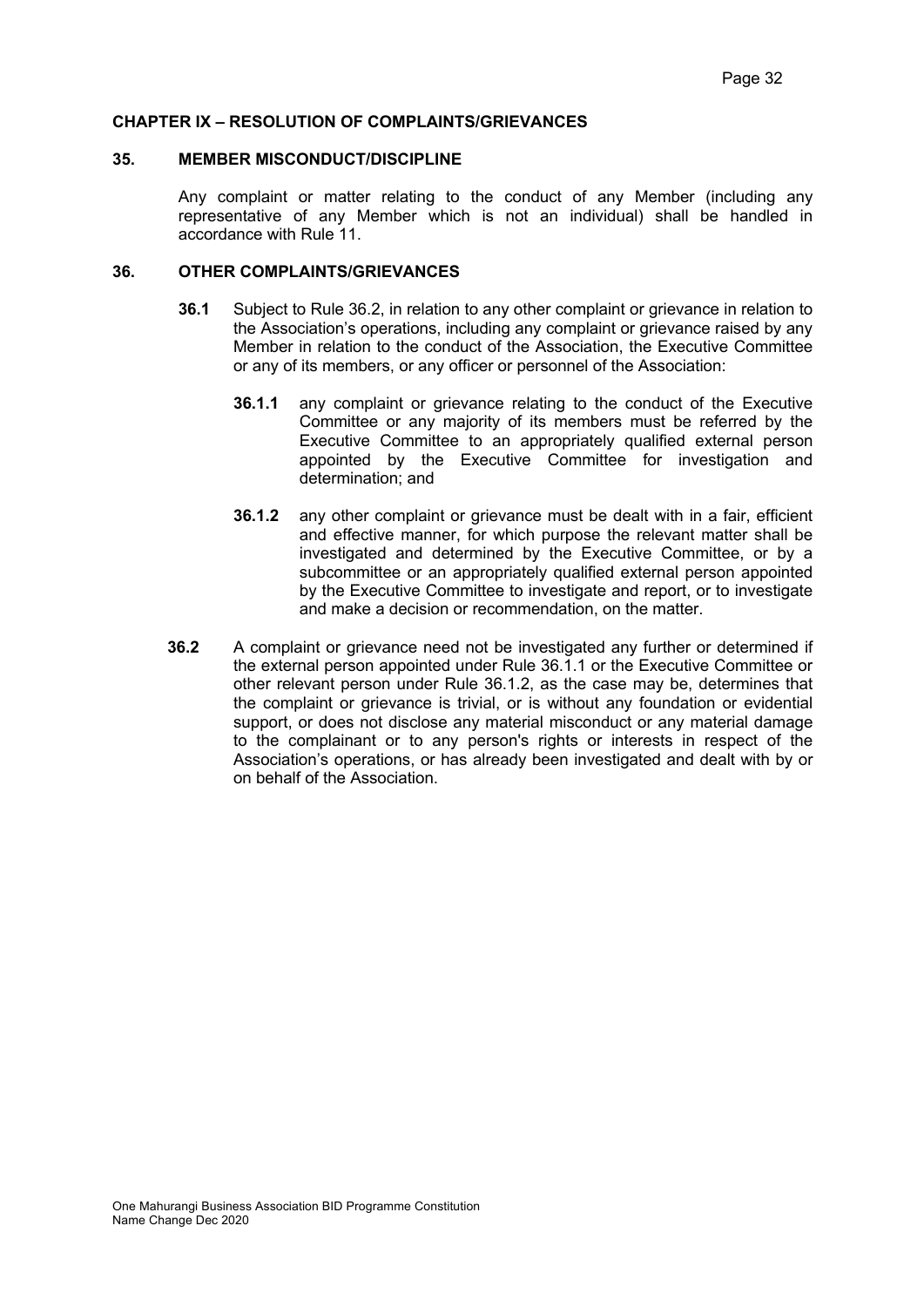### **CHAPTER X – GENERAL MANAGEMENT AND ADMINISTRATION**

#### **37. INCORPORATION AND REGISTERED OFFICE**

- **37.1** The Association is to be incorporated under the Act and such incorporation is to be maintained, unless and until the Association is wound up or restructuring occurs in accordance with Rule 45.
- **37.2** For the purpose of registration under the Act and any other applicable legislation, the Association's registered office, which must be in New Zealand, and its address for communication and any other contact details (including, without limitation, address, telephone/mobile and email details), will be determined by the Executive Committee from time to time.
- **37.3** The Association's registered office and its address for communication and any other contact details, as amended from time to time, must be made available to all Members and to the Council, including the Local Board.

#### **38. MANAGEMENT OF FUNDS**

- **38.1** The funds of the Association must be used in furtherance of the objects of the Association and, subject to any resolution passed by the Association in General Meeting and compliance with these Rules, the funds of the Association shall be used to pursue those objects in such manner as the Executive Committee determines.
- **38.2** The Association shall have an account or accounts with a bank or banks, as determined by the Executive Committee from time to time, for receiving and making payments.
- **38.3** All payments, including electronic payments, cheques, drafts, bills of exchange, promissory notes and other negotiable instruments shall be signed or endorsed by any two members of the Executive Committee or other officers or personnel of the Association authorised to do so by the Executive Committee.

## **39. CONTRACTING AND COMMON SEAL**

- **39.1** Unless the Act or any other applicable law requires otherwise:
	- **39.1.1** any deed to be executed and delivered by the Association may be signed on behalf of the Association by two or more members of the Executive Committee acting under the authority of the Executive Committee, or by affixation of the Association common seal in accordance with Rule 39.2;
	- **39.1.2** any contract or other obligation required by law to be in writing, and any other written contract or obligation to be entered into by the Association, may be signed on behalf of the Association by a member of the Executive Committee or another person acting under authority of the Executive Committee; and
	- **39.1.3** any other contract or obligation may be entered into on behalf of the Association in writing or orally by a member of the Executive Committee or another person acting under authority of the Executive **Committee.**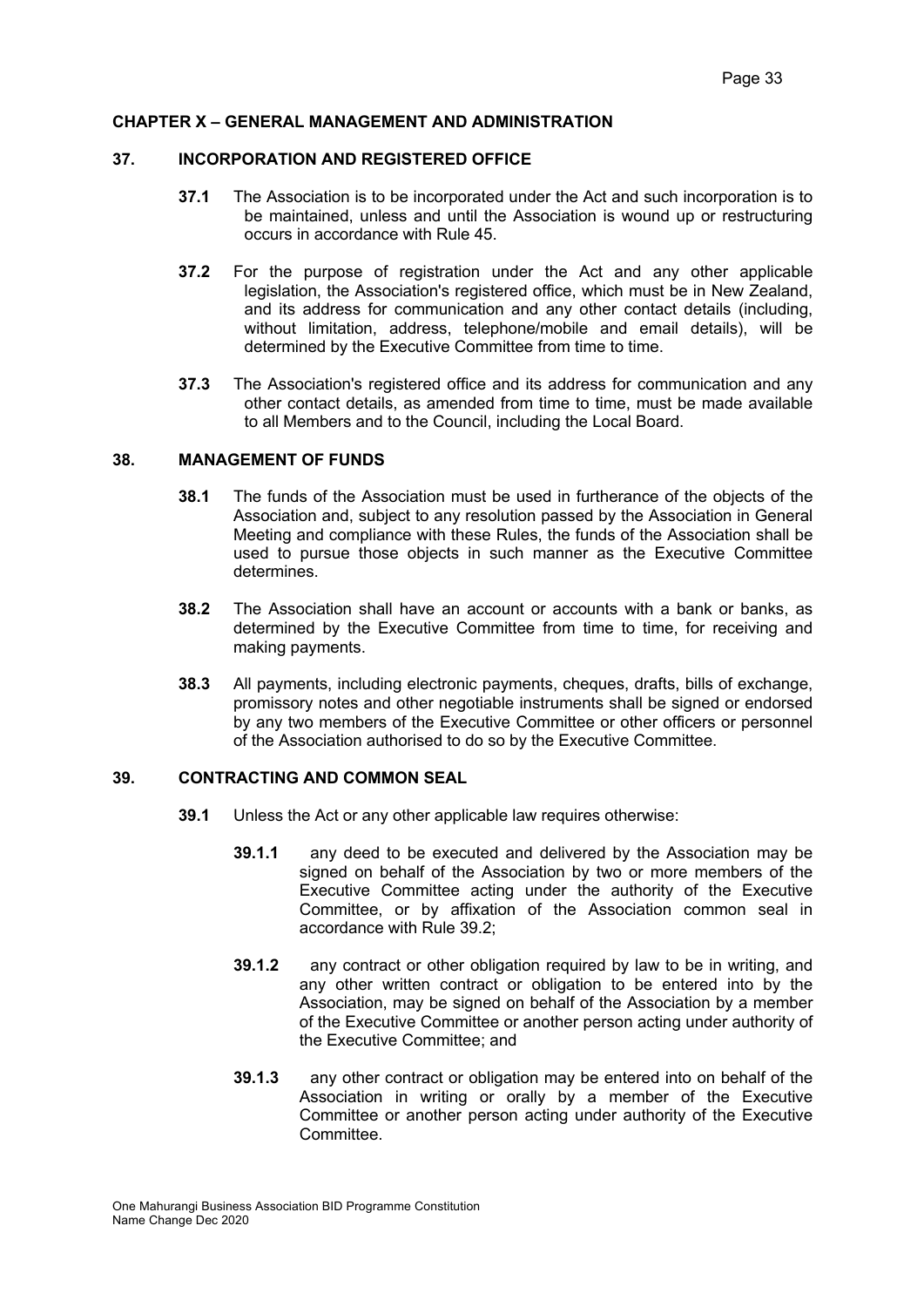**39.2** Unless no longer required under the Act or any other applicable law, the Executive Committee shall ensure that the Association has a common seal, which shall be kept in the custody of the Secretary. The common seal shall not be affixed to any instrument except by the authority of the Executive Committee. The affixing of the common seal shall be attested by the signatures of two members of the Executive Committee and such affixing shall be recorded in the Association's records.

### **40. INSURANCE**

- **40.1** The Association shall affect and maintain full and proper insurance, including public liability insurance.
- **40.2** In addition to the insurance required under Rule 40.1, the Association may affect and maintain other insurance as may be necessary or expedient for the operations and affairs of the Association.

#### **41. RECORD KEEPING**

- **41.1** The Executive Committee must ensure that full and accurate records are kept and maintained in respect of the Association and its operations and affairs, in written form or in a form or in a manner that allows such records to be easily accessible and convertible into written form, including:
	- **41.1.1** these Rules and any by-laws, regulations or policies, including any alteration, rescission or replacement of any of these Rules or any such by-law, regulations or policies, any subcommittee or other delegations and terms of reference, and all other legal information and documentation relating to transactions and other arrangements entered into by the Association and other aspects of its affairs;
	- **41.1.2** the Register of Members, and any further records as it may be necessary or appropriate to keep and maintain in respect of the register and matters relating to the Association's Members;
	- **41.1.3** the interests register recording disclosures of interests;
	- **41.1.4** the election, appointment or engagement of Executive Committee members, officers and other personnel, the cessation of any such election, appointment or engagement;
	- **41.1.5** minutes and any other appropriate records in respect the Association's proceedings, including minutes of General Meetings and meetings of the Executive Committee, and Member and Executive Committee resolutions passed at such meetings or by way of written resolution;
	- **41.1.6** the strategic plans and annual plans, budgets and reports for the Association, and any other such plans and reports;
	- **41.1.7** full and accurate records and accounts of all receipts, credits, payments, assets, liabilities, transactions and other matters necessary for giving a true and fair view of the financial position of the Association, the Association's Annual Financial Statements, and any related audit reports; and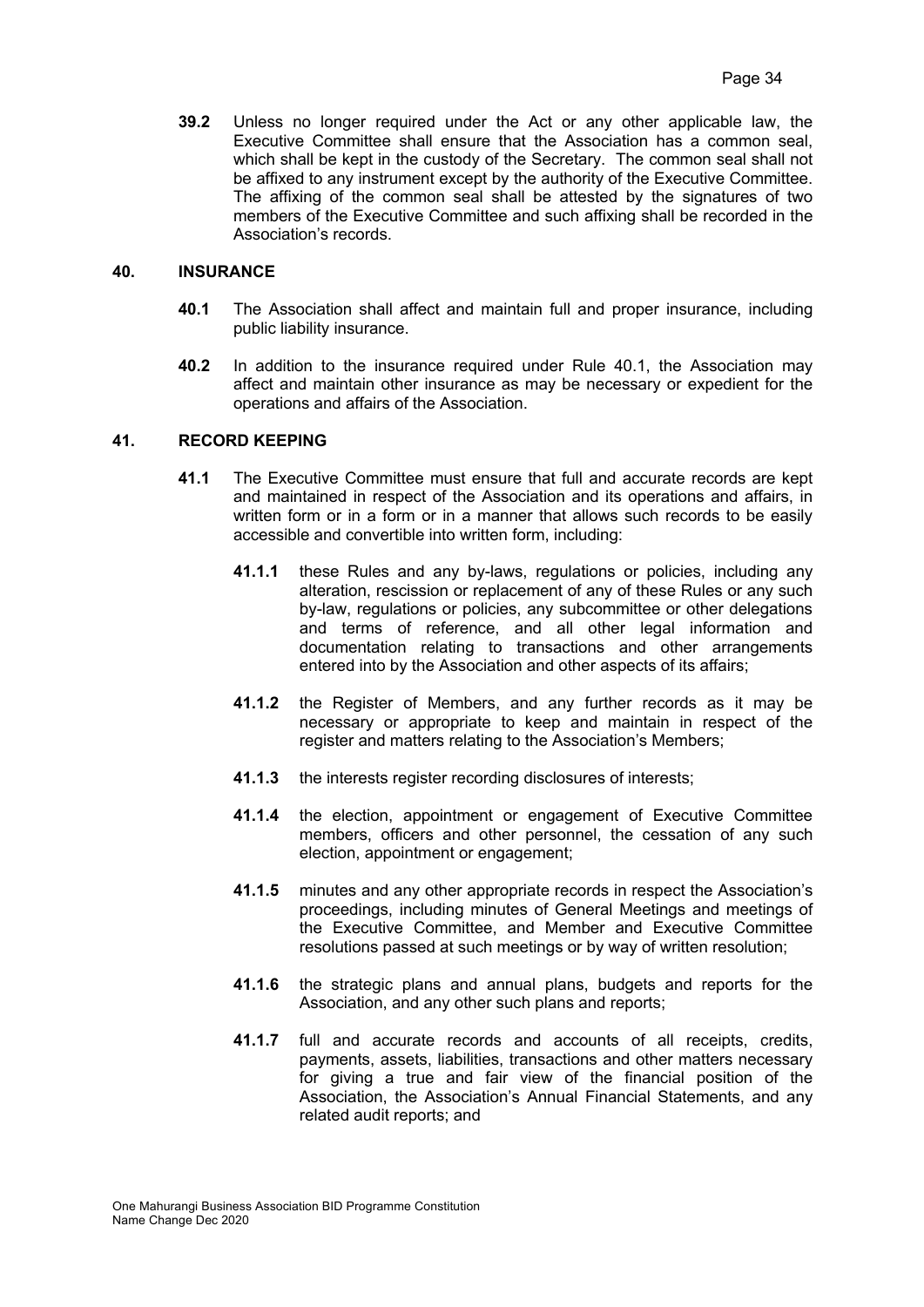**41.1.8** any other documents and information that it may be necessary or appropriate to keep and maintain in respect of the Association and its operations and affairs;

> and to the extent that such internal records may be kept and maintained, a backup copy or copies of such records must be produced from time to time (and at least quarterly) and kept at different premises from the original records.

- **41.2** The Executive Committee must ensure that:
	- **41.2.1** full and accurate records are kept and maintained in respect of the Association on the Register of Incorporated Societies and any other applicable public register under the Act or any other applicable legislation; and
	- **41.2.2** for the purpose of Rule 41.2.1, the Association prepares and files with any relevant authority any information or document required to be filed under the Act or any other applicable legislation, including:
		- (a) any notice of changes to the Association's details;
		- (b) any report or return (for example, an annual return) in relation to the Association's general or financial affairs; and
		- (c) the Association's Annual Financial Statements and any related audit reports.
- **41.3** In relation to access to the Association's records, without limiting the extent of access that may be permitted by or under the authority of the Executive Committee:
	- **41.3.1** every Executive Committee member shall be entitled to access all of the Association's records for the purpose of undertaking his or her role, and such records shall be made available to the members accordingly;
	- **41.3.2** a Member does not have any general entitlement to access all of the Association's records, but records that shall be made available to all Members include:
		- (a) these Rules and any by-laws, regulations or policies, including any alteration, rescission or replacement of any of these Rules or any such by-law, regulations or policies, any subcommittee or other delegations and terms of reference;
		- (b) the Register of Members and interests register;
		- (c) confirmation of Executive Committee members, officers and other personnel of the Association;
		- (d) minutes and other records in respect of General Meetings and Executive Committee meetings, and resolutions;
		- (e) the strategic plans and annual plans, budgets and reports for the Association, and any other such plans and reports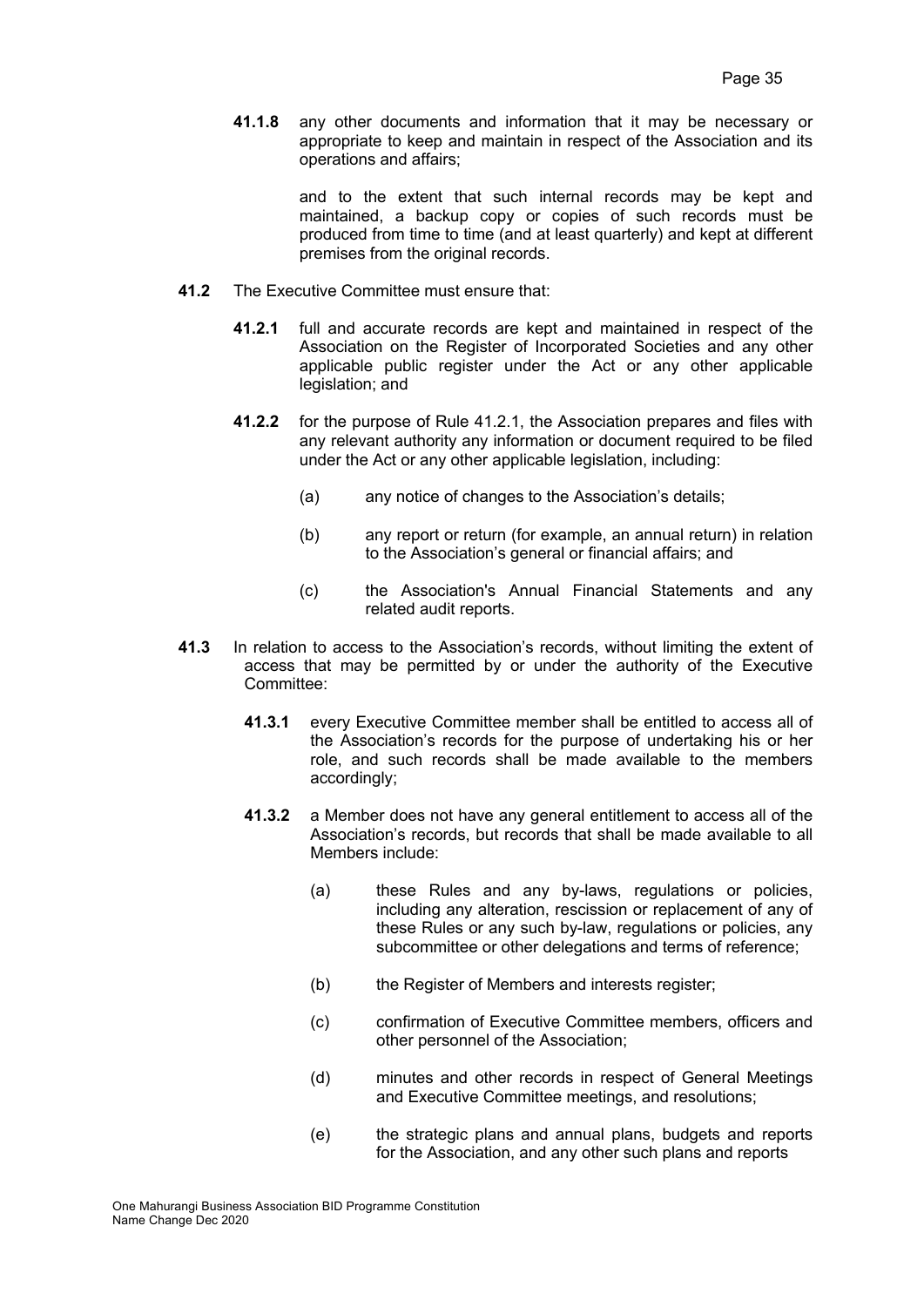(f) the Association's Annual Financial Statements, and any related audit reports.

### **42. SERVICE OF NOTICES**

- **42.1** For the purposes of these Rules:
	- **42.1.1** a notice may be served by or on behalf of the Association upon any Member either personally or by sending it by post, email or facsimile to the Member (or, in the case of a non-individual Member, the Member's representative) at the Member's address or number (and/or at the Member's representative's address or number, if different) shown in the register of Members, or to any other current address or number for the Member; and
	- **42.1.2** a notice may be served on the Association or the Executive Committee, or the Secretary, either personally or by sending it by post, email or facsimile to an address or number shown in the current details for the Association on the Register of Incorporated Societies or on any other public register provided for under legislation, or to any other current address or number for the Association.
- **42.2** Where a document is sent to a person by properly addressing, prepaying and posting to the person a letter containing the document, for the purposes of these Rules the document shall be deemed to have been served on the person on the third day after the date on which it was sent.
- **42.3** Where an email message and/or any other document is sent to a person by properly addressed email or by facsimile, for the purposes of these Rules it shall be deemed to have been served on the person at the time it was sent, in the absence of evidence to the contrary.

# **43. AVAILABILITY OF INFORMATION / DOCUMENTS**

For the purposes of these Rules, where any information or document is required to be made available to all or any Members, and/or to the Council, including the Local Board:

- **43.1** the Secretary shall ensure that such any such information or document (or copy of the same) is:
	- **43.1.1** available for inspection by the person during reasonable hours, upon request and free of charge, at the principal place of administration of the Association; and
	- **43.1.2** on request, distributed to the person, either personally or by sending it by post, email or facsimile, subject to payment of any reasonable charge for copying and/or distribution; and
- **43.2** any such information or document (or copy of the same) may also be made available by:
	- **43.2.1** distribution to all relevant persons, either personally or by sending it by post, email or facsimile;
	- **43.2.2** publication on the Register of Incorporated Societies or any other public register provided for under the Act or any other applicable legislation; and/or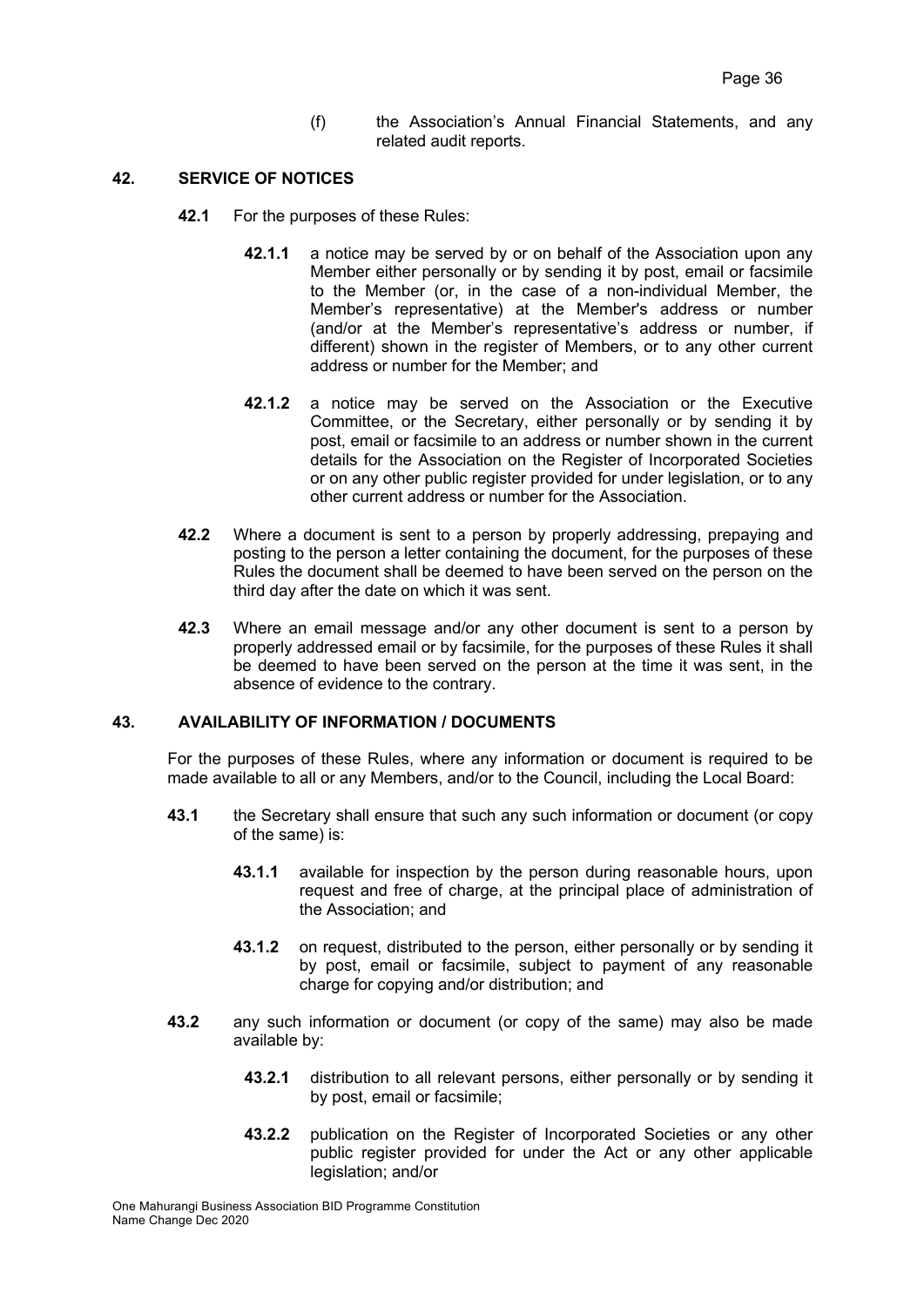**43.2.3** publication or access on or through the Association's official website (if applicable), provided that an appropriate level of security is maintained in relation to such publication or access taking into account the nature and content of the information or document.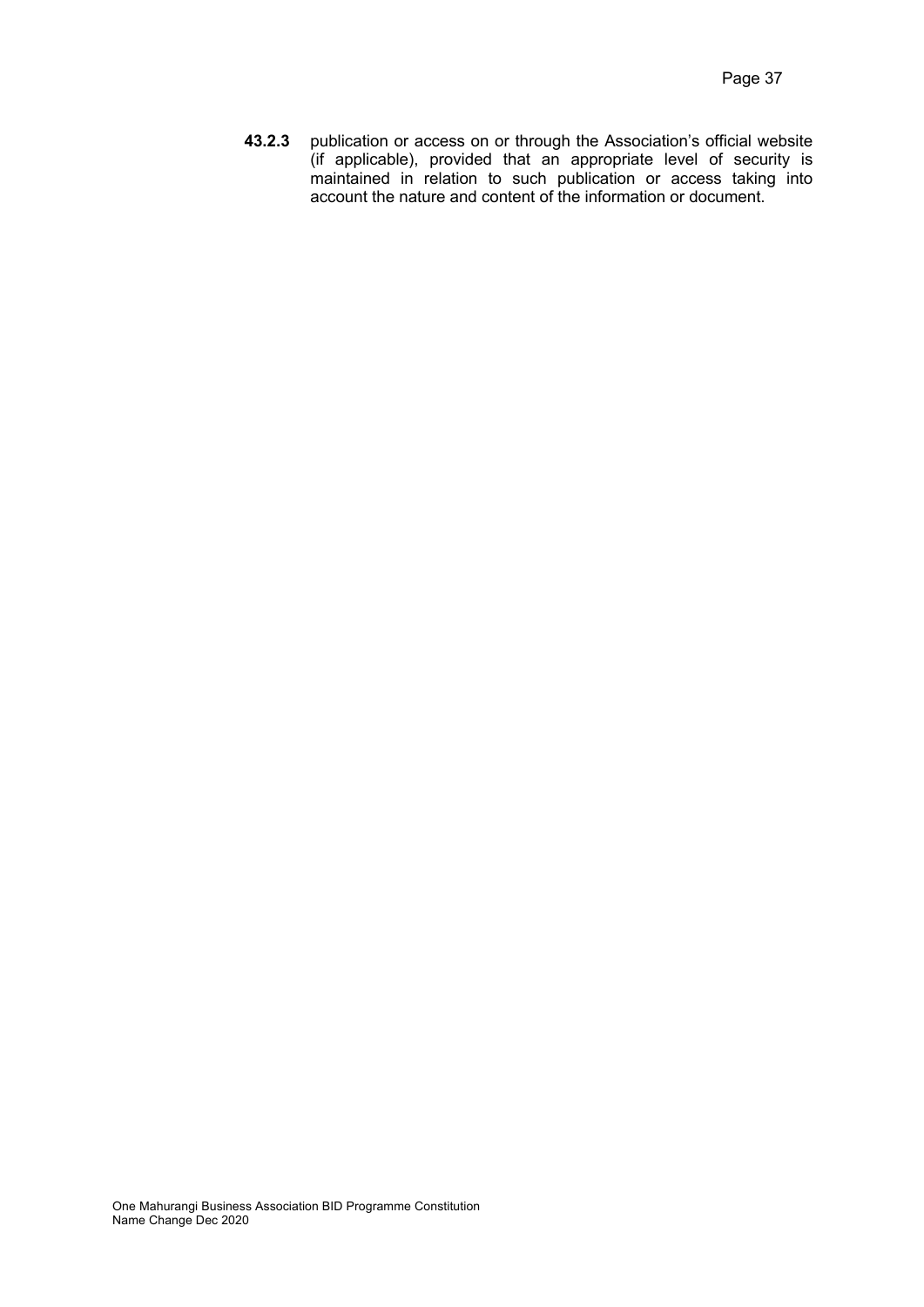#### **CHAPTER XI – CHANGES TO RULES AND WINDING UP/RESTRUCTURING**

#### **44. CHANGES TO RULES**

Subject to the provisions of the Act or any other applicable legislation, these Rules, including any provision or provisions set out in these Rules, may be altered, rescinded, added to or replaced, provided that:

- **44.1** no such alteration, rescission, addition or replacement will be valid or effective if it would (or purports to):
	- **44.1.1** alter the fundamental nature of the objects of the Association as set out in Rule 3;
	- **44.1.2** allow, or purport to allow, the Association's objects to include, or the Association to be carried on for, pecuniary or financial gain, as referred to in Rules 3 and 31; and/or
	- **44.1.3** allow, in the event of winding up or restructuring, any property and funds of the Association, including surplus on a winding up, to be distributed for any purpose other than for the objects of the Association (or equivalent objects) or otherwise for charitable purposes, as set out in Rule 45; and
- **44.2** any alteration, rescission, addition or replacement that affects the objects or any other provision relevant to the BID Programme or the BID Programme Funding will not be valid or effective unless and until it is approved in writing by the Council.

#### **45. WINDING UP OR RESTRUCTURING**

- **45.1** Subject to the Act and any other applicable legislation, the Association may be wound up by way of a formal liquidation process, or by the Association winding up its operations and affairs without a formal liquidation and then applying for the Association to be dissolved, or by any other appropriate process.
- **45.2** Any such winding up proposal initiated by the Executive Committee or any Members of the Association must be approved and confirmed by the Association at two consecutive General Meetings, as follows:
	- **45.2.1** The first General Meeting shall be called to pass a Special Resolution to wind up the Association (including the appointment of a liquidator, if applicable).
	- **45.2.2** If such a Special Resolution is passed, a second meeting shall be called, to be held not earlier than 30 days after the first meeting, to confirm that resolution.
- **45.3** Under any such winding up proposal approved and confirmed by the Association:
	- **45.3.1** All of debts and liabilities of the Association must first be discharged.
	- **45.3.2** Once the debts and liabilities of the Association have been discharged, any excess BID Programme Funding will be transferred to the Council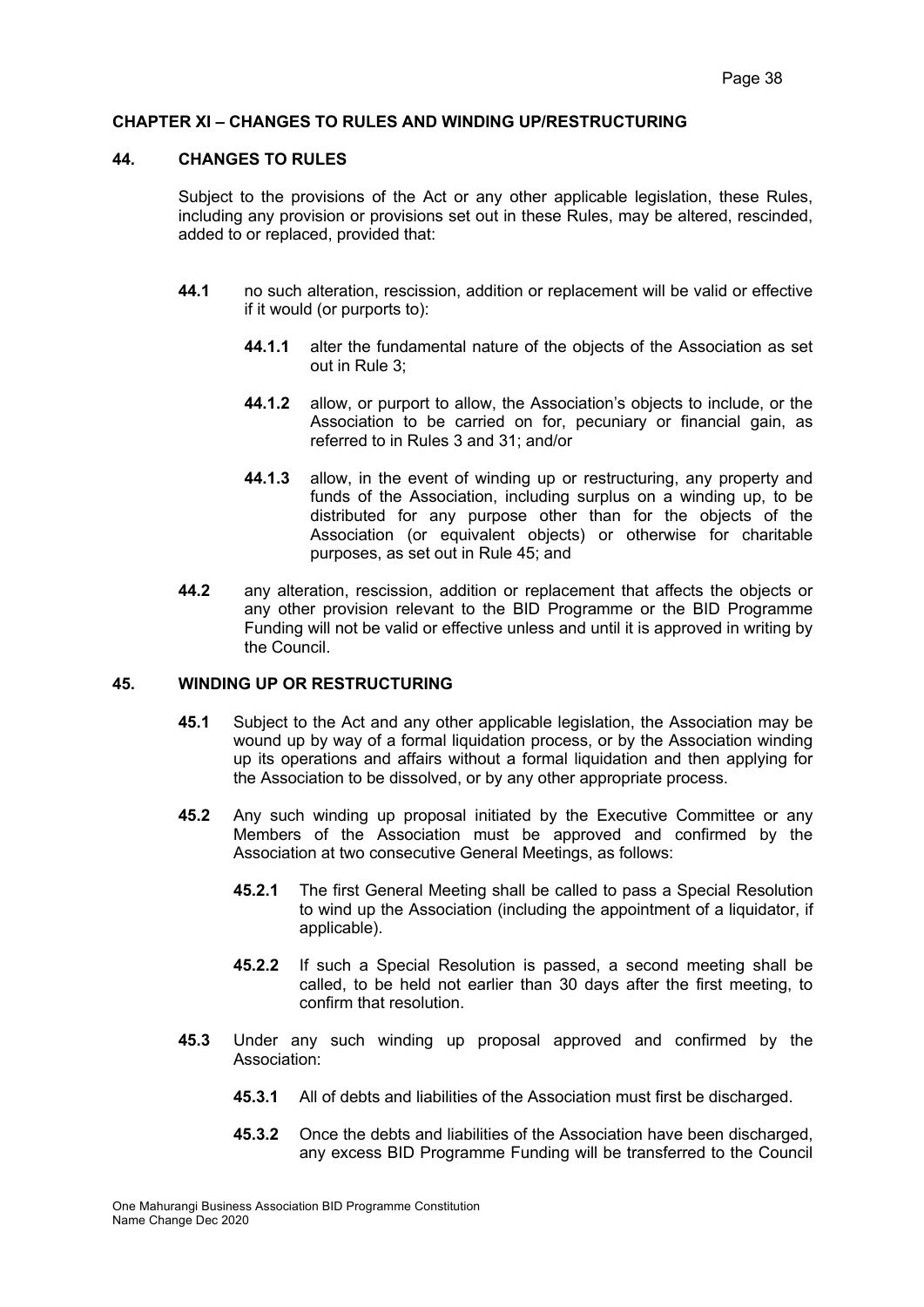to be applied towards any purpose for which the BID Targeted Rate was set.

- **45.3.3** If there remains, after the satisfaction of all debts and liabilities and any such payment to the Council, any surplus property or funds, that surplus shall not be paid or distributed to any Member and shall instead be distributed or applied for the objects of the Association and/or for charitable purposes in or for the benefit of the BID Targeted Rating Area, which may include a transfer to any other New Zealand organisation that operates for such objects or purposes in or for the benefit of the area and not for private pecuniary profit.
- **45.4** For the avoidance of doubt, the distribution or application of any surplus under Rule 45.3.3 shall be in accordance with the resolution of the Association approving or confirming the winding proposal or, if such resolution does not deal with the matter, then as determined by the Executive Committee, or in any other case as a Judge of the High Court of New Zealand directs.
- **45.5** Subject to the Act and any other applicable legislation, the Association may pursue and implement, in conjunction with, prior to or independent of any winding up proposal, any amalgamation or merger proposal under which the operations of the Association would become part of the operations of another entity or the operations of another entity would become part of the Association operations, provided that any such amalgamation or merger:
	- **45.5.1** must be approved and confirmed by the Association at two consecutive General Meetings, as in the case of a winding up proposal under Rule 45.2; and
	- **45.5.2** no such amalgamation or merger is permitted if it would allow (or purport to allow) any of the property or funds of the Association:
		- (a) to be used by the Association or any other organisation or entity for objects other than the objects of the Association as set out in Rule 3 (or equivalent objects) or for pecuniary or financial gain as referred to in Rules 3 and 31; and/or
		- (b) in the event of any subsequent winding up or restructuring, to be distributed or applied for any purpose other than for the objects of the Association (or equivalent objects) or otherwise for charitable purposes, as referred to in Rule 45; and
	- **45.5.3** any amalgamation or merger that affects the objects or any other provision set out in the Rules relevant to the BID Programme or the BID Programme Funding will not be permitted unless and until it is approved in writing by the Council.